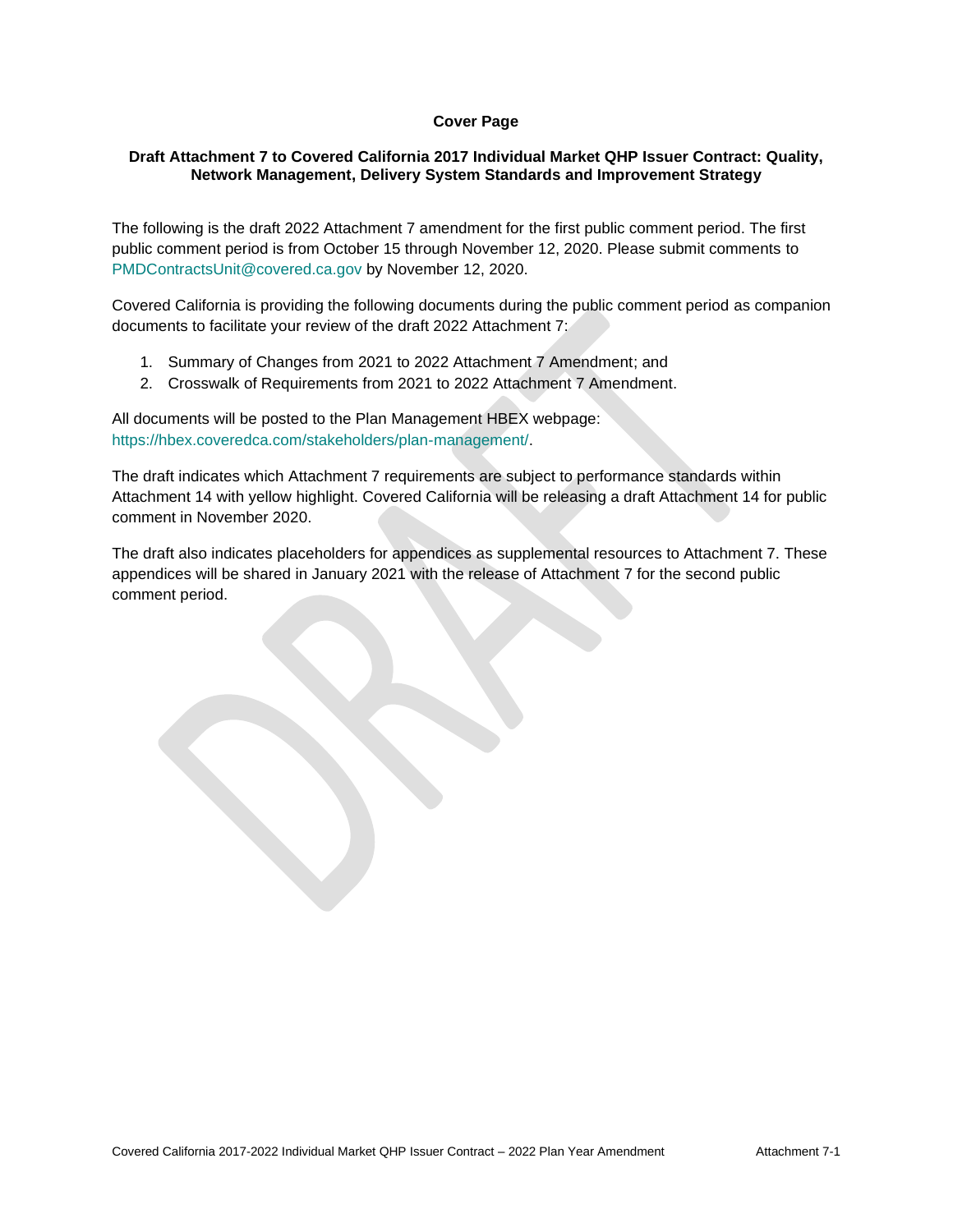# **Attachment 7 to Covered California 2017 Individual Market QHP Issuer Contract: Quality, Network Management, Delivery System Standards and Improvement Strategy**

## **PROMOTING HIGHER QUALITY AND BETTER VALUE**

Covered California's framework for holding Health Insurance Issuers accountable for quality care and delivery system reform seeks to lower costs, improve quality and health outcomes, and promote health equity, while ensuring a good choice of health plans for consumers. Covered California and the Contractor recognize that promoting better quality and value is contingent upon supporting providers and strategic, collaborative efforts to align with other major purchasers and payers to support delivery system reform. Health Insurance Issuers contracting with Covered California to offer Qualified Health Plans (QHPs) are integral to Covered California achieving its mission:

*The mission of Covered California is to increase the number of insured Californians, improve health care quality, lower costs, and reduce health disparities through an innovative, competitive marketplace that empowers consumers to choose the health plan and providers that give them the best value.*

By entering into this Agreement with Covered California, the Contractor agrees to work with Covered California to develop and implement policies and practices that will promote quality and health equity, and lower costs for the Contractor's entire California membership. This Quality, Network Management, Delivery System Standards and Improvement Strategy is designed to hold QHP Issuers accountable for ensuring that Enrollees receive high-quality, equitable care, while QHP Issuers work to improve the healthcare delivery system and reduce costs.

All QHP Issuers have the opportunity to take a leading role in helping Covered California support models of care that promote the vision of the Affordable Care Act and meet consumer needs and expectations. The Contractor and Covered California can promote improvements in the entire healthcare delivery system. This focus will require both Covered California and Contractor to coordinate with and promote alignment with other purchasers, organizations, and groups that seek to deliver better care and higher value. By entering into this Agreement, Contractor affirms its commitment to be an active and engaged partner with Covered California and to work collaboratively to define and implement additional initiatives and programs to continuously improve quality, equity, and value.

In addition, Covered California expects all QHP Issuers to balance the need for accountability and transparency at the provider-level with the need to reduce administrative burden on providers as much as possible. For there to be a meaningful impact on overall healthcare cost and quality, solutions and successes need to be sustainable, scalable and expand beyond local markets or specific groups of individuals. Covered California expects its QHP Issuers to support their providers to engage in a culture of continuous quality and value improvement, which will benefit both Covered California Enrollees and the QHP Issuer's entire California membership.

This Attachment 7 contains numerous reports that will be required as part of the annual certification and contracting process with QHP Issuers. The Contractor shall submit all required reports as defined in Attachment 7 and listed in the annual "Contract Reporting Requirements" table found on Covered California's Extranet site (Plan Home, in the Resources folder, Contract Reporting Compliance subfolder). This information will be used for negotiation and evaluation purposes regarding any extension of this Agreement and will be reported as required in the annual application for certification.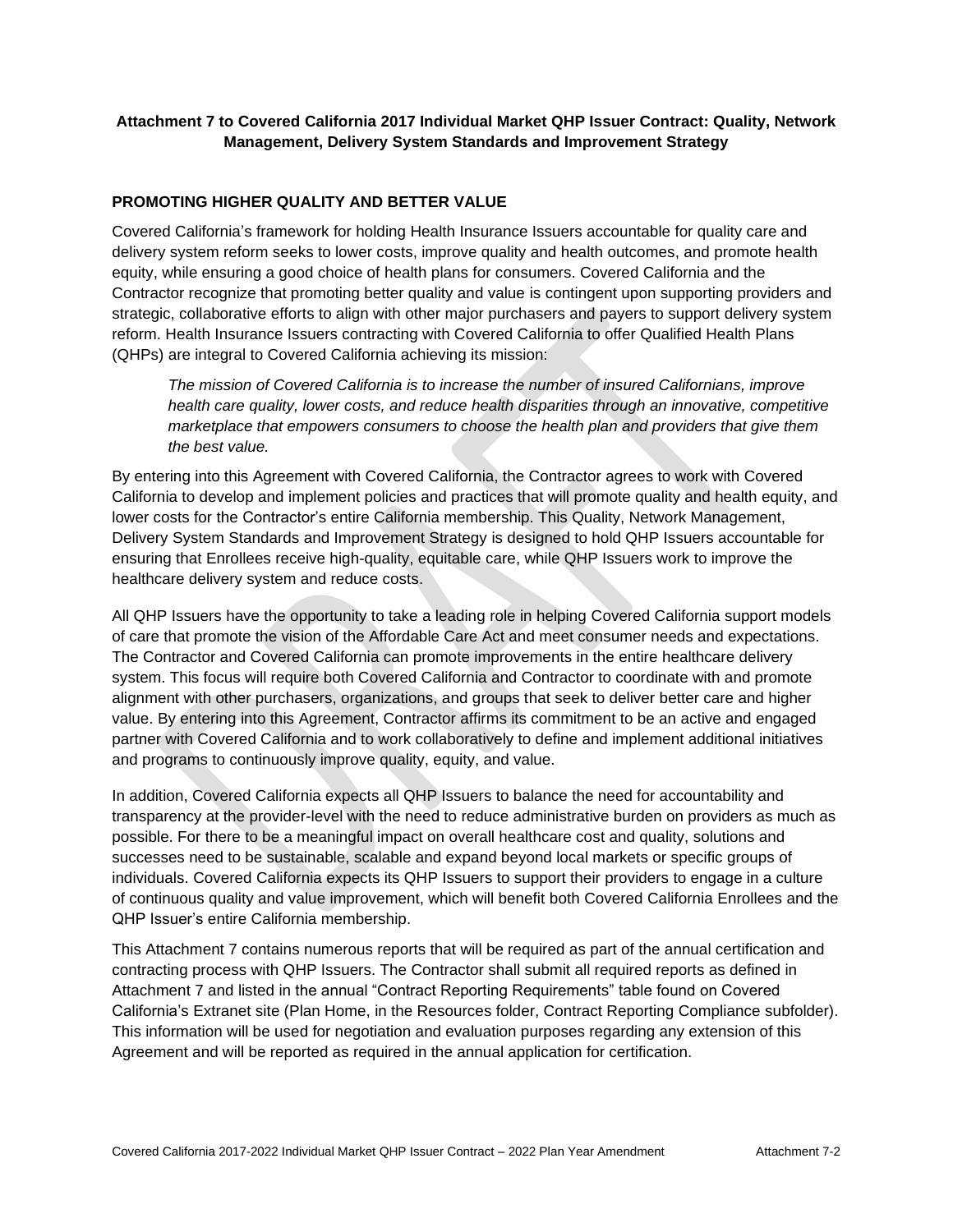## **INDIVIDUALIZED, EQUITABLE CARE**

Covered California is committed to ensuring that care is individualized and equitable for not only those Enrollees currently needing or receiving treatment, but for those who are working to stay healthy. The concept of individualized, equitable care means regardless of one's circumstances, race, gender, where one lives or other socioeconomic factors, every individual deserves the best possible, personalized, costeffective care delivered in the right setting at the right time.

Addressing health equity and disparities in healthcare is integral to the mission of Covered California. In order to have impactful and meaningful change, Covered California and Contractor recognize that addressing health disparities requires alignment, commitment, focus, and accountability. To this end, Article 1 requirements support the continued commitment, focus, and accountability to ensure that everyone receives individualized, equitable care.

#### **1.01 Demographic Data Collection**

1.01.1 Collection of accurate and complete member demographic data is critical to effective measurement and reduction of health disparities.

The Contractor shall work with Covered California to assess the feasibility and impact of extending the disparity identification and improvement program over time. Areas for consideration include:

- 1) Income
- 2) Disability status
- 3) Sexual orientation
- 4) Gender identity
- 5) Limited English Proficiency (LEP)
- 6) Spoken language
- 1.01.2 For Measurement Year 2022, the Contractor must achieve eighty percent (80%) self-identification of race and ethnicity data for Covered California Enrollees. The Contractor must demonstrate compliance by including a valid race and ethnicity attribute for at least 80% of Covered California Enrollees in its Healthcare Evidence Initiative (HEI) data submissions.

The Contractor must engage with Covered California to review its race and ethnicity data for off-Exchange members for Measurement Year 2022.

#### **1.02 Identifying Disparities in Care**

1.02.1 Covered California recognizes that the underlying causes of health disparities are multifactorial and include social and economic factors that impact health. While the healthcare system cannot single handedly eliminate health disparities, there is evidence to show that when disparities are identified and addressed in the context of health care, they can be reduced over time through activities tailored to specific populations and targeting select measures. Therefore, Covered California is requiring the Contractor to regularly collect data on its Covered California Enrollees to identify disparities, measure over time, and determine disparity reduction efforts and targets to be mutually agreed upon by Covered California and the Contractor.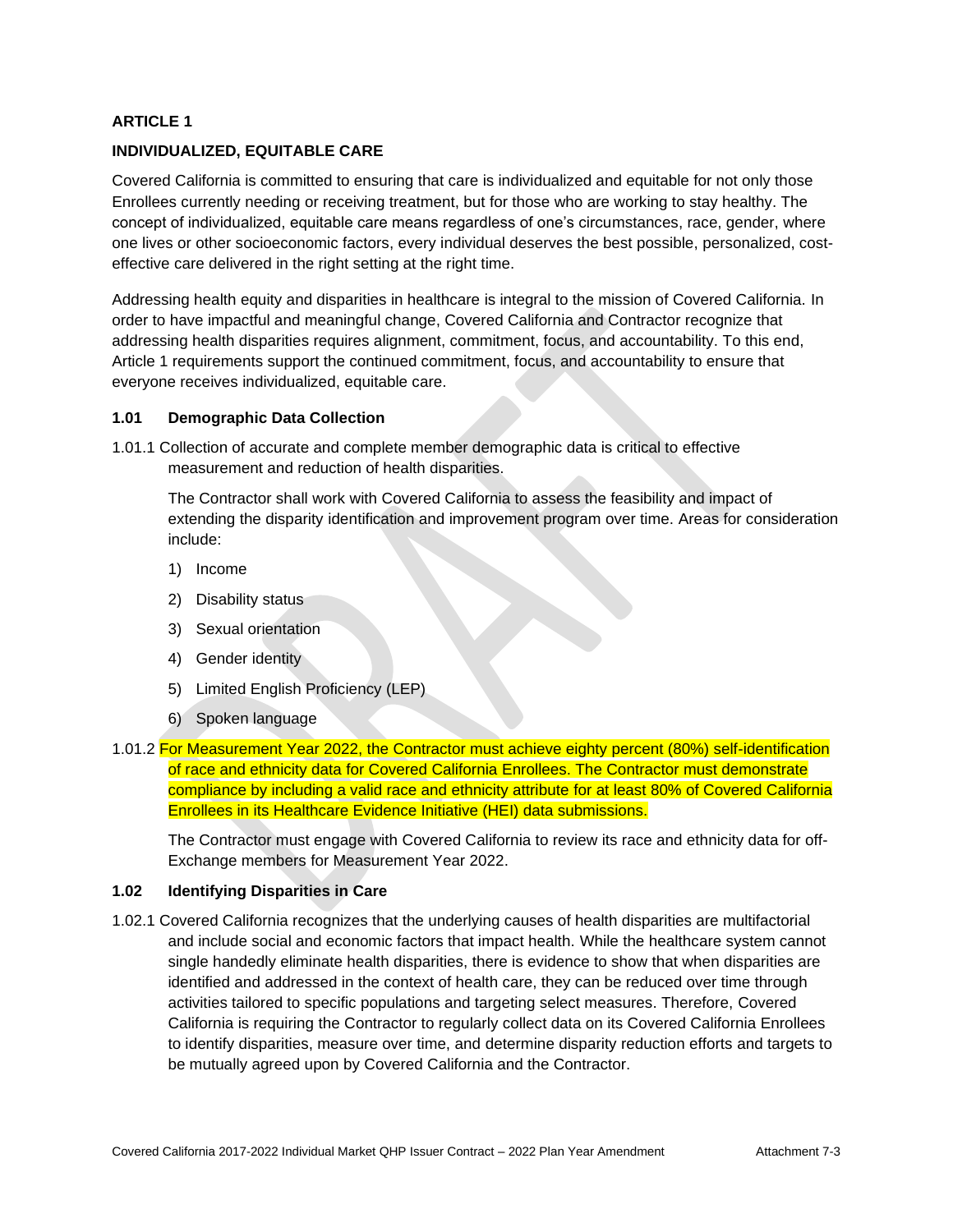- 1.02.2 For Measurement Year 2022, the Contractor must submit the following Healthcare Effectiveness Data and Information Set (HEDIS) measure hybrid sample files to Covered California for the Contractor's full book of business, excluding Medicare:
	- 1) Comprehensive Diabetes Care (CDC) HbA1c Control <8.0% (NQF #0575)
	- 2) Controlling High Blood Pressure (CBP) (NQF #0018)

For the Covered California line of business, the Contractor must submit a patient-level measure file that includes a unique person identifier for each person in the denominator. The Contractor must also either (a) compile at summary level or (b) submit controls to Covered California so Covered California can compile at the summary level. The Contractor must also submit HEDIS hybrid sample numerators and denominators by Race/Ethnicity category summary measure files for all commercial product types for which it reports these HEDIS measures to the National Committee for Quality Assurance (NCQA) Quality Compass and for each Medi-Cal Managed Care product for which it reports these HEDIS measures to the Department of Health Care Services (DHCS).

Covered California will consider adding additional measures to track disparities in care for plan year 2023 and beyond.

## **1.03 Disparities Reduction Intervention**

- 1.03.1 Achieving disparities reduction in care is critical for delivery of individualized, equitable care and promotion of health equity.
- 1.03.2 The Contractor will reduce an identified disparity based on the mutually agreed-upon health disparities reduction intervention proposal. The Contractor must report progress through submission of the disparities intervention reporting template. Covered California will assess the Contractor's reduction in their intervention disparity based on the submitted HEDIS measures sample per Article 1, Section 1.02.

If the Contractor does not select either HbA1c Control <8.0% or Controlling High Blood Pressure for its intervention, the Contractor must additionally submit the patient-level HEDIS measure file to Covered California for their approved intervention HEDIS measure.

## **1.04 Statewide Focus Health Equity Collaborative Efforts**

- 1.04.1 Identifying a statewide focus and aligning disparities reduction efforts across organizations will increase the impact of Covered California and Contractor's efforts to improve health equity in California.
- 1.04.2 The Contractor must participate in a collaborative effort to identify and align statewide disparity work. Participation is defined as regular attendance by the Contractor staff at a leadership level of the organization with appropriate content knowledge and background on disparities work.

# **1.05 Culture of Health Equity Capacity Building**

- 1.05.1 Attaining health equity requires organizational investment in building a culture of health equity. Meeting the standards for the Multicultural Health Care Distinction (MHCD) by the National Committee for Quality Assurance (NCQA) is required to build a program to reduce documented disparities and to develop culturally and linguistically appropriate communication strategies.
- 1.05.2 For Measurement Year 2022, the Contractor must achieve or maintain NCQA Multicultural Health Care Distinction (MHCD). The Contractor must demonstrate compliance by submitting the following to Covered California: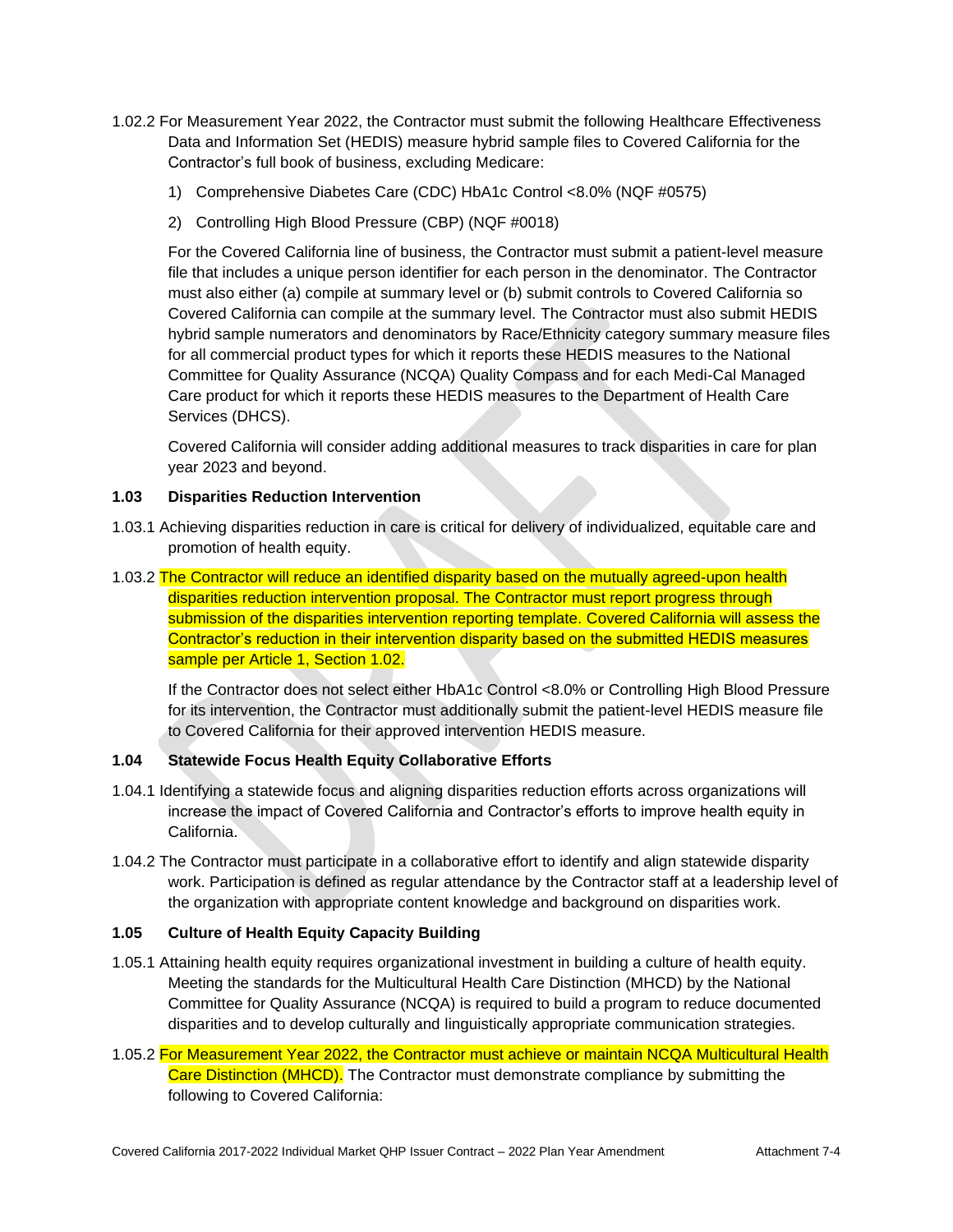- 1) By January 31, 2022, evidence of NCQA MHCD or workplan to achieve the Distinction.
- 2) For Contractors unable to demonstrate NCQA MHCD by January 31, 2022, the following schedule to achieve Distinction by year-end 2022 must be met:
	- a) January 31, 2022: Submit workplan to achieve NCQA MHCD by December 30, 2022
	- b) May 31, 2022: 1st Progress Report
	- c) September 30, 2022: 2nd Progress Report
	- d) December 20, 2022: Evidence of NCQA MHCD achievement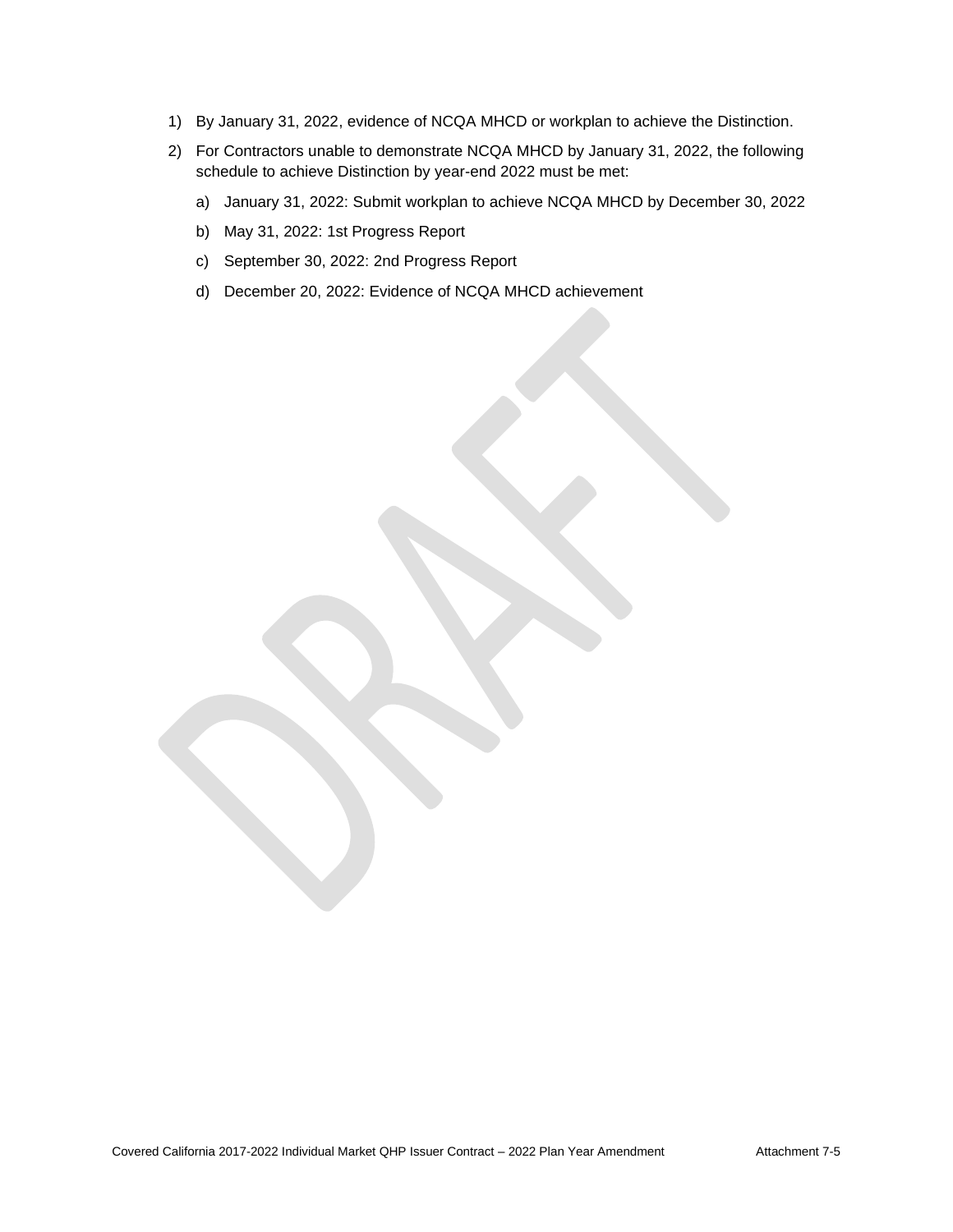## **POPULATION HEALTH MANAGEMENT**

Covered California and the Contractor recognize that Population Health Management ensures accountability for delivering quality care. Population Health Management shifts the focus from a diseasecentered approach to the needs of enrollees and provides focus for improving health outcomes through care coordination and patient engagement.

### **2.01 Population Health Management Plan Submission**

- 2.01.1 The Population Health Management (PHM) plan provides a vehicle for establishing a formal strategy and organization for population identification and stratification. These are critical components to success and are interrelated with all other quality care domains. Submission of a PHM plan is a requirement for health plan accreditation by the National Committee for Quality Assurance (NCQA).
- 2.01.2 Contractor must annually submit NCQA Population Health Management (PHM) plan component one (1), the Population Health Management Strategy, and component two (2), Population Stratification and Resource Integration, in their entirety to Covered California.

If the Contractor is not yet accredited by NCQA, the Contractor must submit a Population Health Management plan that addresses each of the following components:

- 1) A Population Health Management Strategy for meeting the care needs of its Enrollees that includes the following:
	- a) Goals, focus populations, opportunities, programs and services available for keeping members healthy, managing members with emerging risk, patient safety or outcomes across settings, and managing multiple chronic illnesses.
	- b) Mechanism for informing Enrollees eligible for interactive programs with details of how to become eligible for participation, how to use program services, and how to opt in or out of a program.
	- c) Activities performed by the Contractor targeted at populations or communities as a part of the Population Health Management strategy that are not direct member interventions.
	- d) Coordination of member programs across settings, providers, external management programs, and levels of care to minimize confusion and maximize reach and impact.
- 2) Evidence of systematic collection, integration, and assessment of member data to assess the needs of the population and determine actionable categories for appropriate intervention. The Contractor must describe the following:
	- a) How the Contractor integrates multiple sources of data for use in Population Health Management functions that includes: medical and behavioral claims or encounters, pharmacy claims, laboratory results, health appraisal results, electronic health records, health programs delivered by the Contractor, and other advanced data sources.
	- b) The Contractor's process for at least annually assessing the following:
		- i) Characteristics and needs, including social determinants of health of its members;
		- ii) Needs of specific member subpopulations; and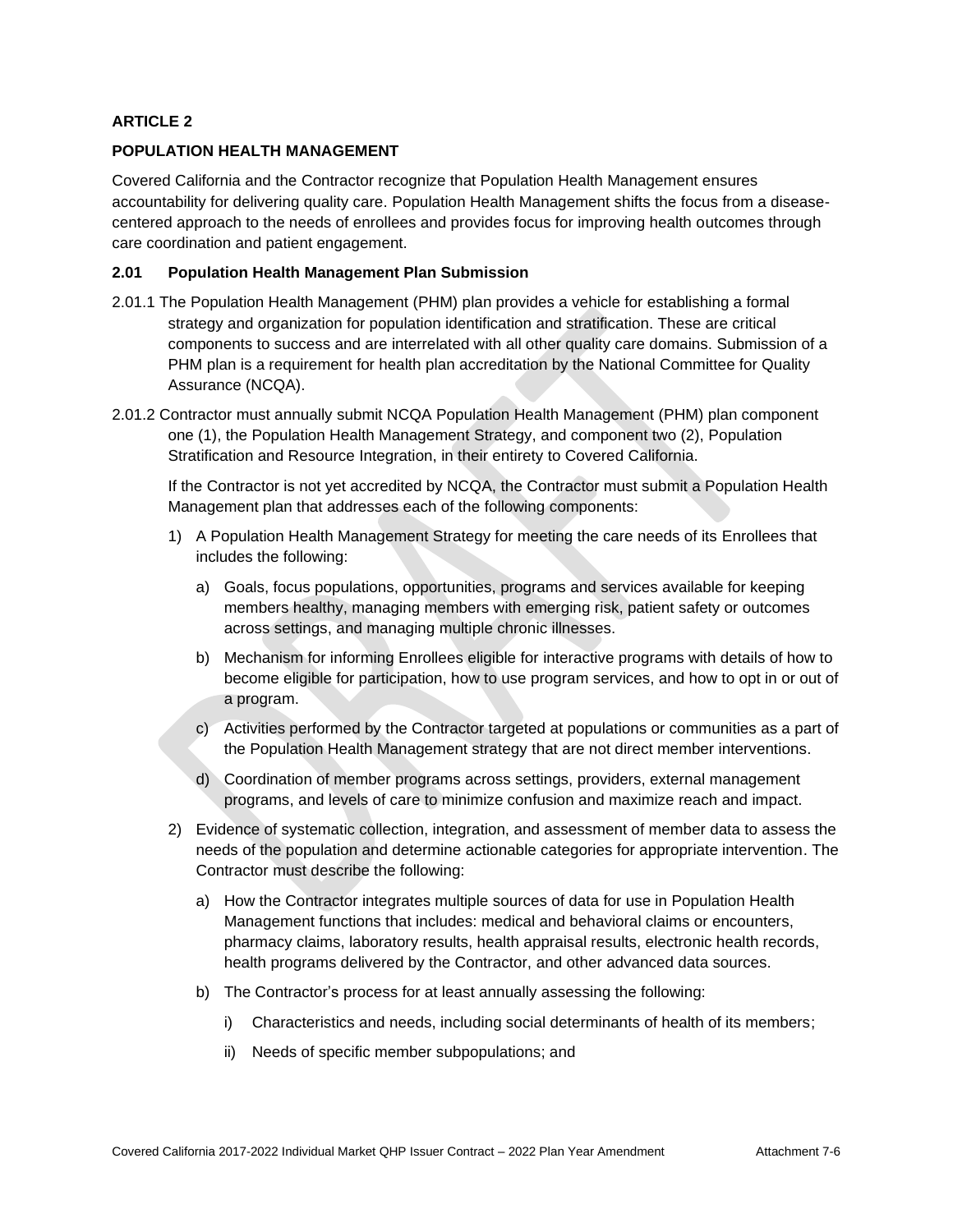- iii) Needs of children and adolescents, members with disabilities, and members with serious and persistent mental illness.
- c) How the Contractor uses the population assessment at least annually to review and update its Population Health Management activities and resources to address member needs. Also, how the Contractor reviews community resources for integration into program offerings to address member needs.
- d) Its process for stratifying at least annually its entire population into subsets for targeted intervention.

Covered California 2017-2022 Individual Market QHP Issuer Contract – 2022 Plan Year Amendment Mexicon Attachment 7-7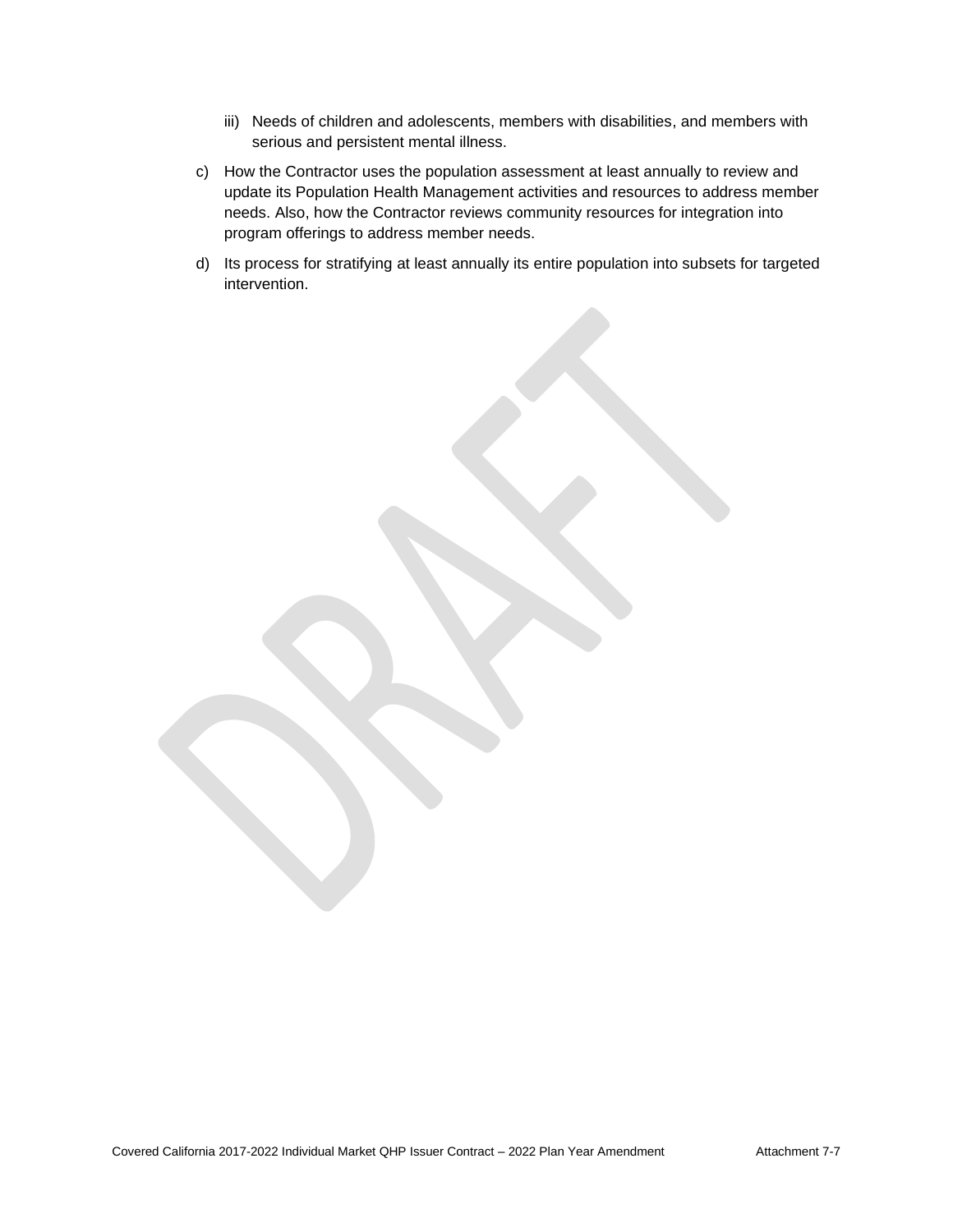# **HEALTH PROMOTION AND PREVENTION**

Health promotion and prevention are key components of high-value health care. Research shows that treating those who are sick is often far costlier and less effective than preventing disease from occurring and keeping populations healthy. Covered California's health promotion and prevention requirements are centered on identifying Enrollees who are eligible for certain preventive and wellness benefits, notifying Enrollees about the availability of these services, making sure those eligible receive appropriate services and care coordination, and monitoring the health status of these Enrollees.

### **3.01 Health and Wellness Services Communication**

- 3.01.1 Effective communication of health and wellness services to Enrollees ensures equitable access to these services.
- 3.01.2 To ensure the Enrollee health and wellness process is supported, the Contractor must report in the annual application for certification:
	- 1) How it identifies Enrollees who are eligible for health and wellness services.
	- 2) The number and percent of Enrollees who enroll in a health and wellness program.
	- 3) The number and percent of Enrollees who complete a health and wellness program.
	- 4) How it communicates its annual member benefits and education on no-cost preventive health benefits.
	- 5) How it provides education and self-management tools on its portal. Example components of this reporting may include:
		- a) Disseminating annual member "preventive coverage" communication;
		- b) Member portal "prevention coverage section;" and
		- c) Whether it gives prominence to health and wellness topics such as counseling for unhealthy weight or nutrition and smoking or tobacco use.

#### **3.02 Tobacco Cessation Program**

- 3.02.1 Tobacco use is preventable and contributes to high morbidity and mortality. Reducing tobacco use will have greater impact on health outcomes in marginalized communities which have disproportionately higher rates of use.
- 3.02.2 The Contractor must report to Covered California in the annual application for certification:
	- 1) How it identifies Enrollees eligible for tobacco cessation programs;
	- 2) The number and percent of Enrollees who enroll in tobacco cessation programs, inclusive of evidenced-based counseling and appropriate pharmacotherapy; and
	- 3) Its strategies to improve its rates on the Medical Assistance with Smoking and Tobacco Use Cessation measure (NQF #0027), which may include evidence-based interventions or participation in quality collaboratives.

## **3.03 Weight Management Program**

3.03.1 Unhealthy weight and obesity contribute to high morbidity and mortality. Effective weight management programs will have greater impact on health outcomes in marginalized communities that have disproportionately higher rates of unhealthy weight and obesity.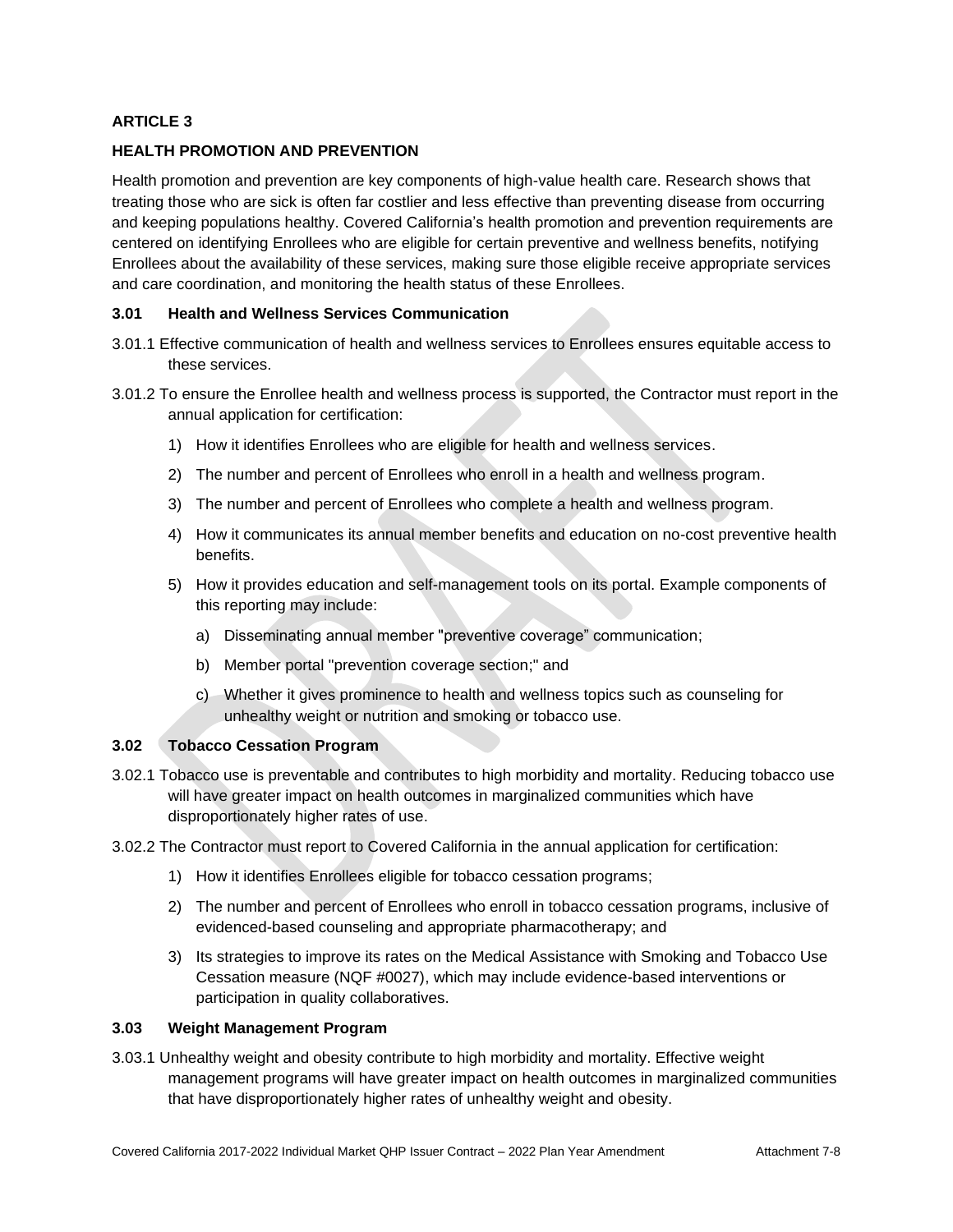3.03.2 The Contractor must report to Covered California in the annual application for certification:

- 1) How it identifies Enrollees eligible for unhealthy weight management programs;
- 2) The number and percent of Enrollees who enroll in weight management programs, inclusive of evidenced-based counseling, physical activity benefits such as gym memberships, and appropriate pharmacotherapy; and
- 3) Its strategies to improve its rates on the Weight Assessment and Counseling for Nutrition & Physical Activity for Children and Adolescents measure (NQF #0024), which may include evidence-based interventions or participation in quality collaboratives.

### **3.04 Diabetes Prevention Programs**

- 3.04.1 Diabetes contributes to high rates of morbidity and mortality. Access to diabetes prevention programs is critical in the prevention of diabetes related complications.
- 3.04.2 The Contractor must provide a Centers for Disease Control and Prevention (CDC)-recognized Diabetes Prevention Lifestyle Change Program, also known as a Diabetes Prevention Program (DPP) to its eligible Enrollees. The DPP must be accessible both in-person and online. The DPP shall be available to all Enrollees in the geographic service area and covered under the \$0 preventive services benefit or diabetes education benefit in the Patient-Centered Benefit Design Plans. Contractor's DPP must have pending or full recognition by the CDC as a DPP. A list of recognized programs in California can be found at: [https://nccd.cdc.gov/DDT\\_DPRP/Programs.aspx.https://nccd.cdc.gov/DDT\\_DPRP/Programs.asp](https://nccd.cdc.gov/DDT_DPRP/Programs.aspx.https:/nccd.cdc.gov/DDT_DPRP/Programs.aspx)

[x.](https://nccd.cdc.gov/DDT_DPRP/Programs.aspx.https:/nccd.cdc.gov/DDT_DPRP/Programs.aspx)

- 3.04.3 Contractor must report to Covered California in the annual application for certification:
	- 1) How it identifies eligible Enrollees for the Diabetes Prevention Program;
	- 2) How it informs its Enrollees about the Diabetes Prevention Program;
	- 3) The number and percent of its eligible Enrollees who enroll in the Diabetes Prevention Program;
	- 4) The number and percent of its eligible Enrollees who complete the Diabetes Prevention Program; and
	- 5) How it monitors and evaluates the effectiveness of the Diabetes Prevention Program.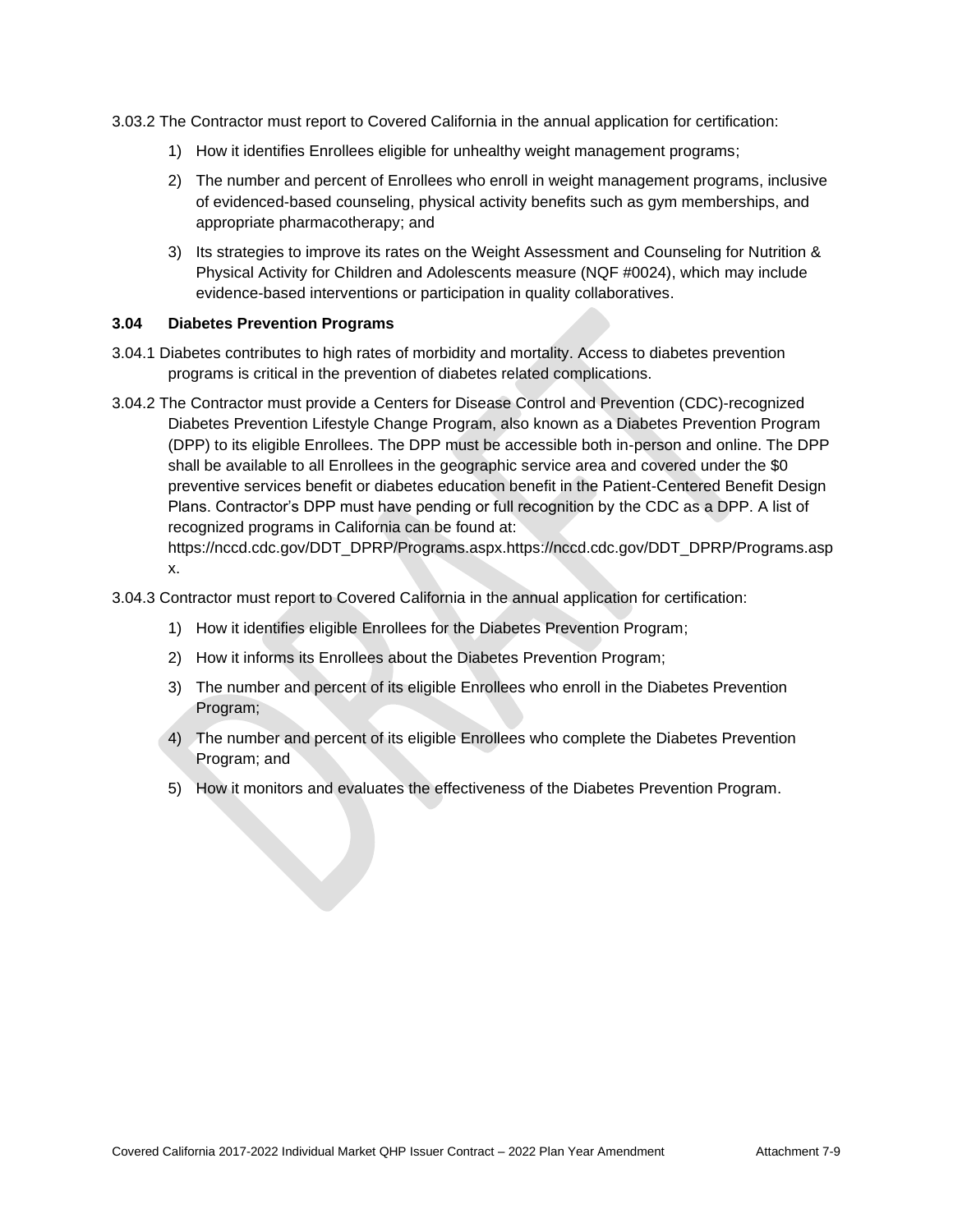## **MENTAL HEALTH AND SUBSTANCE USE DISORDER TREATMENT**

Mental health and substance use disorder treatment, collectively behavioral health services, includes activities to identify, engage, and provide treatment to those with mental health conditions and substance use disorders, and ensure they are provided with timely and effective care that is integrated with primary care. Covered California and the Contractor recognize the critical importance of behavioral health services, as part of the broader set of medical services provided to Enrollees, in improving health outcomes and reducing costs.

## **4.01 Access to Behavioral Health Services**

- 4.01.1 Monitoring and improving access to behavioral health services is necessary to ensure Enrollees are receiving appropriate and timely behavioral health services.
- 4.01.2 For Covered California to monitor how the Contractor tracks access to behavioral health services and the strategies the Contractor implements to improve access to behavioral health services for Enrollees, the Contractor must submit annually its National Committee for Quality Assurance (NCQA) Health Plan Accreditation Network Management reports for the elements related to its behavioral health provider network. Specifically, the Contractor must provide reports for:
	- 1) Network Standard 1, Element A: Cultural Needs and Preferences
	- 2) Network Standard 1, Element D: Practitioners Providing Behavioral Healthcare;
	- 3) Network Standard 2, Element B: Access to Behavioral Healthcare; and
	- 4) Network Standard 3, Element C: Opportunities to Improve Access to Behavioral Healthcare Services.

If the Contractor is not accredited by NCQA, the Contractor must submit a report that addresses each of the NCQA Network Management standards for behavioral health. These reports can be from the Contractor's accrediting body, either URAC or the Accreditation Association for Ambulatory Health Care (AAAHC), or supplemental reports that include a description of the Contractor's behavioral health provider network, how cultural, ethnic, racial and linguistic needs of Enrollees are met, access standards, the methodology for monitoring access to behavioral health appointments, and at least one intervention to improve access to behavioral health services and the effectiveness of this intervention.

4.01.3 The Contractor must engage with Covered California to review its depression treatment penetration rate and its behavioral health service utilization rate using Health Evidence Initiative (HEI) data to further understand Enrollees' access to behavioral health services within the Contractor's network. Penetration rate is determined by dividing the number of members who receive a behavioral health service by the expected prevalence rate of behavioral health needs within a state or region, multiplied by 100 to reach a percent.

#### **4.02 Offering Telehealth for Behavioral Health Services**

- 4.02.1 Telehealth has the potential to address some of the access barriers to behavioral health services, particularly in rural areas, such as cost, transportation, and the shortage of providers.
- 4.02.2 To strengthen access to behavioral health services, the Contractor must offer telehealth for behavioral health services. Additionally, the Contractor must: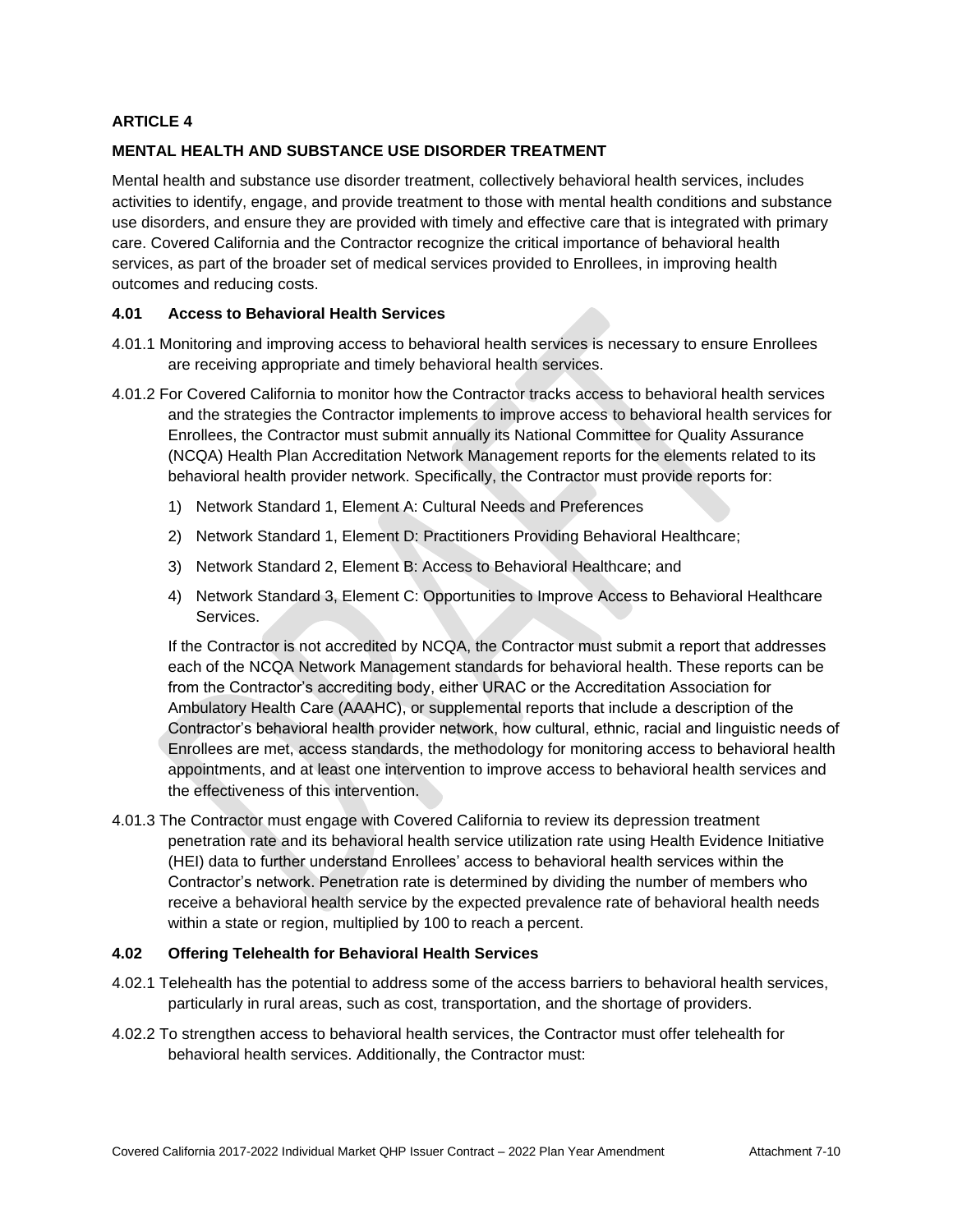- 1) When behavioral health telehealth services are offered via a third-party behavioral health provider:
	- a) Explain behavioral health telehealth services on its provider directory page or another primary page in its member portal; and
	- b) Ensure that Enrollees can easily find behavioral health telehealth services through a telehealth provider search attribute, inclusion of telehealth service in provider profile (e.g. Jane Doe, Ph.D. Psychologist telehealth video/phone), or other member portal navigation feature.
- 2) Educate Enrollees about how to access telehealth services, including behavioral health telehealth services, and report to Covered California how this education is provided.
- 3) Display coverage of behavioral health services and behavioral health telehealth services clearly and prominently.

The Contractor will demonstrate compliance with the requirements through reporting in the annual application for certification.

4.02.3 The Contractor must engage with Covered California to review its utilization of behavioral health telehealth services using HEI data.

## **4.03 Quality of Behavioral Health Services**

- 4.03.1 Measuring and monitoring quality is necessary to ensure Enrollees receive appropriate, evidencebased treatment and inform quality improvement efforts.
- 4.03.2 The Contractor must collect Depression Screening and Follow-Up Plan (NQF #0418) measure results for its Enrollees and annually report results in the annual application for certification. The measure data must be audited by the Contractor's HEDIS auditor. The Contractor must engage with Covered California to review its performance.
- 4.03.3 The Contractor must engage with Covered California to review its performance on the following behavioral health measures reported by the Contractor to CMS for the Quality Rating System (QRS):
	- 1) Antidepressant Medication Management (NQF #0105);
	- 2) Follow-Up After Hospitalization for Mental Illness (7-Day Follow-Up) (NQF #0576); and
	- 3) Initiation and Engagement of Alcohol and Other Drug Abuse or Dependence Treatment (NQF #0004).

## **4.04 Appropriate Use of Opioids**

- 4.04.1 Appropriate use of opioids and evidence-based treatment of opioid use disorder, including Medication Assisted Treatment (MAT), can improve outcomes, reduce inappropriate healthcare utilization, and lower opioid overdose deaths.
- 4.04.2 The Contractor shall implement policies and programs that align with the guidelines from Smart Care California to promote the appropriate use of opioids and lower opioid overdose deaths [\(https://www.iha.org/ourwork/insights/smart-care-california/focus-area-opioids\)](https://www.iha.org/ourwork/insights/smart-care-california/focus-area-opioids). The Contractor's policies and programs must include the following priority areas:
	- 1) Prevent: decrease the number of new starts: fewer prescriptions, lower doses, shorter durations;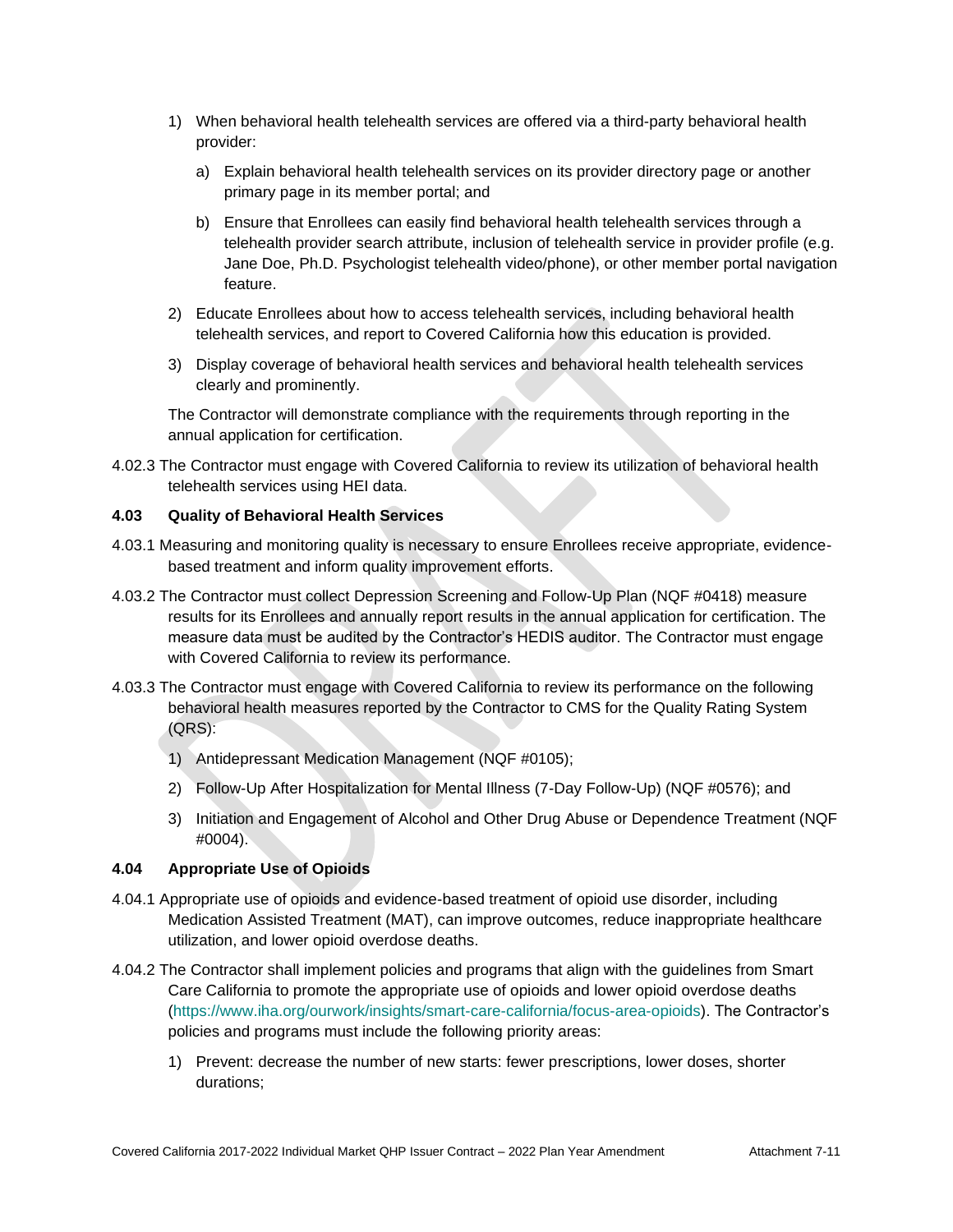- 2) Manage: identify patients on risky regimens (high-dose, or opioids and sedatives) and develop individualized treatment plans, avoiding mandatory tapers;
- 3) Treat: streamline access to evidence-based treatment for substance use disorder at all points in the healthcare system; and
- 4) Stop deaths: promote data-driven harm reduction strategies, such as naloxone access and syringe exchange.

The Contractor must report in the annual application for certification how it is implementing such policies and programs in accordance with the Smart Care California guidelines.

- 4.04.3 To monitor access to opioid use disorder treatment, the Contractor must measure and report in the annual application for certification the number of active X waiver licensed prescribers in its network and the number of total X waiver licensed prescribers in its network. An active X waiver licensed prescriber is defined as a provider who has written one or more MAT prescriptions in the past 12 months.
- 4.04.4 The Contractor must engage with Covered California to review its performance on the following opioid use disorder measures using HEI data:
	- 1) Use of Pharmacotherapy for Opioid Use Disorder (NQF #3400);
	- 2) Concurrent Use of Opioids and Benzodiazepines (NQF #3389);
	- 3) Use of Opioids at High Dosage in Persons Without Cancer (NQF #2940); and
	- 4) Concurrent Use of Opioids and Naloxone.

#### **4.05 Integration of Behavioral Health Services with Medical Services**

- 4.05.1 Integrated behavioral health services with primary care increases access to behavioral health services and improves treatment outcomes. Evidence suggests the Collaborative Care Model is a best practice among integrated behavioral health models.
- 4.05.2 Contractor must report in the annual application for certification:
	- 1) How it is promoting the integration of behavioral health services with primary care;
	- 2) The percent of its Covered California Enrollees and the percent of its enrollees outside of Covered California cared for under an integrated behavioral and primary care model such as co-located care, Primary Care Behavioral Health, and the Collaborative Care Model; and
	- 3) Whether it reimburses for the Collaborative Care Model claims codes and, if so, in what settings and to which entities. If the Contractor does not reimburse for the Collaborative Care Model claims codes, the Contractor must describe the barriers to reimbursing for these codes.
- 4.05.3 The Contractor must engage with Covered California to review its utilization of the Collaborative Care Model using HEI data.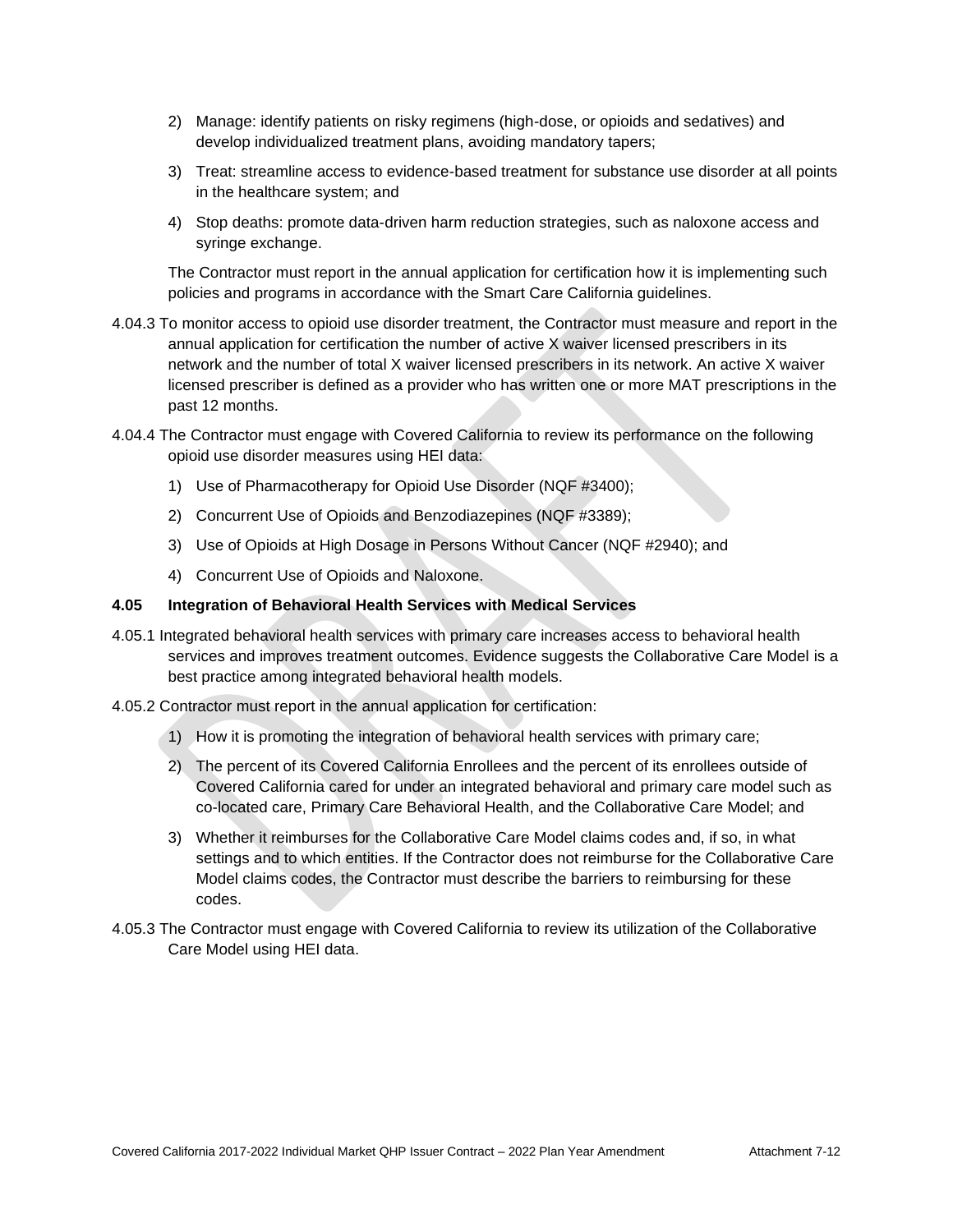## **ACUTE, CHRONIC AND OTHER CONDITIONS**

Covered California and the Contractor recognize the importance of developing robust programs for acute and chronic conditions to serve enrollees along the continuum of health. Interventions to provide curative services to life-threatening emergencies, exacerbation of illnesses, and routine health problems should be integrated to strengthen healthcare delivery systems. In addition, appropriate medical management, systematic monitoring, and building capacity for effective patient engagement is critical for successful chronic disease management.

## **5.01 Measures Reported to the Marketplace Quality Rating System**

- 5.01.1 Public reporting of quality performance measures to the Centers for Medicaid and Medicare Services' Marketplace Quality Rating System (QRS) is a critical mechanism for oversight and accountability. Embedded in this reporting are measures designed to drive quality in acute and chronic conditions.
- 5.01.2 The Contractor must engage with Covered California to review its performance on the following measures related to acute and chronic conditions reported by the Contractor for QRS:
	- 1) Appropriate Testing for Children with Pharyngitis (NQF #0002)
	- 2) Appropriate Treatment for Children with Upper Respiratory Infection (NQF #0069)
	- 3) Avoidance of Antibiotic Treatment in Adults with Acute Bronchitis (NQF #0058)
	- 4) Comprehensive Diabetes Care: Eye Exam (Retinal) Performed (NQF #0055)
	- 5) Comprehensive Diabetes Care: Hemoglobin A1c (HbA1c) Control (<8.0%) (NQF #0575)
	- 6) Comprehensive Diabetes Care: Medical Attention for Nephropathy (NQF #0062)
	- 7) Controlling High Blood Pressure (NQF #0018)
	- 8) International Normalized Ratio Monitoring for Individuals on Warfarin (NQF #0555)
	- 9) Asthma Medication Ratio (NQF #1800)
	- 10) Plan All-Cause Readmissions (NQF #1768)
	- 11) Prenatal and Postpartum Care (Timeliness of Prenatal Care) (NQF #1517)
	- 12) Prenatal and Postpartum Care (Postpartum Care) (NQF #1517)
	- 13) Use of Imaging Studies for Low Back Pain (NQF #0052)
	- 14) Access to Care (CAHPS)
	- 15) Care Coordination (CAHPS)

## **5.02 Supporting At-Risk Enrollees Requiring Transition**

5.02.1 An Enrollee transition plan allows for a clear process to transfer critical health information for atrisk members during movement between health care coverage. Covered California is particularly concerned about QHP Issuer transitions of enrollment for At-Risk Enrollees, which includes Enrollees who are: (1) in the middle of acute treatment, third trimester pregnancy, or those who would otherwise qualify for Continuity of Care under California law, (2) in case management programs, (3) in disease management programs, or (4) on maintenance prescription drugs for a chronic condition.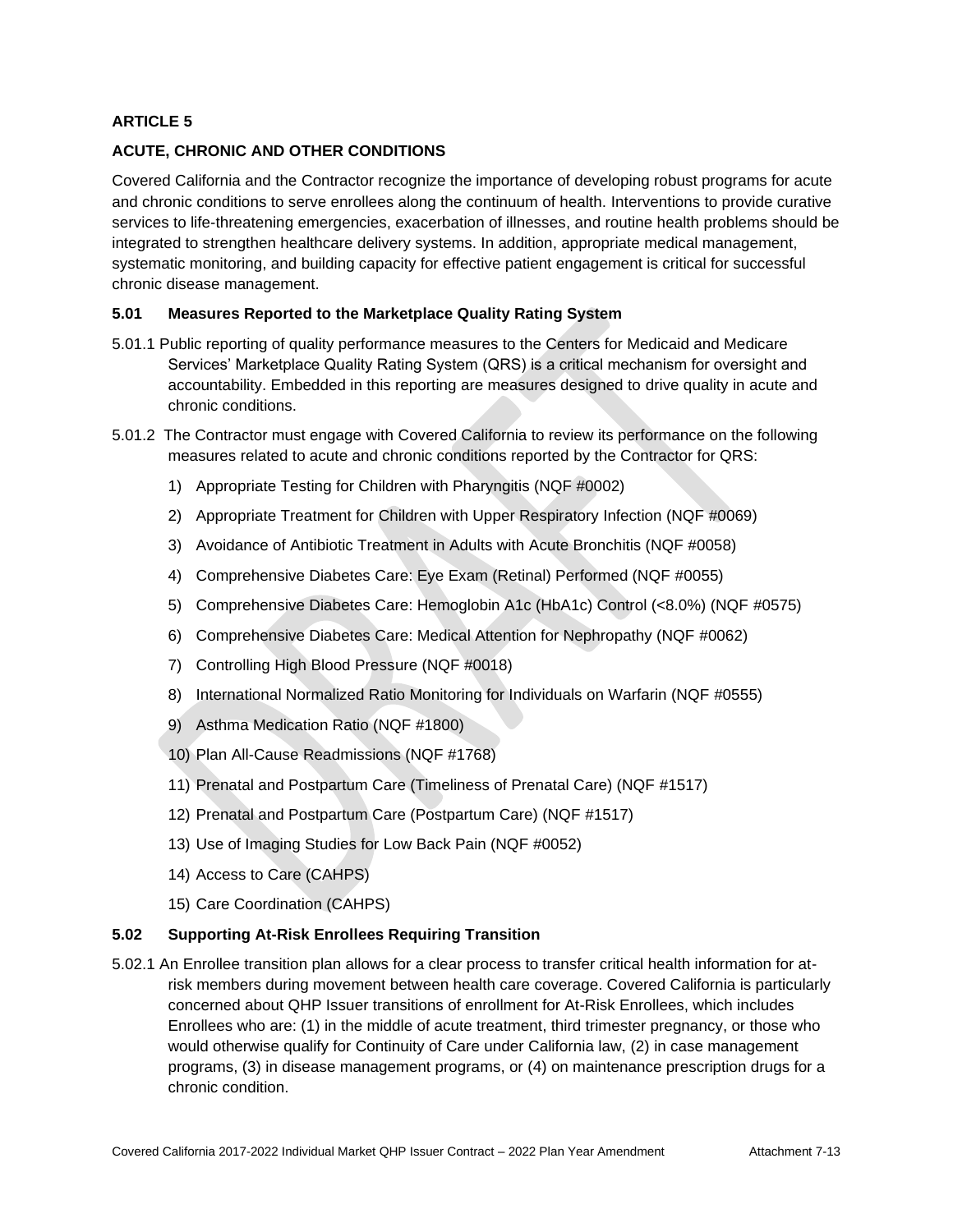5.02.2 In the event of a service area reduction, the Contractor must submit an evaluation and formal transition plan to facilitate transitions of care with minimal disruption for At-Risk Enrollees who are switching from one QHP Issuer to another or into or out of Covered California. If this occurs, Covered California may automatically transition the Contractor's Enrollees into a different QHP Issuer to avoid gaps in coverage.

The Contractor must demonstrate compliance by submission of a plan to Covered California that meets the following requirements:

- 1) The Contractor terminating Enrollees must:
	- a) Conduct outreach to alert all impacted Enrollees that their QHP will be ending. Outreach will include instructions, timing, and options for enrolling with a new QHP Issuer.
	- b) Conduct outreach to At-Risk Enrollees with a sensitive diagnosis, giving them the option to authorize Contractor to send their personal health information to the Enrollee's new QHP Issuer with the goal of improving the transition of care.
	- c) Send Enrollee health information relevant to creating transitions of care with minimal disruption to the Enrollee's new QHP Issuer for those Enrollees who have provided authorization to do so, as follows:
		- i) For all terminating Enrollees, send Primary Care Provider information on record.
		- ii) For At-Risk Enrollees, send relevant personal health information.
	- d) Conduct outreach to providers in impacted service areas to create Enrollee transitions with minimal disruption.
- 2) If the Contractor receives terminating Enrollees from another QHP Issuer pursuant to a service area withdrawal, the Contractor must do the following:
	- a) Identify At-Risk Enrollees, either through existing Contractor practices, or through receipt of both health information from the prior QHP Issuer and the data file with transitioning enrollment information from Covered California (which would occur after these Enrollees have effectuated coverage).
	- b) Ensure At-Risk Enrollee care transitions account for the Enrollee's medical situation, including participation in case or disease management programs, locating in-network Providers with appropriate clinical expertise, and any alternative therapies, including specific drugs.
	- c) Establish internal processes to ensure all parties involved in the transition of care for At-Risk Enrollees are aware of their responsibilities. This includes anyone within or outside of the Contractor's organization who are needed to ensure the transition of prescriptions or provision of care.
	- d) Provide information on continuity of care programs, including alternatives for transitioning to an in-network provider.
	- e) Ensure the new Enrollees have access to the Contractor's formulary information prior to enrollment.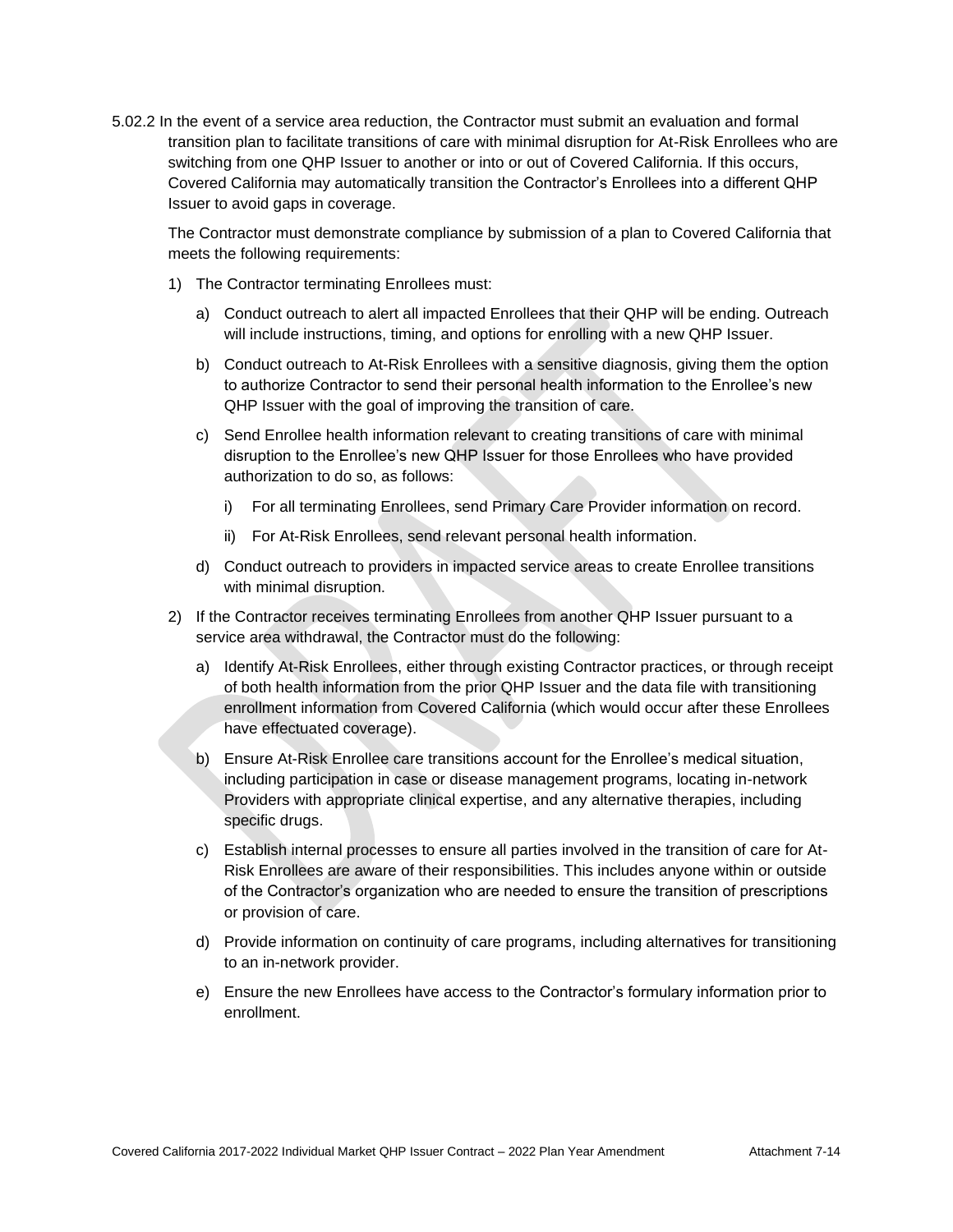## **COMPLEX CARE**

Covered California and the Contractor recognize the importance of effectively managing complex conditions for individuals that require multiple high-cost specialty treatments or end of life care.

## **6.01 At-Risk Enrollee Engagement**

- 6.01.1 Enrollees with existing and newly diagnosed complex conditions are the most likely to benefit from effective, proactive management for successful delivery of care.
- 6.01.2 Building on the National Committee for Quality Assurance (NCQA) Population Health Management plan submission requirement (Article 2, Section 2.01), the Contractor must demonstrate compliance by reporting the following details specific to care management of At-Risk Enrollees in the annual application for certification:
	- 1) Description of an outreach plan including:
		- a) Modalities used (e.g. mail, email, telephone, text, patient portal);
		- b) If more than one modality is used, an explanation of the multimodal approach or use of modalities in succession; and
		- c) Number of outreach attempts per Enrollee.
	- 2) Number and percent of At-Risk Enrollees successfully contacted; and
	- 3) Number and percent of At-Risk Enrollees engaged in appropriate care management (e.g. enrolled in Care Management Program, receiving care from specialty provider).

## **6.02 Centers of Excellence**

- 6.02.1 Centers of Excellence allow for complex care patients to be seen in very specialized settings that are optimal for their care. Covered California welcomes the Contractor's use of Centers of Excellence, which may include design incentives for consumers.
- 6.02.2 The Contractor must report details on access to providers with documented special experience and proficiency, based on volume and outcome data, that treat conditions which require highly specialized management (e.g. transplant patients and burn patients). Such report must be submitted in the annual application for certification and must include:
	- 1) A description of how Enrollees gain access to specialized providers;
	- 2) A list of Centers of Excellence affiliated with the Contractor, including the condition treated by each institution;
	- 3) For the three (3) top conditions based on volume and cost for Covered California (total joint, spine, and bariatric treatments), a description of the basis of inclusion for these Centers of Excellence and the method used to promote consumers' usage of these Centers; and
	- 4) For each condition identified with Centers of Excellence in 2) as well as the top conditions for Covered California noted in 3):
		- a) The number and percent of Enrollees with each diagnosis; and
		- b) The number and percent of Enrollees who received care at each of these Centers.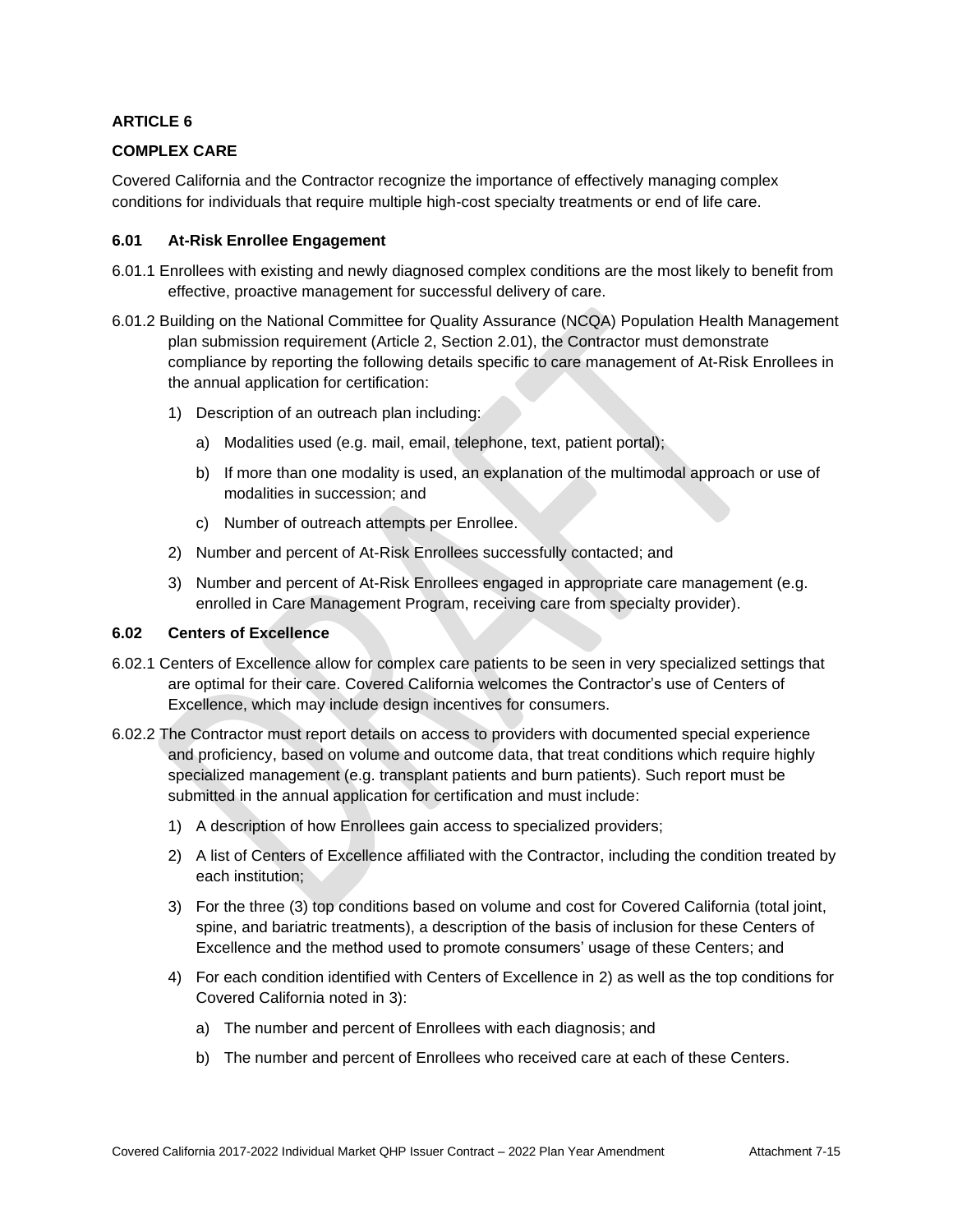6.02.3 The Contractor must engage with Covered California to review its utilization of Centers of Excellence using HEI data to better understand where care is delivered to complex Enrollees and create a foundation for analysis of related outcomes.

## **6.03 Care Coordination**

- 6.03.1 Provision of well-coordinated care requires timely communication between members of a care team. It is a critical component to improve experience of care, health outcomes, and reduce costs.
- 6.03.2 Contractor must support and monitor their hospitals in application of the Medicare Condition of Participation to have electronic information exchange to notify primary care providers of Admission, Discharge, Transfer (ADT) events for Covered California Enrollees. Contractor must report the following in its annual application for certification:
	- 1) Description of actions taken to ensure implementation of ADT notification from hospitals for Enrollees;
	- 2) Number and percent of hospitals that have implemented ADT notification for Covered California Enrollees; and
	- 3) Mechanisms in place to remedy non-adherence with this requirement.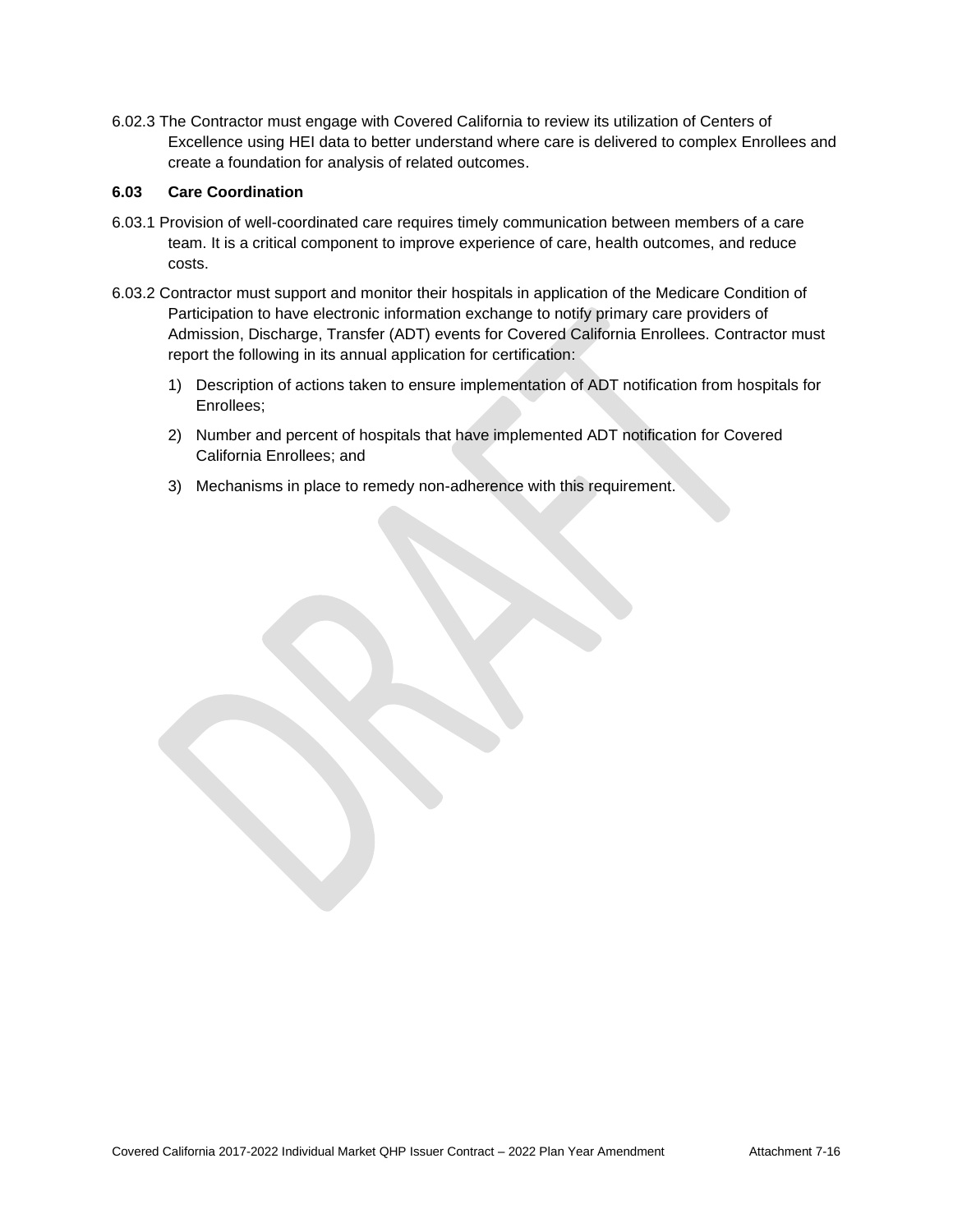## **EFFECTIVE PRIMARY CARE**

Covered California and the Contractor recognize that providing high-quality, equitable and affordable care requires a foundation of effective and patient-centered primary care. Effective primary care is data driven, team-based and supported by alternative payment models such as population-based payment and shared savings. The Contractor shall actively promote the development and use of advanced primary care models that promote access, care coordination, and quality while managing the total cost of care.

The Contractor shall work with Covered California to provide comparison reporting for all lines of business to compare performance and inform future Covered California requirements.

## **7.01 Encouraging Use of Primary Care**

- 7.01.1 Ensuring all Enrollees have a primary care clinician is foundational for promoting access to and encouraging the use of primary care.
- 7.01.2 The Contractor must ensure that all Enrollees either select or are provisionally assigned to a primary care clinician within sixty (60) days of effectuation into the plan. If an Enrollee does not select a primary care clinician, the Contractor must provisionally assign the Enrollee to a primary care clinician, inform the Enrollee of the assignment, and provide the Enrollee with an opportunity to select a different primary care clinician. When assigning a primary care clinician, the Contractor shall use commercially reasonable efforts to assign a primary care clinician consistent with an Enrollee's stated gender, language, ethnic and cultural preferences, geographic accessibility, existing family member assignment, and any prior primary care clinician.

Contractor must report in the annual application for certification the number and percent of Enrollees who select a clinician and the number and percent of Enrollees who are assigned to a primary care clinician.

7.01.3 Covered California will evaluate the effectiveness of this policy based on criteria mutually agreedupon between Covered California and the Contractor. The Contractor shall provide Covered California with data and other information to perform this evaluation.

# **7.02 Promotion of Advanced Primary Care**

- 7.02.1 Advanced primary care is patient-centered, accessible, team-based, data driven, supports the integration of behavioral health services, and provides care management for patients with complex conditions. Primary care clinicians should have access to data related to the care their patients receive throughout the delivery system to enable primary care clinicians to provide integrated care. Many barriers prevent a large share of primary care practices from fulfilling their role as the foundation of a highly functioning delivery system.
- 7.02.2 The Contractor shall work with Covered California to promote and support advanced primary care models. Covered California strongly encourages the Contractor to support or provide quality improvement and technical assistance to primary care practices to implement or strengthen advanced primary care models such as providing practice coaches or investing in information technology. Additionally, Covered California strongly encourages the Contractor to participate in primary care improvement collaboratives.

The Contractor must report in the annual application for certification the quality improvement support and technical assistance being provided by the Contractor or other organization to implement or strengthen advanced primary care models. The Contractor must also report in the annual application for certification the extent and nature of its participation in primary care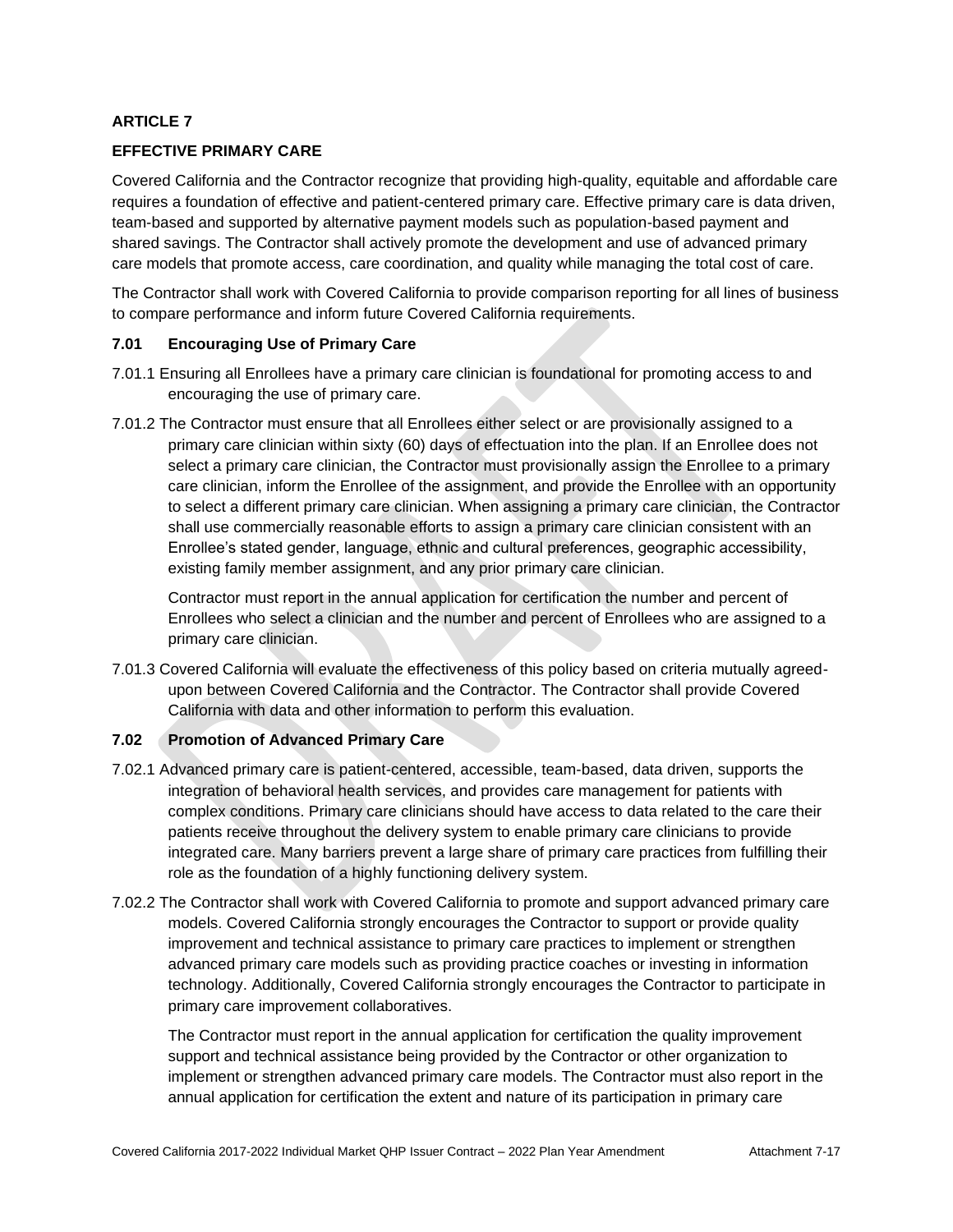improvement collaboratives such as the California Quality Collaborative (CQC) or the California Improvement Network (CIN).

## **7.03 Measuring Advanced Primary Care**

- 7.03.1 Measuring the performance of primary care practices within the Contractor's network is important to ensure Enrollees receive high-quality care, to inform quality improvement and technical assistance efforts, and to support the adoption of alternative payment models.
- 7.03.2 The Contractor must pilot a measure set that includes quality and cost-driving utilization measures for advanced primary care to assess the prevalence of high-quality, advanced primary care practices within the Contractor's network. Contractor will collaborate with Covered California, the Integrated Healthcare Association (IHA), CQC, and other stakeholders to develop and implement the measure set.

The Contractor must submit data to IHA to pilot the measure set. The Contractor must annually report its performance on the measure set to Covered California.

7.03.3 The Contractor must engage with Covered California to evaluate the performance of its contracted primary care practices using the measure set.

## **7.04 Payment to Support Advanced Primary Care**

- 7.04.1 Covered California and the Contractor recognize the importance of adopting and expanding primary care payment models that provide the necessary revenue to fund accessible, data-driven, team-based care with accountability for providing high-quality, equitable care and managing the total cost of care.
- 7.04.2 The Contractor must report on its primary care payment models using the Health Care Payment Learning and Action Network Alternative Payment Model (HCP LAN) categories of fee for service with no link to quality and value (Category 1), fee for service with a link to quality and value (Category 2), alternative payment models built on a fee for service structure such as shared savings (Category 3), and population-based payment (Category 4). The Contractor must report in the annual application for certification:
	- 1) The number and percent of its contracted primary care clinicians paid using the HCP LAN categories;
	- 2) The number and percent of its Enrollees who are cared for by primary care clinicians paid using each HCP LAN category;
	- 3) The percent of spend within each HCP LAN category compared to its overall primary care spend; and
	- 4) If the Contractor participates in the annual HCP LAN survey, the Contractor shall share its survey responses and reports with Covered California. Covered California encourages the Contractor to participate in the annual HCP LAN APM Measurement Effort.
- 7.04.3 The Contractor must adopt and progressively expand the number and percent of primary care clinicians paid through the HCP LAN categories of population-based payment (Category 4) and alternative payment models built on a fee for service structure such as shared savings (Category 3) each year.
- 7.04.4 The Contractor shall work with Covered California and other stakeholders to analyze the relationship between the percent of spend for primary care services with performance of the overall delivery system. If the evidence shows that rebalancing to increase primary care spend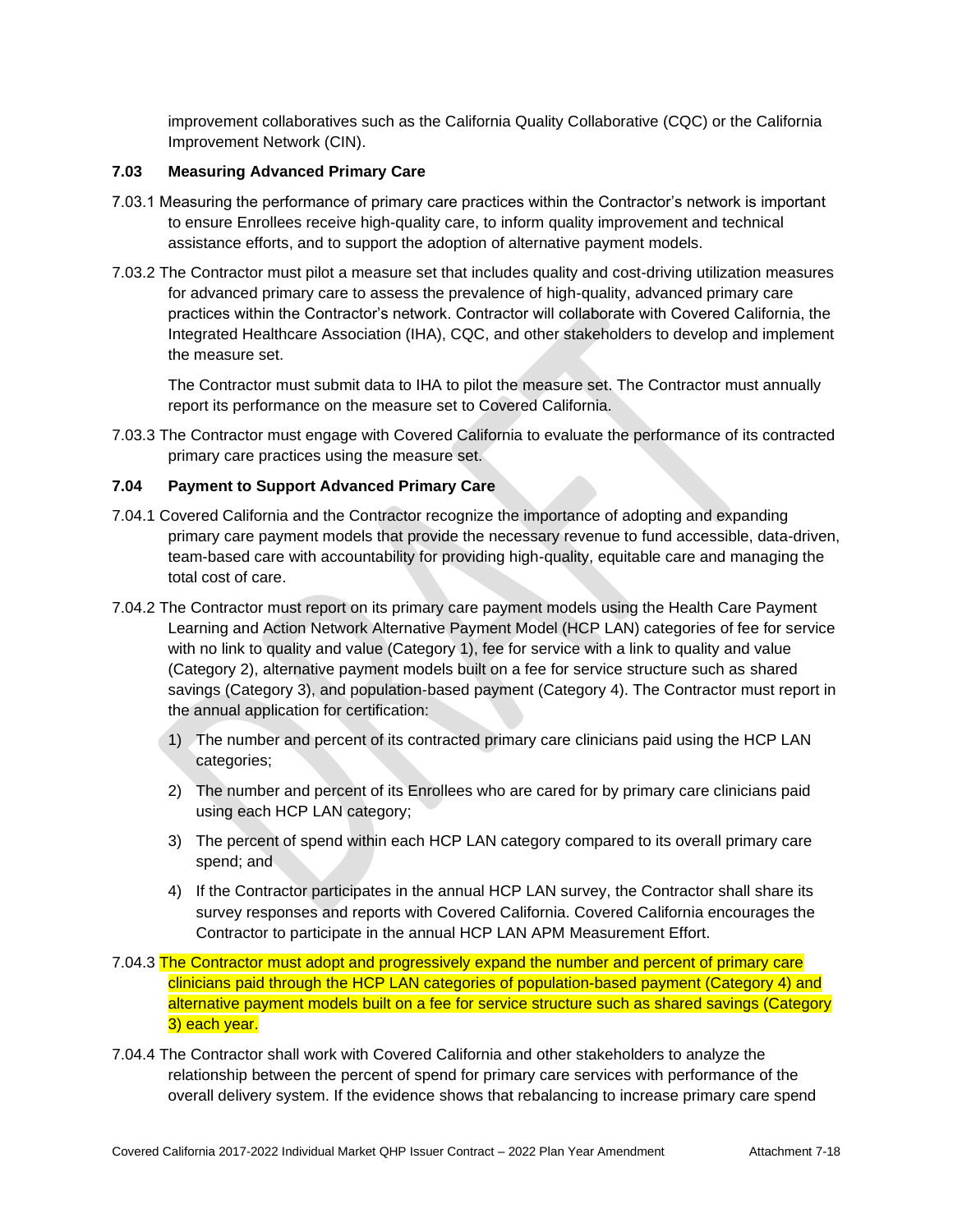improves quality and drives lower total cost of care, Covered California may set a target for primary care spend in future Covered California requirements.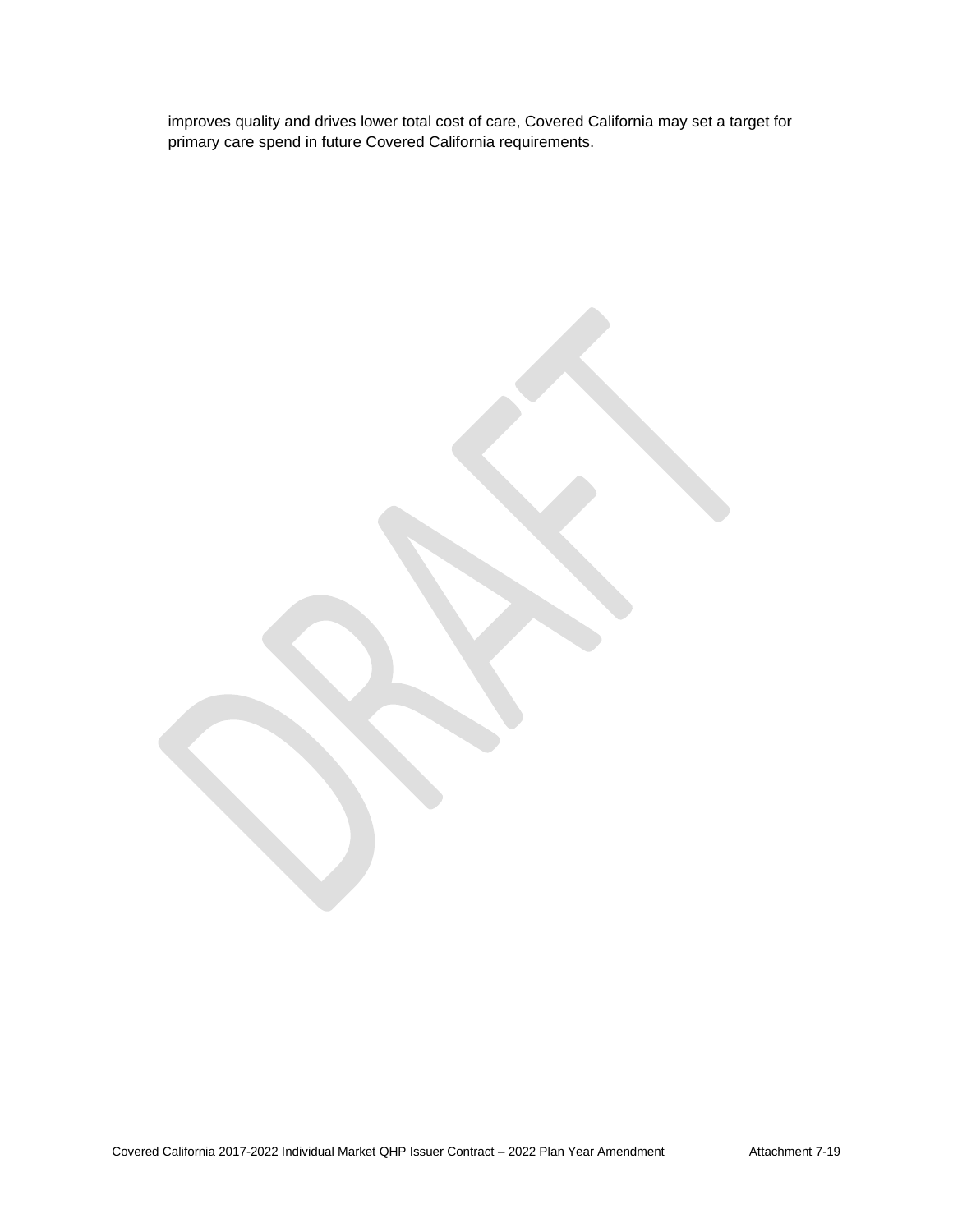# **PROMOTION OF INTEGRATED DELIVERY SYSTEMS (IDS) AND ACCOUNTABLE CARE ORGANIZATIONS (ACO)**

Evidence suggests the adoption and expansion of integrated, coordinated, and accountable systems of care can lead to improved quality and reduced costs. As detailed in two Covered California reports 1, Integrated Delivery Systems (IDSs) have significantly outperformed network model, shared delivery systems on quality measures. Accountable Care Organizations (ACOs) are being developed and implemented within health plan networks with a shared delivery system in hope of emulating the success of Integrated Delivery Systems.

An ACO is defined as a system of population-based care coordinated across the continuum including multidisciplinary physicians and physician groups, hospitals, and ancillary providers with combined risk sharing arrangements and incentives between the Contractor and providers. ACO partners are held accountable for nationally recognized evidence-based clinical, financial, and operational performance. As providers accept more accountability under this provision, the Contractor shall ensure that providers have the capacity to manage the risk. There are many variations of ACO implementation with evidence suggesting that the characteristics of an ACO model influence its success. For example, ACOs with riskbased contracts that are physician-led are associated with greater savings and improved quality results.<sup>2</sup>

The Contractor shall work with Covered California to provide comparison reporting for all lines of business to compare performance and inform future Covered California requirements.

## **8.01 Enrollment in IDSs and ACOs**

- 8.01.1 The Contractor shall work with Covered California to improve the healthcare delivery system and reduce provider and facility variation in performance on quality and cost. This requires continued improvement within IDSs, adopting, enhancing and evolving ACOs, as well as increasing enrollment in these coordinated systems of care.
- 8.01.2 The Contractor must demonstrate an increasing number of Enrollees cared for within an ACO or **IDS model each year.** The Contractor must report in the annual application for certification:
	- 1) The characteristics of their IDS and ACO systems such as the payment model, leadership structure, quality incentive programs, and data exchange processes. Contractor will work collaboratively with Covered California and other stakeholders to define a registry of characteristics to support this reporting.
	- 2) The number and percent of Enrollees who are cared for within an ACO or IDS.
	- 3) The percent of spend under ACO and IDS contracts compared to its overall spend on health care services.

<sup>2</sup> Covered California. (2019). Current Best Evidence and Performance Measures for Improving Quality of Care and Delivery System Reform[. https://hbex.coveredca.com/stakeholders/plan-](https://hbex.coveredca.com/stakeholders/plan-management/library/coveredca_current_best_evidence_and_performance_measures_07-19.pdf)

<sup>1</sup> Covered California. (2019). Covered California's First Five Years: Improving Access, Affordability and Accountability. [https://hbex.coveredca.com/data-research/library/CoveredCA\\_First\\_Five\\_Years\\_Dec2019.pdf](https://hbex.coveredca.com/data-research/library/CoveredCA_First_Five_Years_Dec2019.pdf)

Covered California. (2019). Covered California Holding Health Plans Accountable for Quality and Delivery System Reform. [https://hbex.coveredca.com/data-research/library/CoveredCA\\_Holding\\_Plans\\_Accountable\\_Dec2019.pdf](https://hbex.coveredca.com/data-research/library/CoveredCA_Holding_Plans_Accountable_Dec2019.pdf)

[management/library/coveredca\\_current\\_best\\_evidence\\_and\\_performance\\_measures\\_07-19.pdf](https://hbex.coveredca.com/stakeholders/plan-management/library/coveredca_current_best_evidence_and_performance_measures_07-19.pdf)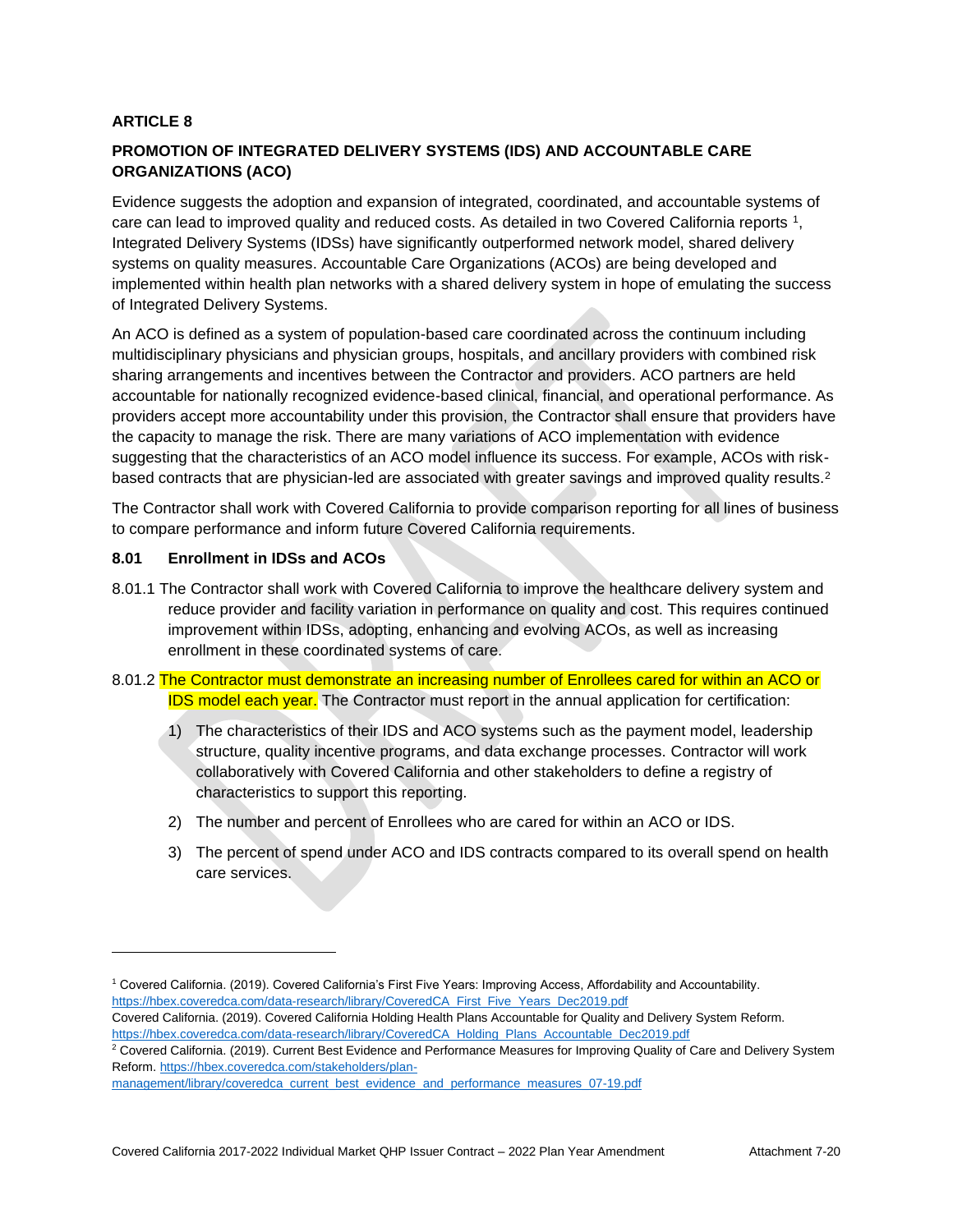## **8.02 Measuring IDS and ACO Performance**

- 8.02.1 Measuring the performance of IDSs and ACOs is important to ensure Enrollees receive highquality care, to inform improvement efforts, and to establish best practices.
- 8.02.2 The Contractor must participate in the Integrated Healthcare Association (IHA) and submit data to IHA for use in the IHA Commercial ACO Measure Set and Commercial HMO Measure Set, as applicable for its delivery system model. Contractor must annually report its performance on the IHA Commercial ACO and HMO Measure Set for all lines of business to Covered California.
- 8.02.3 The Contractor must engage with Covered California to evaluate its performance using the results of the IHA Commercial ACO and HMO reports and the characteristics of different systems to establish best practices to inform future requirements.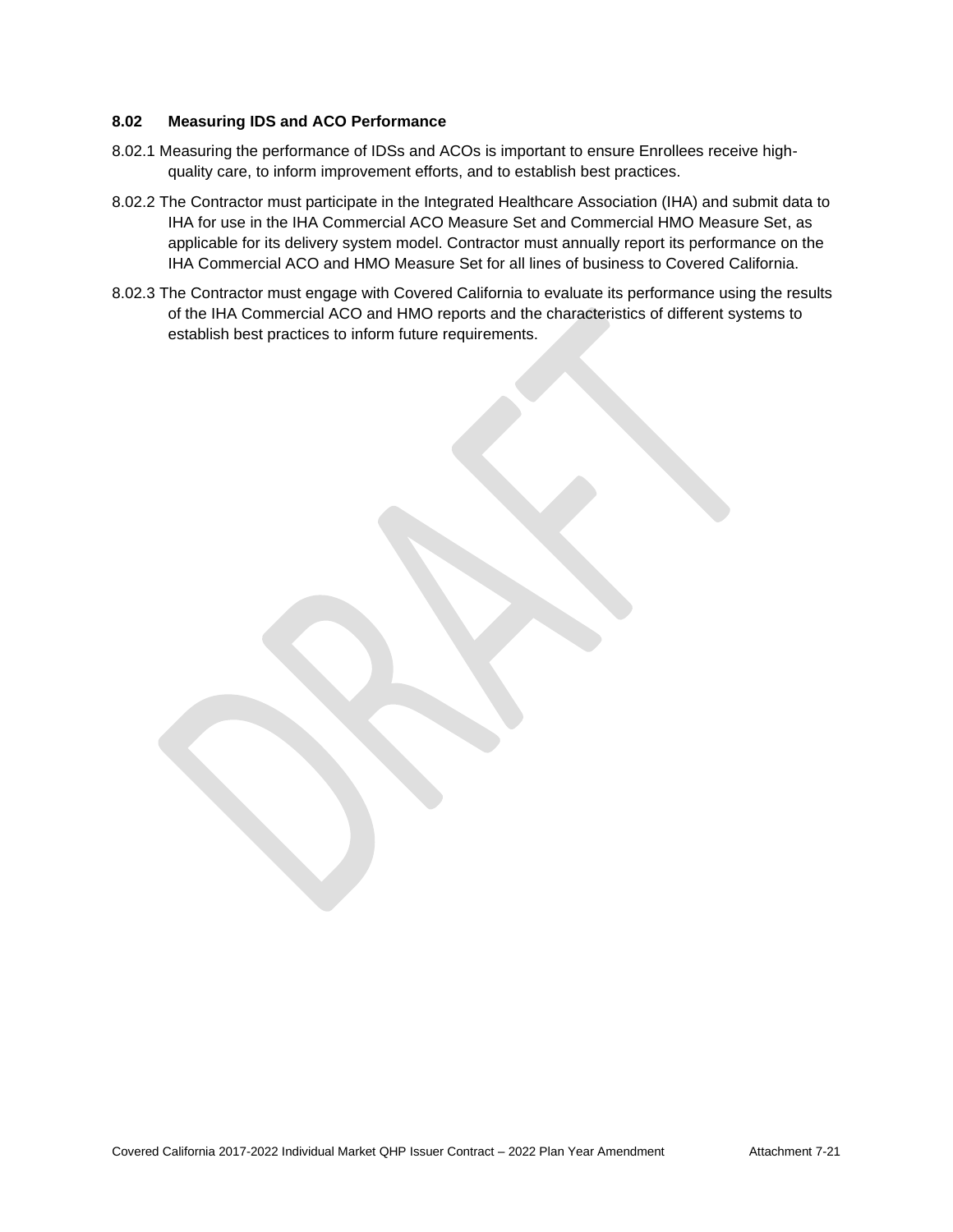### **NETWORKS BASED ON VALUE**

Covered California contracted QHP Issuers shall curate and manage their networks and address variation in quality and cost performance across network hospitals and providers, with a focus on improving the performance of hospitals and providers. The Contractor is accountable for measuring, analyzing, and reducing variation to achieve consistent high performance for all network hospitals and providers. Affordability is core to Covered California's mission to expand the availability of insurance coverage and ensure Enrollees receive high-quality, affordable, and equitable care. The wide variation in unit price and total costs of care, with some providers and facilities charging far more for care irrespective of quality, is one of the biggest contributors to high costs of medical services. The Contractor shall hold its contracted hospitals and providers accountable for improving quality and managing or reducing cost and provide the support needed to improve performance across its network.

Covered California will support the Contractor in analyzing data to understand variation in performance and holds the Contractor accountable for acting on such data to improve network performance. Covered California recognizes the limits of quality and cost performance data for hospitals and providers as such data can be imprecise and incomplete. Covered California also recognizes that the resources available to hospitals and providers, such as their payor mix, case mix, organizational structure, and the social determinants of health of populations served can influence the performance of hospitals and providers. Despite these challenges, the Contractor must curate and manage its networks and improve quality and cost performance across network hospitals and providers.

In accordance with Covered California's framework for assuring quality care and promoting delivery system reform, Article 10, Sites and Expanded Approaches to Care Delivery, covers hospital quality improvement requirements, while Article 9 describes the expectation of the Contractor to curate and manage their provider and hospital networks based on cost and quality.

#### **9.01 Designing and Managing Networks Based on Value**

- 9.01.1 The Contractor's networks must be designed and managed based on cost, quality, safety, patient experience, and equity to ensure that all Enrollees receive high-quality, affordable, and equitable care.
- 9.01.2 The Contractor must include quality, which may include clinical quality, patient safety, patient experience, and cost in the evaluation and selection criteria for all providers, including physicians and physician groups, and all facilities, including hospitals, when designing and managing networks for Covered California QHPs.

The Contractor must report in the annual application for certification how it meets this requirement and the basis for the selection and review of providers and facilities in networks for Covered California QHPs and if applicable, the rationale for excluding a provider or facility. Reports must include a detailed description of how cost, clinical quality, patient safety, patient experience, or other factors are considered in network design and provider and facility selection and review. Information submitted may be made publicly available by Covered California.

9.01.3 The Contractor must engage with Covered California to review its unit price range and trends and quality indicators of network performance using HEI data.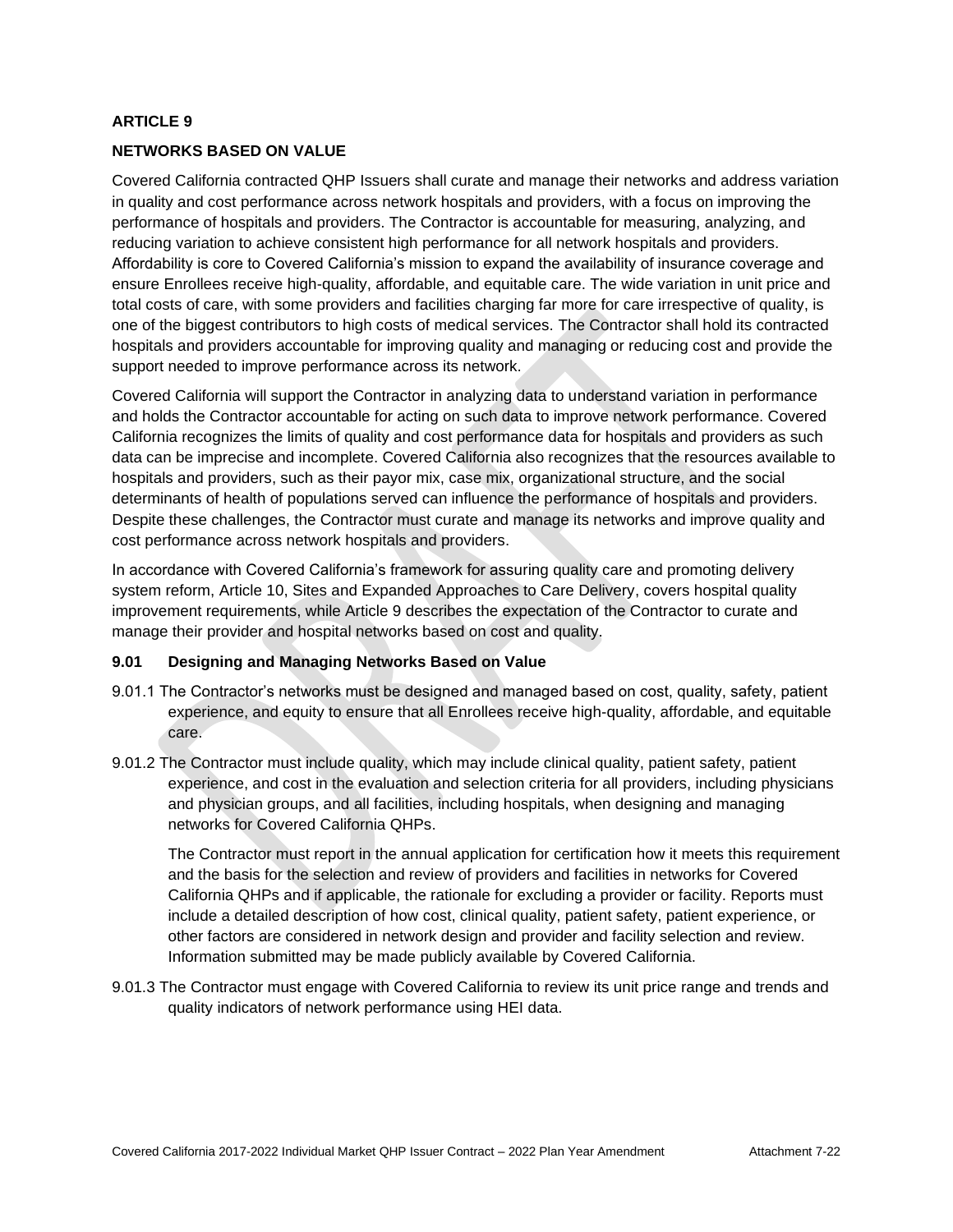### **9.02 Hospital Networks Based on Value**

- 9.02.1 The Contractor shall contract with hospitals that demonstrate they provide quality care and promote the safety of Enrollees at a reasonable price. Covered California expects Contractor to improve quality and cost performance across its contracted hospitals.
- 9.02.2 To meet this expectation, Covered California will work with Cal Hospital Compare, California hospitals, and its contracted QHP Issuers to profile and analyze variation in performance on hospital quality measures. For details on the hospital quality measures of focus, see Article 10, Section 10.03 Hospital Patient Safety and Section 10.04 Appropriate Use of C-sections. Analysis will be based on best available national and state benchmarks, variation in hospital performance considering hospital case mix and services provided, best existing science of quality improvement including the challenges of composite measures, and effective engagement of stakeholders. Assessment of hospital quality and safety shall not be based on a single measure alone. The Contractor must report in the annual application for certification:
	- 1) How the Contractor is engaging with their network hospitals (particularly those with multiple signals of poor performance on safety and quality) and holding hospitals accountable to improve their performance. Components of this engagement and accountability may include quarterly performance reviews, tying hospital payment to quality and patient safety, supporting patient safety technical assistance programs, implementation of corrective action plans, assessment of hospital resources, or excluding hospitals with multiple signals of poor performance and no improvement from its networks.
	- 2) Its rationale for continued contracting with each hospital performing in the lowest decile on state or national benchmarks for quality and safety as well as the strategies the hospital is undertaking to improve its performance and the progress resulting from these improvement activities. Rationales for continued inclusion of hospitals may include geographical access needs, specific specialty service needs, or other justification provided by the Contractor.

Rationale and criteria for inclusion of hospitals with multiple signals of poor performance on cost, safety, and quality may be released to the public by Covered California.

- 9.02.3 To demonstrate the Contractor is managing hospital and facility costs, the Contractor must report in the annual application for certification:
	- 1) The factors it considers in assessing relative unit prices and total cost of care;
	- 2) The extent to which it adjusts for or analyzes the reasons for cost factors based on elements such as area of service, population served, market dominance, services provided by the facility (e.g., trauma or tertiary care), or other factors;
	- 3) How such factors are used in the selection of facilities in networks for Covered California QHPs; and
	- 4) The identification of specific facilities by region and their distribution by cost deciles or describe other ways facilities are grouped by costs such as comparison of costs as a percentage of Medicare costs and the percentage of costs for the Contractor that are expended in each cost decile.

## **9.03 Physician Networks Based on Value**

9.03.1 The Contractor shall contract with providers, including physicians and physician groups, that demonstrate they provide quality care and promote the safety of Enrollees at a reasonable price.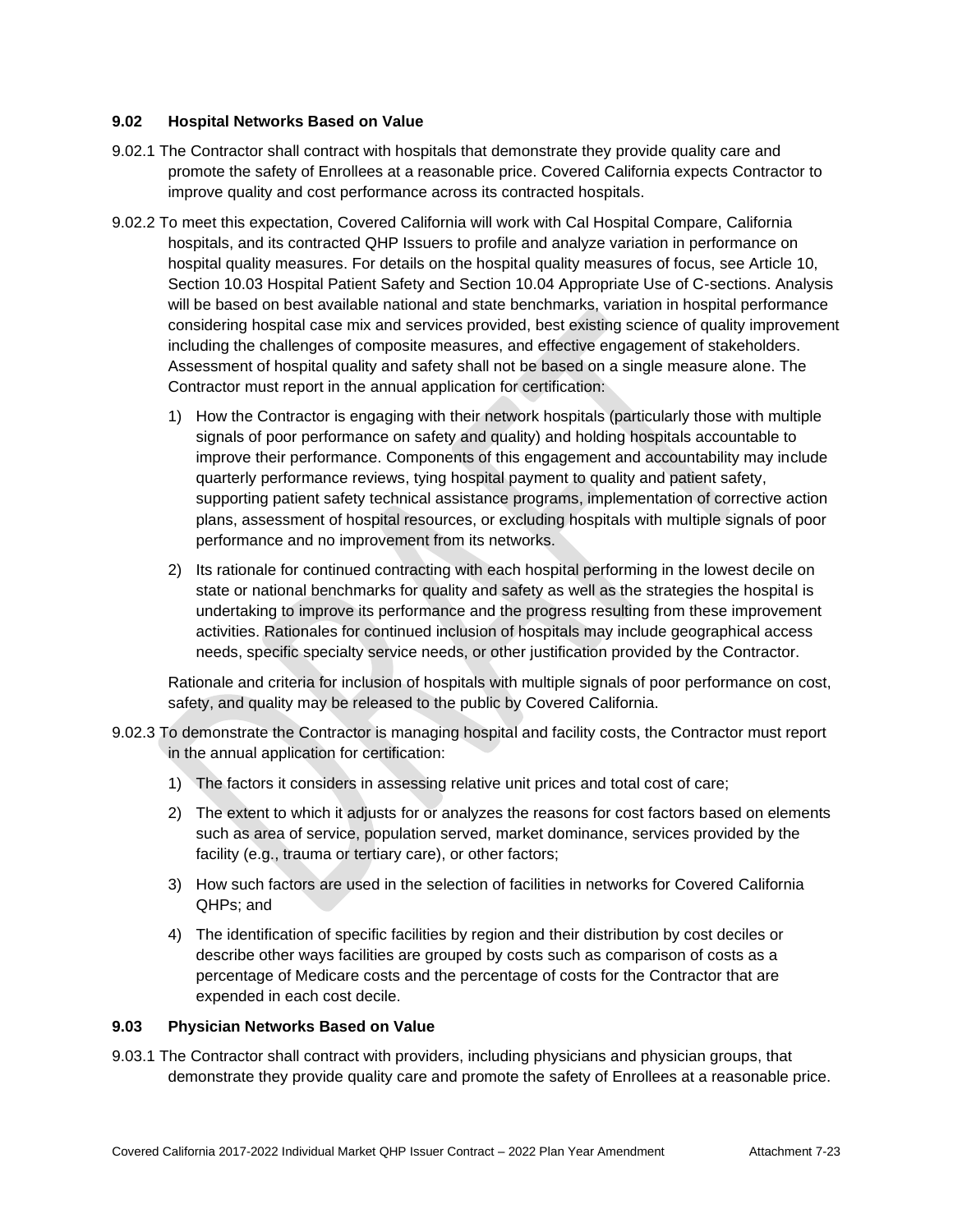Covered California expects the Contractor to improve quality and cost performance across its contracted providers.

- 9.03.2 To meet this expectation, Covered California will work with the Integrated Healthcare Association (IHA), California providers, and its contracted QHP Issuers to profile and analyze variation in performance on provider quality measures. Analysis will be based on national and state benchmarks, variation in provider performance, best existing science of quality improvement, and effective engagement of stakeholders. The Contractor must:
	- 1) Participate in the IHA Align.Measure.Perform (AMP) program for physician groups and report AMP performance results for each contracted physician group that participates in Covered California QHPs to Covered California annually.
	- 2) Report in the annual application for certification how the Contractor is engaging with its network physician groups (particularly physician groups with multiple indicators of poor quality and high cost performance) and holding physician groups accountable to improve their performance. Components of this engagement and accountability may include implementing alternative payment models such as shared savings and population-based payment, quarterly performance reviews, assessment of physician group resources, provision of technical assistance or support for infrastructure, implementation of corrective action plans, or excluding physician groups with multiple indicators of poor-quality performance and no improvement from its provider networks.
	- 3) Report in the annual application for certification how the Contractor is analyzing variation in performance of independent, direct contracted physicians, engaging with its physicians (particularly physicians with multiple indicators of poor-quality performance and high cost performance), and holding physicians accountable to improve their performance. Components of this engagement may include implementing alternative payment models such as shared savings and population-based payment that cascade to the point of care, quarterly performance reviews, assessment of physician resources, provision of technical assistance or support for infrastructure, implementation of corrective action plans, or excluding poor performing physicians from its provider networks.
	- 4) Report in the annual application for certification how the Contractor is providing or supporting quality improvement or technical assistance to physicians in their network with multiple indicators of poor quality to improve their performance. Quality improvement support or technical assistance may be provided by the Contractor, the contracted physician group, or other organization.
	- 5) Report in the annual application for certification its rationale for continued contracting with physicians and physician groups performing in the lowest decile on state or national benchmarks for quality and cost as well as the strategies the physicians and physician groups are undertaking to improve its performance and the progress resulting from these improvement activities. Rationales for continued inclusion of physicians and physician groups may include geographical access needs, specific specialty service needs, or other justification provided by the Contractor.

Rationale and criteria for inclusion of the lowest decile of physicians and physician groups on cost, safety, and quality may be released to the public by Covered California.

9.03.3 To demonstrate the Contractor is managing provider costs, the Contractor must report in the annual application for certification: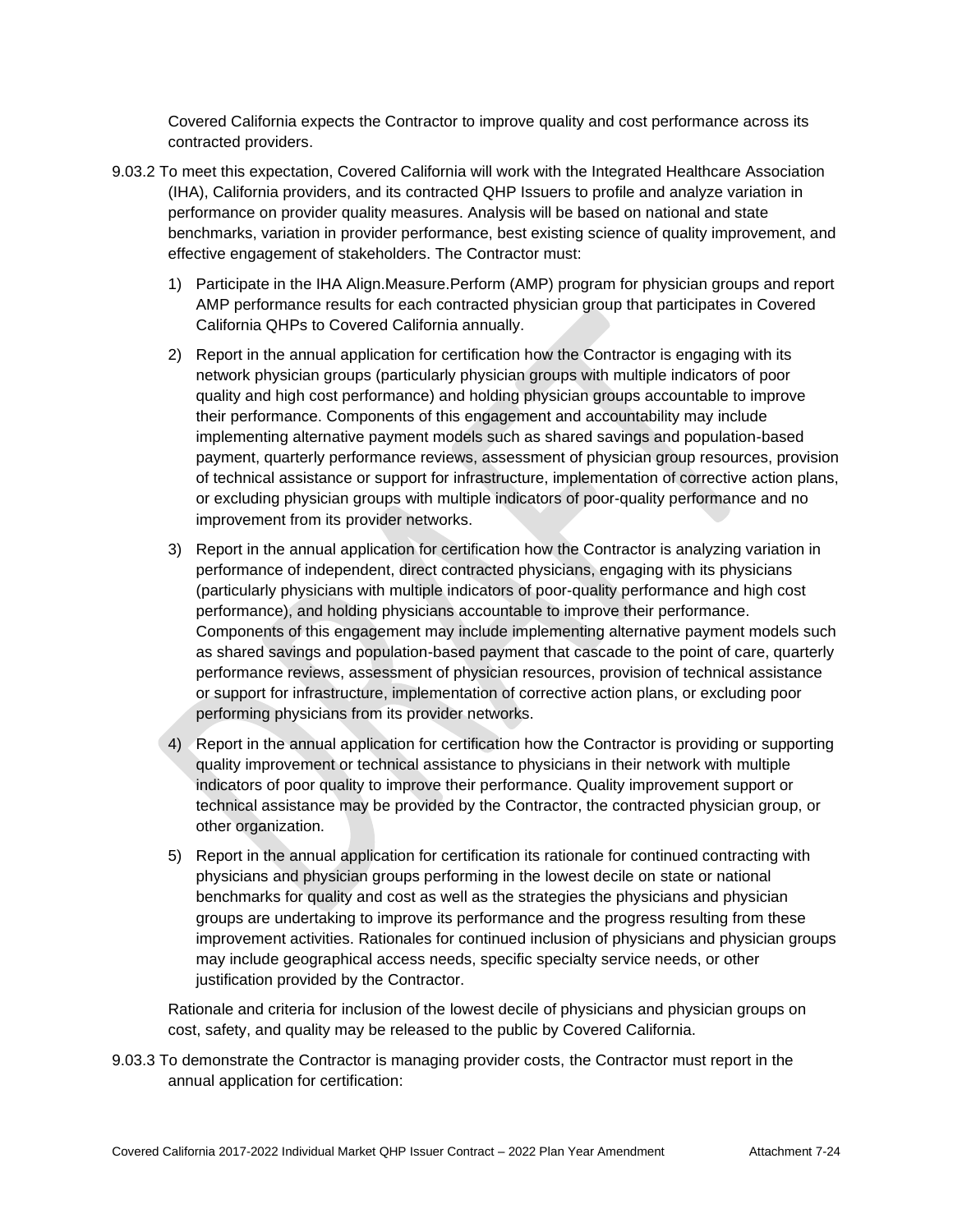- 1) The factors it considers in assessing relative unit prices and total cost of care;
- 2) The Contractor's analysis of variation in unit prices including capitation rates and whether including high cost providers results in underfunding of other providers;
- 3) The extent to which it adjusts for or analyzes the reasons for cost factors based on elements such as area of service, population served, market dominance, services provided by the facility (e.g., trauma or tertiary care), or other factors;
- 4) How such factors are used in the selection of providers in networks for Covered California QHPs; and
- 5) The identification of specific providers by region and their distribution by cost deciles or describe other ways providers and facilities are grouped by costs such as comparison of costs as a percentage of Medicare costs and the percentage of costs for Contractor that are expended in each cost decile.

Covered California 2017-2022 Individual Market QHP Issuer Contract – 2022 Plan Year Amendment Attachment 7-25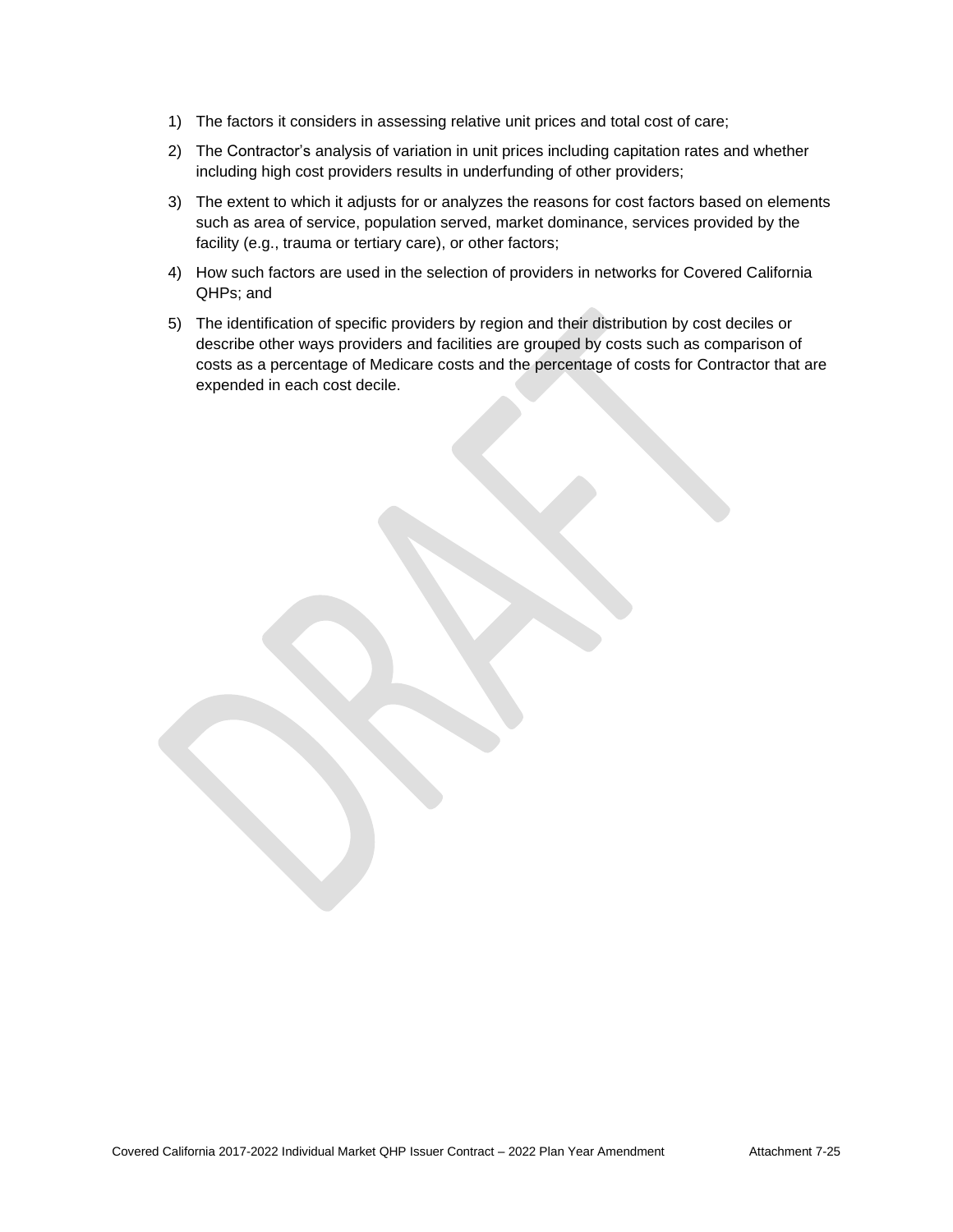## **SITES AND EXPANDED APPROACHES TO CARE DELIVERY**

Covered California is committed to improving how and where Enrollees receive health care. Improving hospital safety and reducing unnecessary medical procedures can improve health outcomes and reduce costs.

For Article 10, "Sites" refers to the traditional medical care settings of hospitals and physician offices. Because there is some overlap in requirements, care in primary care physician offices is covered in Article 7, Effective Primary Care. "Expanded approaches to care delivery" refers to care that goes beyond the traditional in-office service provided by a clinician, such as telehealth, and includes who provides care in addition to physicians including clinically appropriate providers such as registered nurses, pharmacists, midwives, nurse practitioners, physician assistants or non-licensed providers like community health workers.

Covered California has not yet developed contract requirements related to many of the existing and evolving sites of care or approaches to care delivery such as urgent care facilities, retail clinics, or home care. Ongoing discussions and engagement with stakeholders will inform future contract requirements in this article.

Covered California recognizes the importance of hospital quality metrics and reimbursement structure in a Contractor's negotiation and contracting process with providers and hospitals. In accordance with Covered California's framework for assuring quality care and promoting delivery system reform, Article 10 covers hospital quality improvement requirements, while Article 9, Networks Based on Value, covers the expectation of Contractors to curate and manage their provider and hospital networks based on cost and quality.

#### **10.01 Telehealth**

- 10.01.1 Telehealth offers greater access to health care for Enrollees. Telehealth can be used to provide timely access to medical care, increase access to services like behavioral health in which there are particular access barriers, and improve self-care management through remote patient monitoring. Telehealth and other virtual health services offer additional access points to medical care that may reduce disparities in the healthcare system.
- 10.01.2 In the annual application for certification, the Contractor shall report the extent to which the Contractor is supporting the use of telehealth, remote patient monitoring, and other technologies to assist in providing high quality, accessible, patient-centered care. The Contractor must report:
	- 1) The types and modalities of telehealth and virtual health services that Contractor offers to Enrollees.
	- 2) How Contractor is communicating with and educating Enrollees about telehealth services including:
		- a) Service availability explained on key Enrollee website pages like the home page and provider directory page; and
		- b) Service cost-share explained on key Enrollee website pages like the summary of benefits and coverage page and medical cost estimator page.
	- 3) The frequency of all-member communications to inform Enrollees of telehealth services.
	- 4) How the Contractor facilitates the integration and coordination of care between third party telehealth vendor services and primary care or other contracted providers.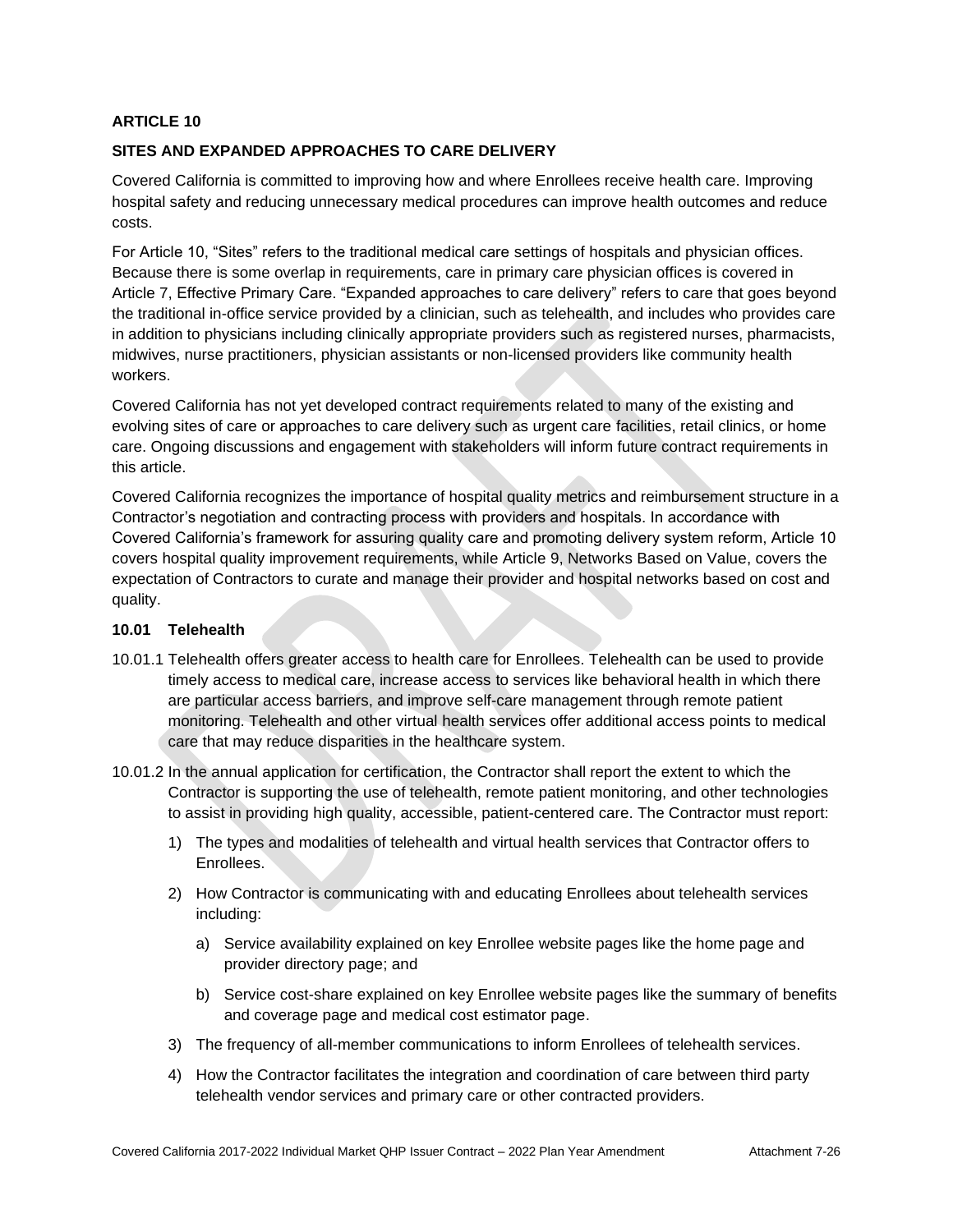- 5) How the Contractor facilitates Enrollee access to telehealth services such as screening for and reporting on broadband affordability and lower-cost alternative modalities, digital literacy, availability of smartphones or other devices for internet connectivity, and the geographic availability of high-speed internet services.
- 6) Description of the Contractor's telehealth reimbursement policies for network providers and for third party telehealth vendors to include payment parity between:
	- a) Telehealth including voice only when appropriate and comparable in-person or other nontelehealth services; and
	- b) Telehealth vendor and contract provider rendered telehealth services.
- 7) How the Contractor evaluates the impact telehealth has on the cost and quality of care provided to Enrollees such as the extent to which telehealth replaces or adds to utilization of Emergency Department services.
- 10.01.3 The Contractor must engage with Covered California to review its utilization of telehealth services using HEI data.

## **10.02 Hospital Payments to Promote Quality and Value**

- 10.02.1 Hospitals play a pivotal role in providing critical care to those in the highest need and should be supported with coordinated efforts across health plans and purchasers. Payment can be a driver to promote and reward better quality care rather than pay for volume.
- 10.02.2 The Contractor shall adopt a hospital payment methodology for the Contractor's Covered California business with each general acute care hospital that places the hospital at-risk or subject to a bonus payment for quality performance. At minimum, this methodology shall include five percent (5%) of reimbursement by year end 2022 with a plan for satisfying future increases in reimbursement.

The Contractor must adopt balancing measures such as Hospital Consumer Assessment of Healthcare Providers and Systems (HCAPS) to track, address, and prevent unintended consequences from at-risk payments including exacerbation of health care disparities.

In alignment with CMS rules on payments to hospitals for inpatient hospital services, Critical Access Hospitals as defined by the Centers for Medicare and Medicaid, are excluded from this requirement. In addition, the following types of hospitals are excluded from this requirement:

- 1) Long Term Care hospitals;
- 2) Inpatient Psychiatric hospitals;
- 3) Rehabilitation hospitals; and
- 4) Children's hospitals.

The Contractor is accountable for the quality of care and safety of Covered California Enrollees receiving care in the hospitals described above.

Implementation of this requirement may differ for integrated delivery systems and require alternative mechanisms for tying payment to performance.

Those hospitals participating in an Accountable Care Organization, available in a Contractor's QHP network, that have shared risk or other accountability for total cost of care shall be considered to have met this performance-based payment requirement.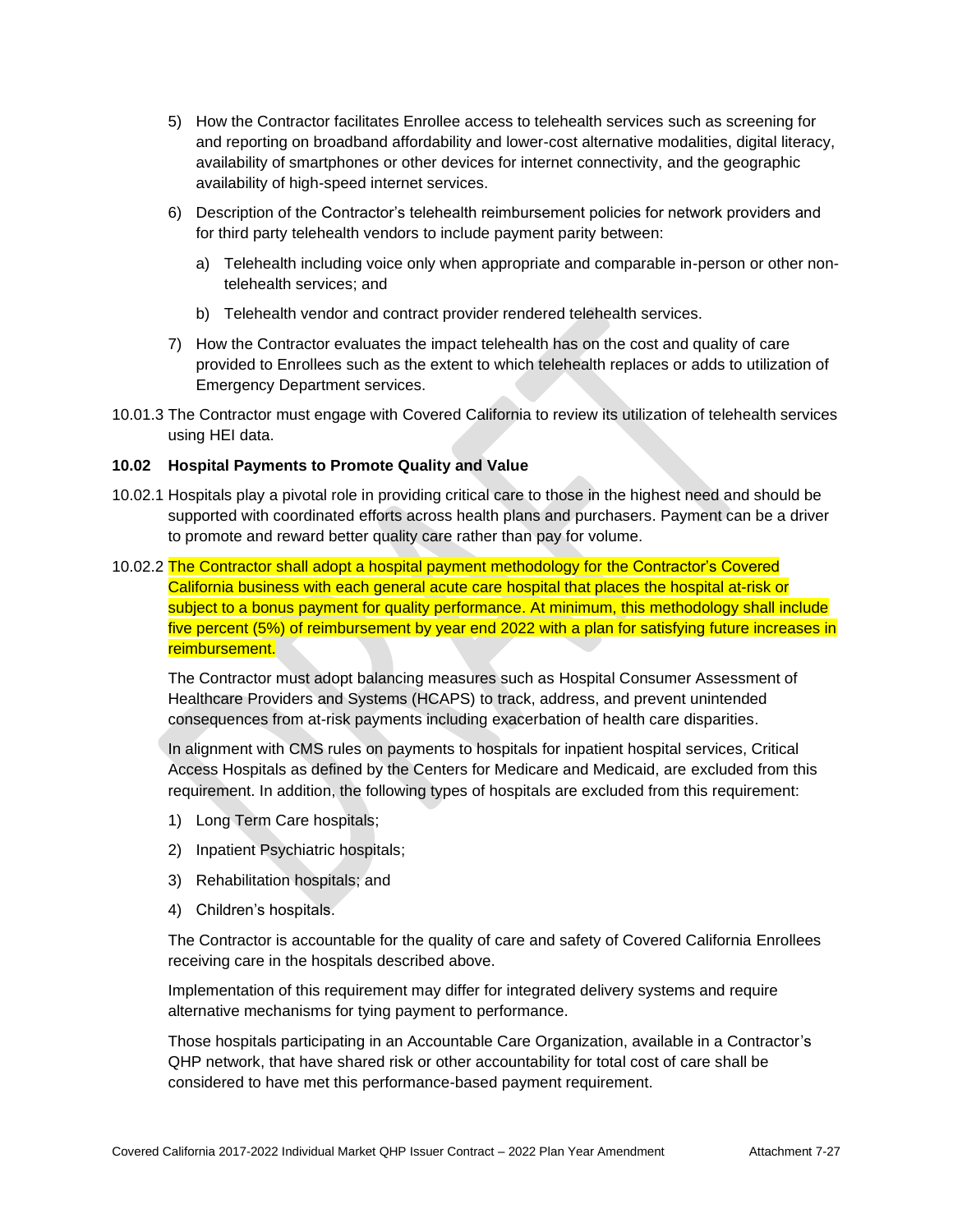10.02.3 The Contractor must report in the annual application for certification:

- 1) The amount and structure for its hospital performance-based payment strategy, including the shared-risk and performance payment structure to hospitals participating in ACOs, if applicable.
- 2) The metrics that are applied for performance-based payments such as: mortality, Hospital Associated Infections (HAIs), adherence to sepsis management guidelines, readmissions, or satisfaction as measured through HCAPS. Such metrics should be commonly in use in hospitals and endorsed by the National Quality Forum to limit hospital measurement burden.
- 3) The percent of network hospitals operating under contracts reflecting this payment methodology.
- 4) The dollars and percent, or best estimate, that is respectively paid or withheld to reflect value, including the extent to which the "at risk" payments take the form of bonuses, withholds, or other performance-based payment mechanisms.
- 5) The dollars and percent or best estimate of hospital payments that are tied to hospital "improvement" versus "attainment" of a performance threshold.

Contractor shall work with Covered California to provide comparison reporting for all lines of business to compare performance and inform future Covered California requirements.

## **10.03 Hospital Patient Safety**

- 10.03.1 Covered California has focused on aligned and collaborative efforts to promote hospital safety based on the recognition that improving hospital performance in this area requires a comprehensive and cross-payer approach. Monitoring and improving hospital safety measures will improve clinical outcome and reduce wasteful health care spending.
- 10.03.2 The Contractor shall work with Covered California to support and enhance acute general hospitals' efforts to promote safety for their patients. Exclusions for this requirement include CMS Critical Access Hospitals as defined by the Centers for Medicare and Medicaid. In addition, the following types of hospitals are excluded: Long Term Care hospitals, Inpatient Psychiatric hospitals, Rehabilitation hospitals, and Children's hospitals.
	- 1) The Contractor must report its strategies to improve safety in network hospitals in the annual application for certification. The quality improvement strategies will be informed by review of specified patient safety measures in all network hospitals. Patient safety measure rates will be provided by Covered California from established sources of clinical data such as rates reported by hospitals to the National Healthcare Safety Network (NHSN) or the California Department of Public Health (CDPH).
	- 2) Covered California has identified an initial set of patient safety measures for focus consisting of five hospital associated infections (HAIs) and sepsis management (SEP-1). Certain patient safety measures may be substituted for others if a common data source cannot be found. The decision to substitute patient safety measures will be made transparently and collaboratively with stakeholders. The patient safety measures that are currently the subject of the hospital safety initiatives are:
		- a) Catheter Associated Urinary Tract Infection (CAUTI) (NQF #0138);
		- b) Central Line Associated Blood Stream Infection (CLABSI) (NQF #0139);
		- c) Surgical Site Infection (SSI) with focus on colon (NQF #0753);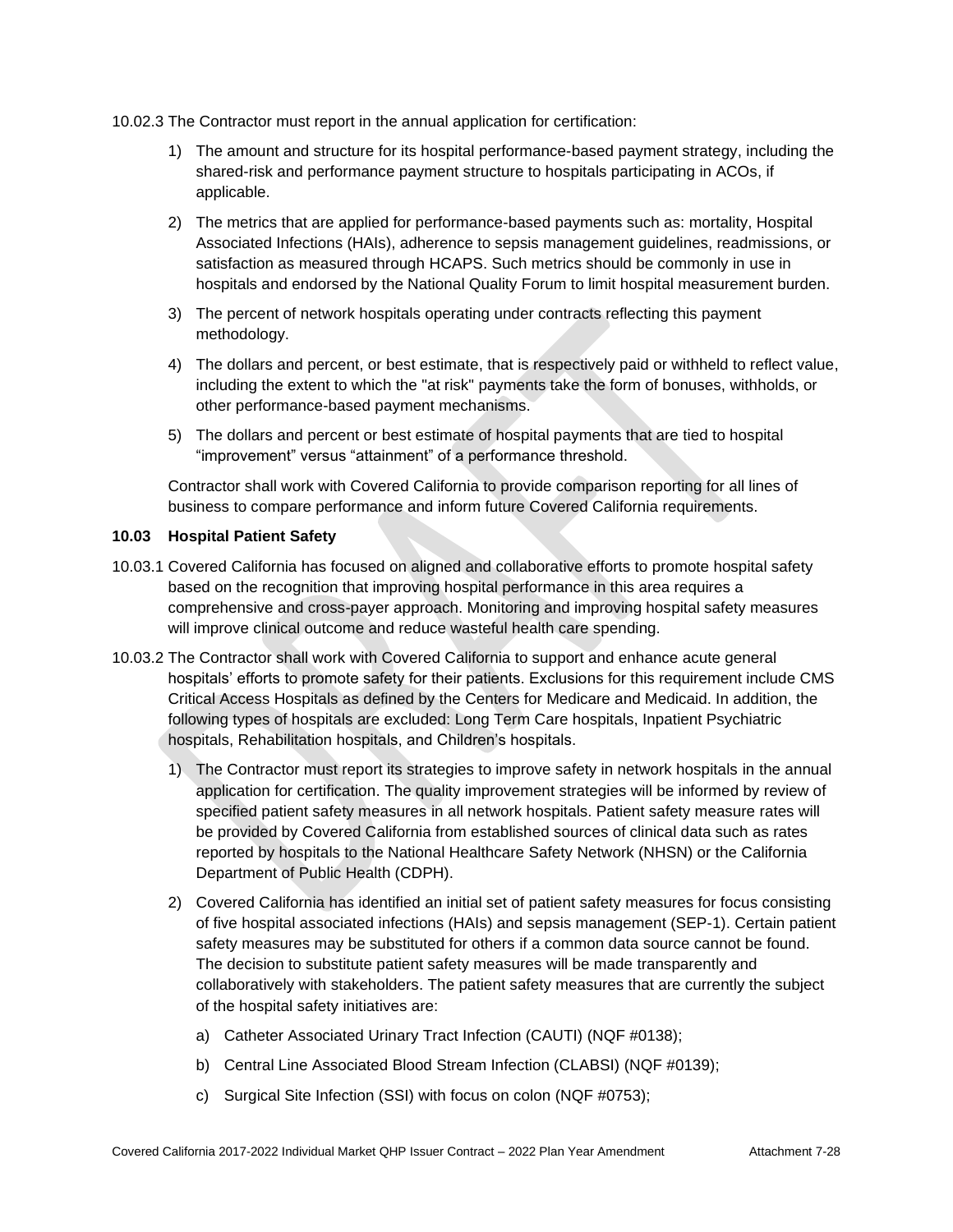- d) Methicillin-resistant Staphylococcus aureus (MRSA) (NQF #1716);
- e) Clostridioides difficile colitis (C. Diff) infection (NQF #1717); and
- f) Sepsis Management (SEP-1).
- 3) The Contractor shall work with its contracted hospitals to continuously pursue a Standardized Infection Ratio (SIR) of 1.0 or lower for each of the specified hospital associated infections prioritizing hospitals that care for a high-volume of the Contractor's Enrollees. The Contractor also shall work with its contracted hospitals to improve adherence to the Sepsis Management (SEP-1) guidelines.

## **10.04 Appropriate Use of C-sections**

10.04.1 Cesarean sections (C-sections) can be life-saving, but significant numbers of healthy first-time mothers are undergoing this major surgery when it is not medically necessary. Reducing the rate of unnecessary C-sections improves health outcomes and patient safety.

10.04.2 The Contractor must:

- 1) Adopt and actively implement guidelines set by Smart Care California to promote the appropriate use of C-sections. Smart Care California is not currently active, but its guidelines remain endorsed by Covered California, DHCS, and CalPERS as well as major employers of Pacific Business Group on Health. Smart Care California has adopted the goal of reducing Nulliparous, Term Singleton, Vertex (NTSV) C-section rates to meet or exceed the national Healthy People 2020 target of twenty-three-point nine percent (23.9%) for each hospital in the state.
- 2) Work collaboratively with Covered California to promote and encourage all in-network hospitals that provide maternity services to use the resources provided by California Maternity Quality Care Collaborative (CMQCC) and enroll in the CMQCC Maternal Data Center (MDC).
- 3) Review information on C-section rate for NTSV deliveries and use it to inform hospital engagement strategy to reduce NTSV C-sections.
- 4) Adopt a payment methodology structured to support only medically necessary care with no financial incentive to perform C-sections for all contracted physicians and hospitals serving Enrollees by year end 2022. Smart Care California has outlined three payment strategies to align payment with medically necessary use of C-sections:
	- a) Adopt a blended case rate payment for both physicians and hospitals;
	- b) Include a NTSV C-section metric in existing hospital and physician quality incentive programs; and
	- c) Adopt population-based payment models, such as maternity episode payment models.

10.04.3 The Contractor must annually report in the application for certification:

- 1) How it has adopted and implemented Smart Care California guidelines to promote the appropriate use of C-sections.
- 2) Its payment methodology for maternity care, how this methodology aligns with the Smart Care California payment strategies, and the number and percent of network maternity hospitals under each strategy.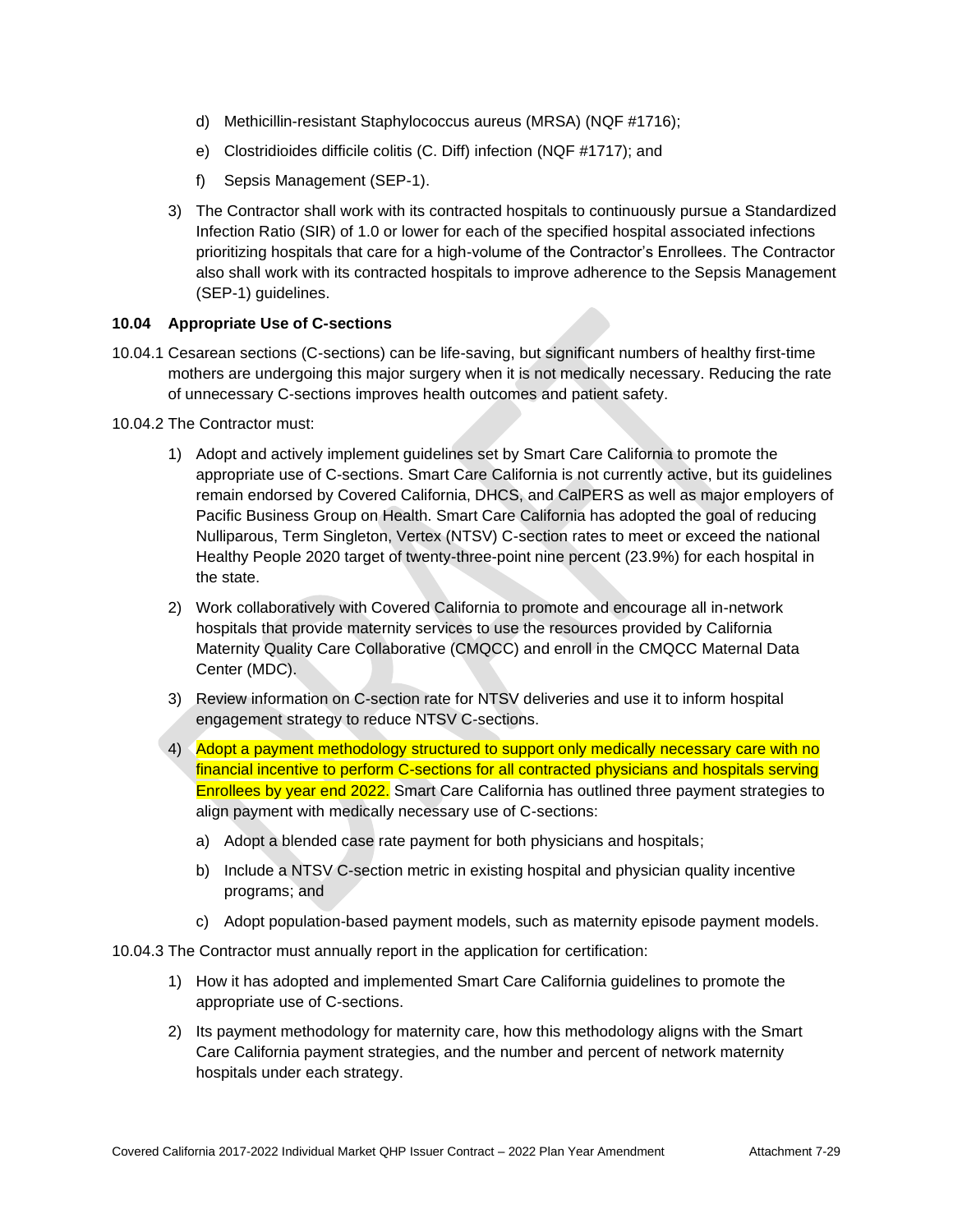10.04.4 Covered California expects the Contractor to contract with hospitals that demonstrate they provide quality care and promote the safety of Enrollees. Though Covered California does not expect the Contractor to base poor performance, and potential network removal decisions, on one measure alone, it is expected that Contractor will encourage providers with high rates of NTSV C-section delivery to pursue CMQCC coaching. Covered California expects the Contractor to consider NTSV C-section rate, improvement trajectory, and willingness to engage in coaching as part of its maternity hospital contracting decisions and terms by year end 2022 and annually thereafter.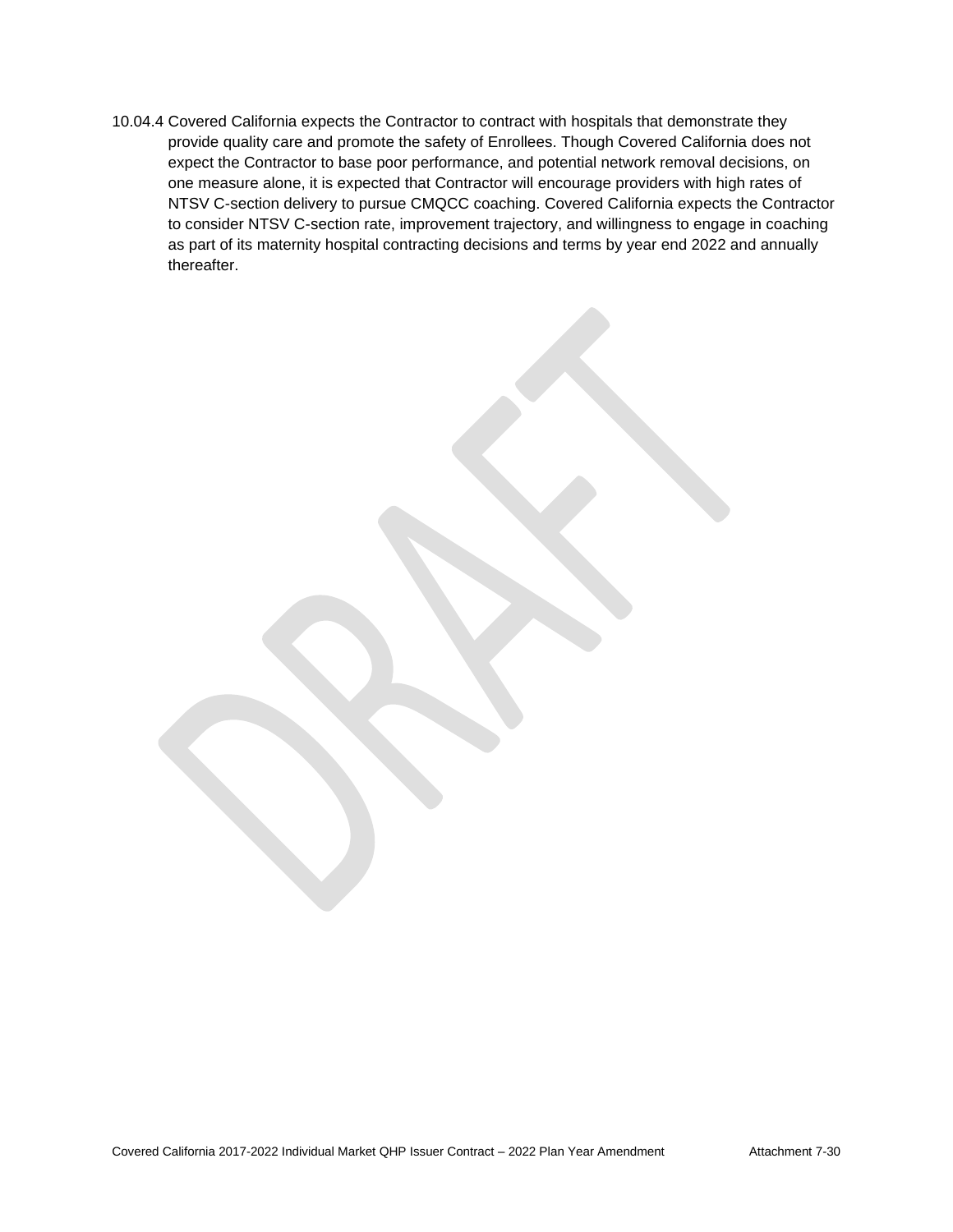# **APPROPRIATE INTERVENTIONS**

Appropriate Interventions include examining clinical interventions, such as prescription and nonprescription pharmaceutical treatments, procedures (like surgery), diagnostic tests (lab tests, X-rays, MRIs, etc.) and devices (like implants and pacemakers), to ensure they are rooted in the National Academy of Medicine's six aims for ensuring every individual's care is safe, timely, effective, efficient, equitable, and patient-centered. Equally important is effective consumer and patient engagement that (1) supports consumers in making decisions about health care services, treatments, and providers that are consistent with their values and preferences and (2) fosters access to care.

Over the next few years, a wide range of innovations in care delivery will have dramatically impact how care is provided, and the quality and cost of that care. Decision support to providers and patients at the point of care is particularly promising and bringing this information to where decisions are made appears to be critical to successful adoption. Covered California is continuously assessing the extent to which its contractual requirements can assist in prioritizing and standardizing implementation of best practices to benefit all Californians.

#### **11.01 Demonstrating Action on High Cost Pharmaceuticals**

- 11.01.1 Appropriate treatment with pharmaceuticals is often the best clinical strategy to treating conditions, as well as managing chronic and life-threatening conditions. Covered California expects the Contractor to ensure that its Enrollees receive timely access to appropriate prescription medications. Covered California is also concerned with the trend in rising prescription drug costs, including those in specialty pharmacy, and compounding increases in costs of generic drugs, which reflect a growing driver of total cost of care. Access to affordable and effective prescription medications ensures equitable health outcomes for all Enrollees.
- 11.01.2 The Contractor must report in the annual application for certification a description of its approach to achieving value in delivery of pharmacy services, which must include a strategy in each of the following areas:
	- 1) How it considers value in its selection of medications for use in its formulary, including the extent to which it applies value assessment methodology developed by independent groups or uses independent drug assessment reports on comparative effectiveness and value to design benefits, negotiate prices, develop pricing for consumers, and determine formulary placement and tiering within Covered California standard benefit designs. The Contractor shall report the specific ways it uses a value assessment methodology or independent reports to improve value in pharmacy services and indicate which of the following sources it relies on:
		- a) Drug Effectiveness Review Project (DERP)
		- b) NCCN Resource Stratification Framework (NCCN‐RF)
		- c) ASCO Value of Cancer Treatment Options (ASCO‐VF)
		- d) ACC/AHA Cost/Value Methodology in Clinical Practice Guidelines
		- e) Premera Value‐Based Drug Formulary (Premera VBF)
		- f) DrugAbacus (MSKCC) (DAbacus)
		- g) The ICER Value Assessment Framework (ICER‐VF)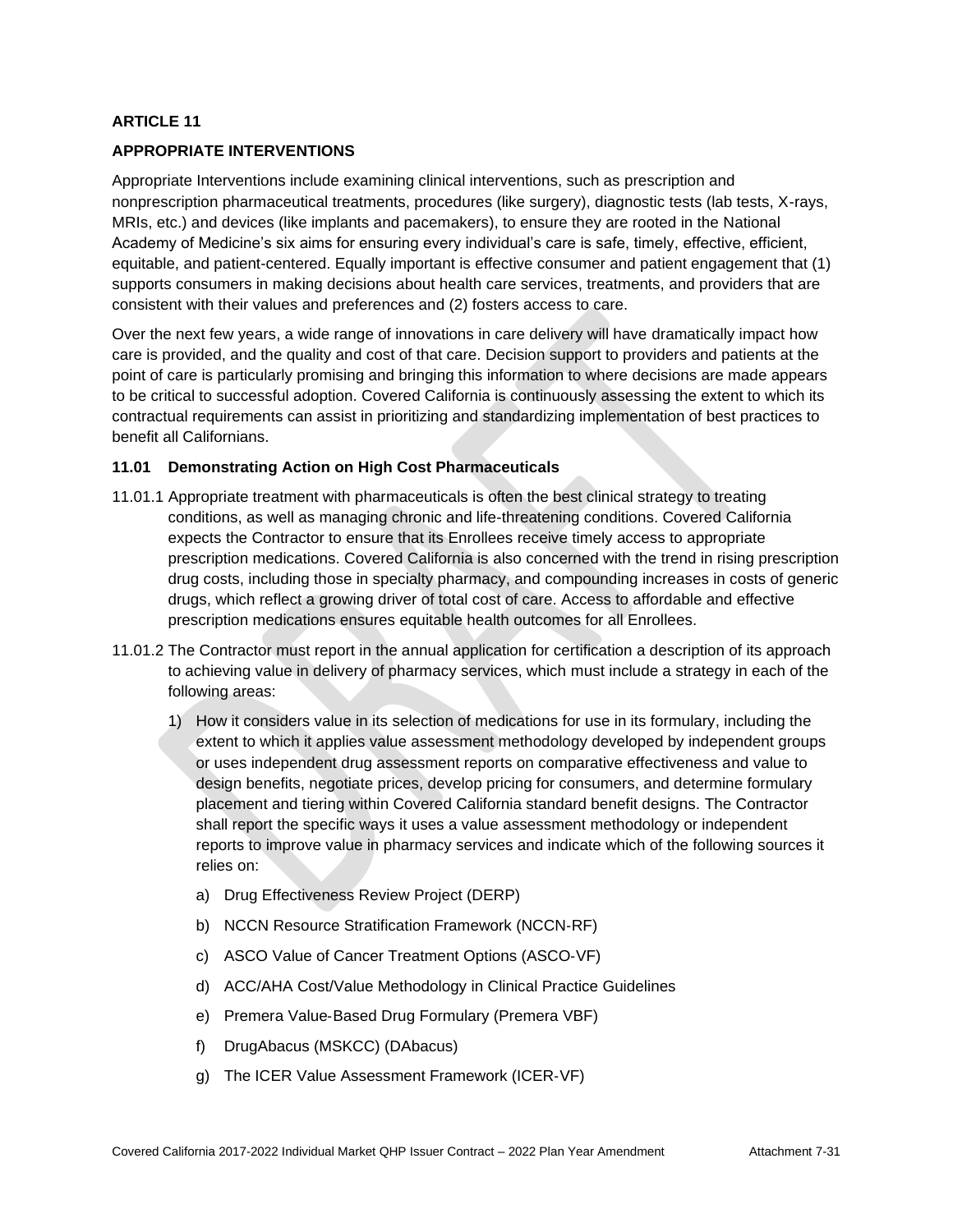- h) Or other value assessment methodology
- 2) How its construction of formularies is based on total cost of care rather than on drug cost alone;
- 3) Its process for managing specialty pharmacy and biologics management; and
- 4) How it provides decision support for prescribers and consumers related to the clinical efficacy and cost impact of treatments and their alternatives.

## **11.02 Enrollee Healthcare Services Price and Quality Transparency Plan**

- 11.02.1 Enrollee access to cost and quality information is essential for an Enrollee to make informed decisions about their health care. This information also allows transparency and accountability in ensuring there is equitable health care being delivered to Enrollees.
- 11.02.2 The Contractor must report in the annual application for certification its approach to providing healthcare shopping cost and quality information available to all Enrollees. Covered California does not require using a specific form or format and recognizes that the timeline and expectations will differ, based on variables such as the Contractor's membership size and current tool offerings. Regardless of how the requirement is fulfilled, the Contractor's planned approach must include:
	- 1) Cost information:
		- a) That enables Enrollees to understand their exposure to out-of-pocket costs based on their benefit design, including real time information on member accumulation toward deductibles, when applicable, and out of pocket maximums. Health Savings Account (HSA) user information shall include account deposit and withdrawal or payment amounts.
		- b) That enables Enrollees to understand provider-specific consumer cost shares for prescription drugs and for care delivered in the inpatient, outpatient, and ambulatory surgery or facility settings. Such information must include the facility name, address, and other contact information and be based on the contracting rates to give the Enrollee estimates of out of pocket costs that are as accurate as possible.
		- c) Commonly used service information should be organized in ways that are useful and meaningful for consumers to understand.
	- 2) Quality information:
		- a) That enables Enrollees to compare providers based on quality performance in selecting a primary care clinician or common elective specialty and hospital providers.
		- b) That is based on quality measurement consistent with nationally-endorsed quality information.
		- c) That, as an interim step prior to integrating quality measurement into provider directory tools, can be provided by linking to:
			- i) The California Office of the Patient Advocate [\(www.opa.ca.gov/\)](http://www.opa.ca.gov/)
			- ii) Cal Hospital Compare [\(www.calhospitalcompare.org\)](http://www.calhospitalcompare.org/)
			- iii) CMS Hospital Compare Program (https://www.medicare.gov/care-compare/)
			- iv) CMS Physician Compare Program (https://www.medicare.gov/care-compare/)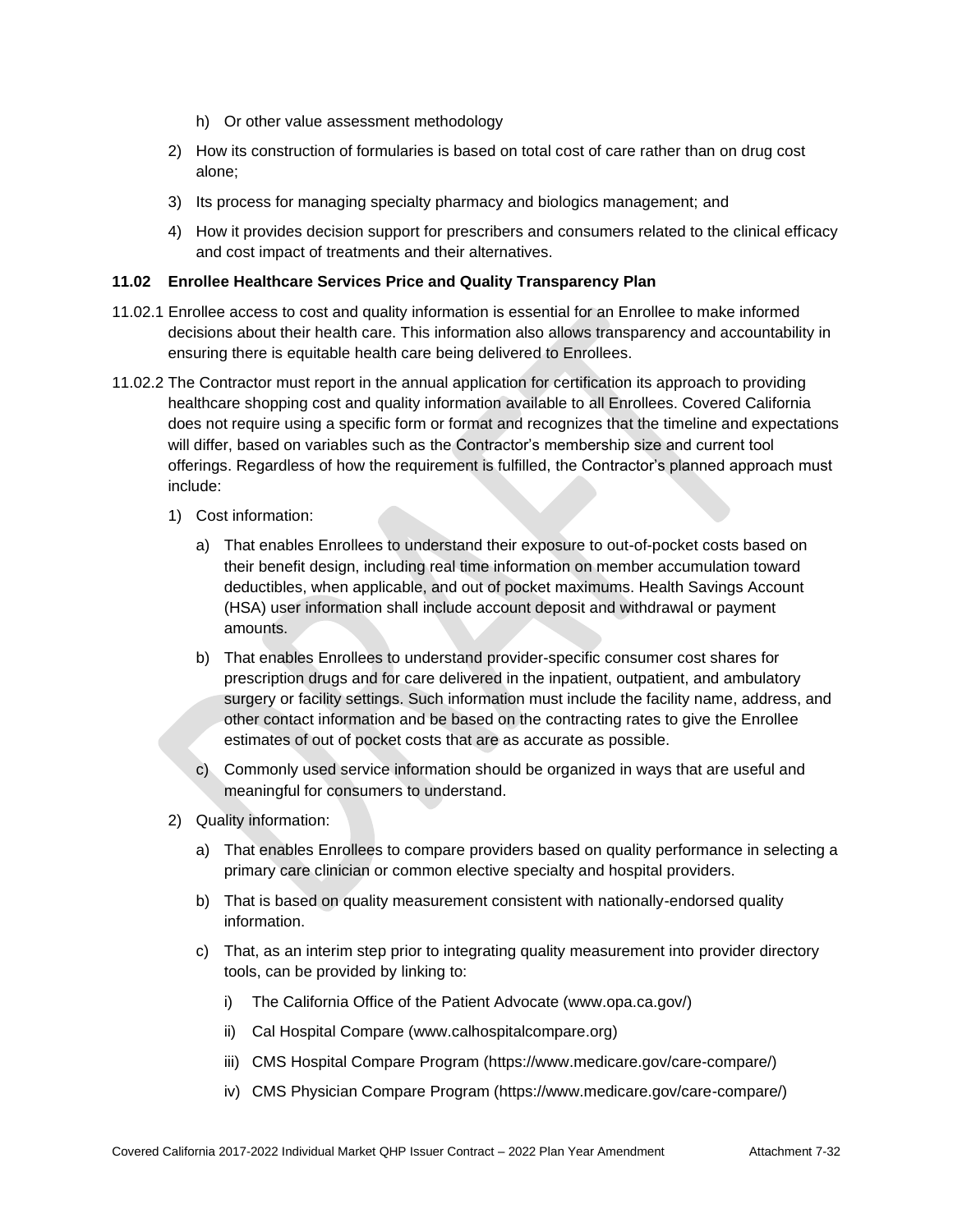- 3) The Contractor shall monitor care provided out of network to ensure that Enrollees understand that their cost share will be higher and are choosing out of network care intentionally.
- 4) If the Contractor enrollment exceeds 100,000 for Covered California business, the cost and quality information shall be provided through an online tool easily accessible across a variety of platforms. If Contractor enrollment is under 100,000 for Covered California business, the information may be provided by alternative means such as a call center.
- 11.02.3 The Contractor must report in the annual application for certification:
	- 1) The number and percent of Enrollees in Covered California and all lines of business that have accessed each of the consumer tools offered.
	- 2) How Enrollees in Covered California and all lines of business are using the cost and quality information to aid in their health care decisions and how the Contractor assesses the effectiveness of its consumer tools.

## **11.03 Enrollee Shared Decision-Making**

- 11.03.1 Covered California requires deployment of decision-making tools to support Enrollees in understanding their medical diagnosis and treatment options to aid in discussion with their provider. Educating Enrollees on their diagnosis and alternative treatment options is a powerful evidence-based approach to reducing overuse or misuse of clinical interventions. Covered California encourages the incorporation of Choosing Wisely decision aids to promote decisions about appropriate and necessary treatment [\(https://www.choosingwisely.org/\)](https://www.choosingwisely.org/).
- 11.03.2 The Contractor shall promote and encourage patient engagement in shared decision-making with contracted providers. The Contractor must report in the annual application for certification for Enrollees in Covered California and all lines of business:
	- 1) Specific information regarding the number and percent of eligible Enrollees who have accessed consumer information or have participated in a shared decision-making process prior to reaching an agreement on a treatment plan. For example, the Contractor may adopt shared-decision-making practices for preference-sensitive conditions, including breast cancer, prostate cancer, and knee and hip replacements, that feature patient-decisionmaking aids in addition to physician opinions and present trade-offs regarding quality or length of life.
	- 2) The percentage of Enrollees with identified health conditions above who received information that allowed the Enrollee to share in the decision-making process prior to agreeing to a treatment plan.
	- 3) Participation in these programs and their results, including clinical, patient experience, and costs impacts.
	- 4) How Choosing Wisely guidelines are being implemented by contracted providers to aid in conversations with Enrollees on appropriate and necessary care.

## **11.04 Enrollee Personalized Health Record Information**

- 11.04.1 Accessibility to Enrollee personal health management information equips the Enrollee to be active and engaged in decisions about their coverage, care, and health. This transparency and personal authority contribute to achieving equitable health care.
- 11.04.2 To ensure accessibility of Enrollee health record information: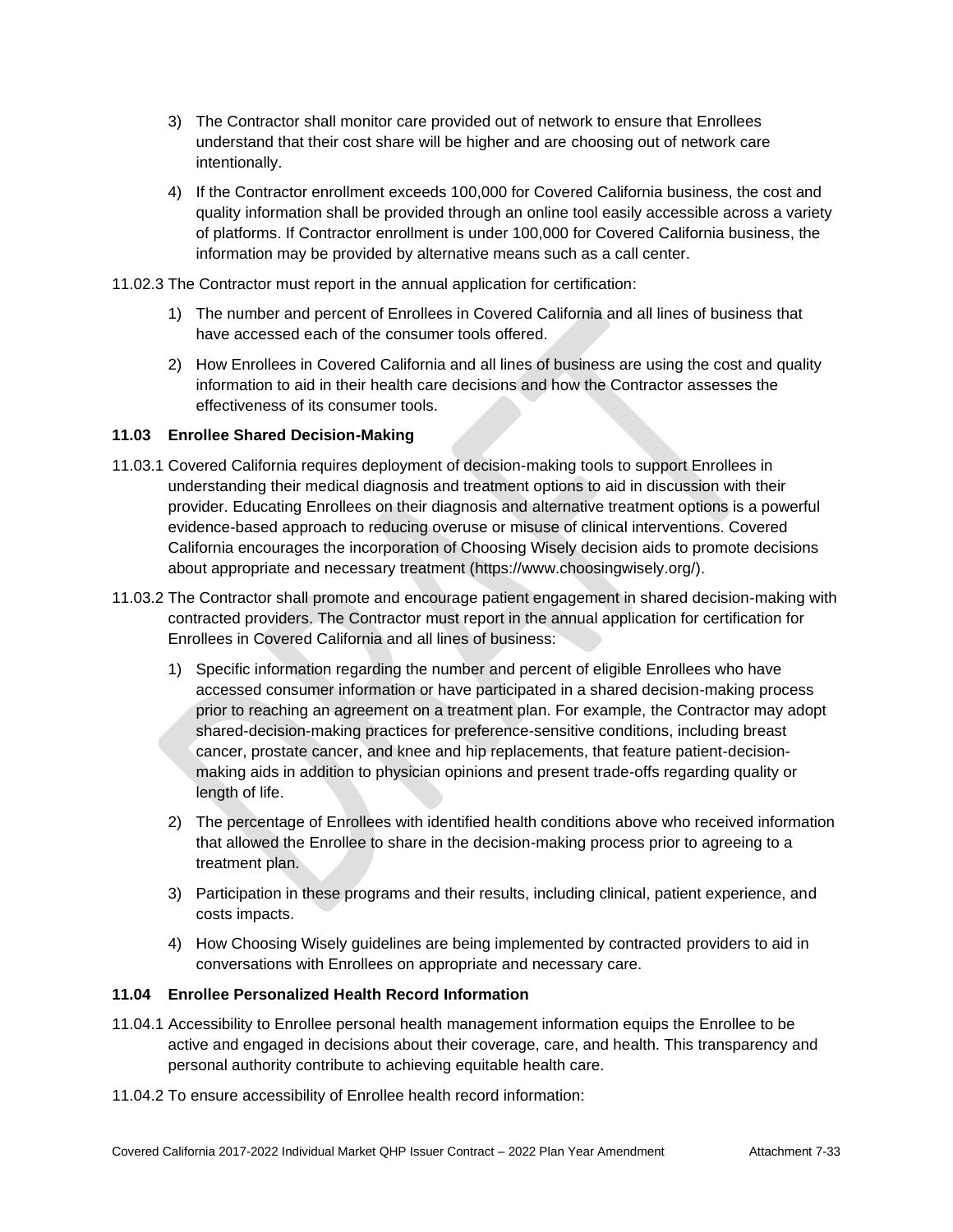- 1) The Contractor must report in the annual application for certification, the services the Contractor provides for Enrollees in all lines of business, through its Enrollee portal, to easily access personalized information about their coverage and care. The Contractor shall explain services it makes available to Enrollees including:
	- a) Personal Health Record information and functions including provider appointment scheduling, test results look-up, prescription drug refill ordering, preventive screenings and vaccination history, visit summaries, wellness care and program enrollment; and
	- b) Coverage and cost information and functions including premium payment transactions, coverage and cost-share schedule, benefits cost accumulation year-to-date, explanation of benefits look-up, price and service comparisons for shopping.
- 2) The Contractor will provide access and log-in credentials for Covered California staff per mutually agreed-upon terms to safeguard Contractor proprietary information and services.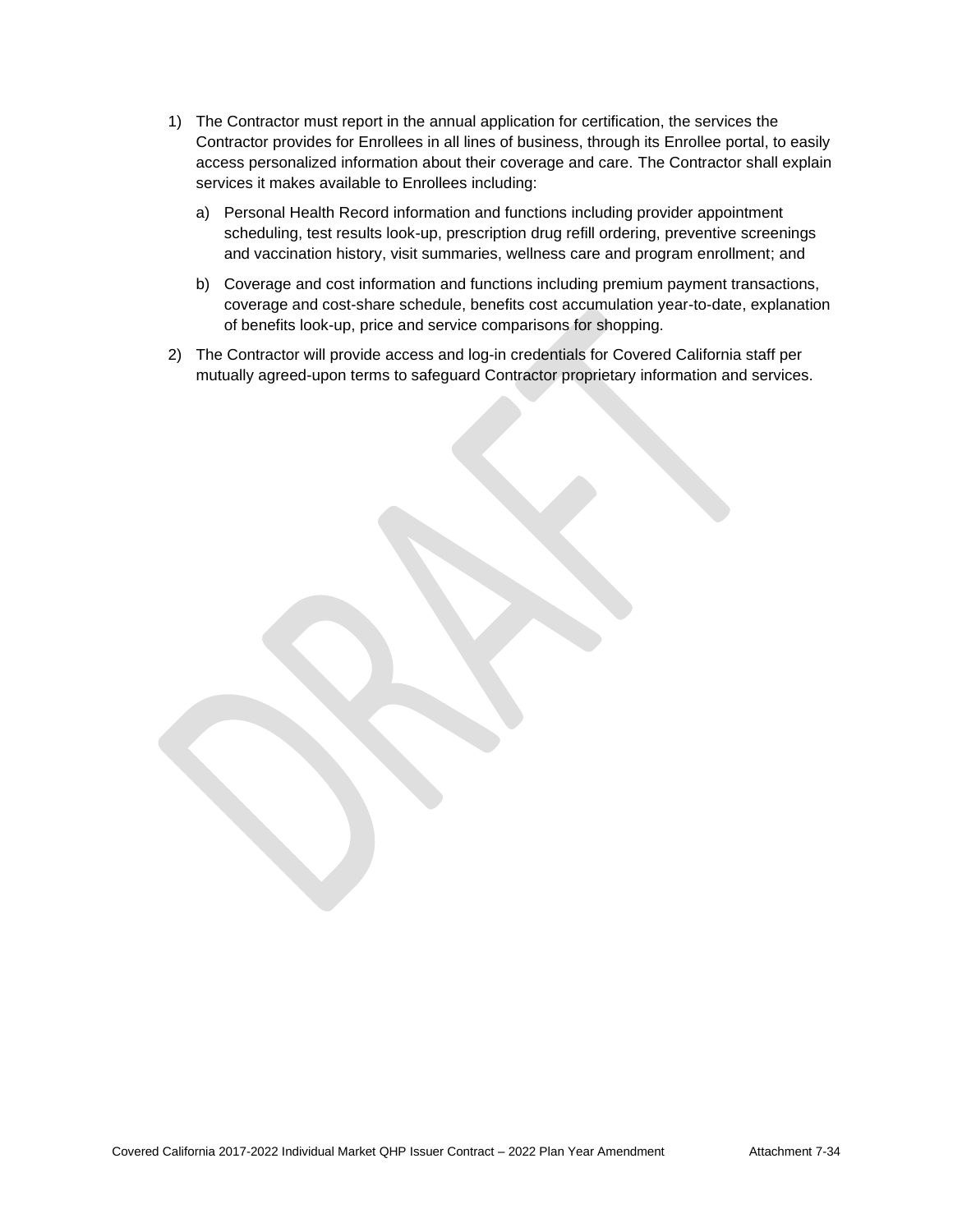## **KEY DRIVERS OF QUALITY CARE AND EFFECTIVE DELIVERY**

Covered California's expectations of the Contractor are driven by its desire to improve health, improve quality of care delivered, reduce the cost of care, and reduce health disparities for all Enrollees. Covered California recognizes that achieving these goals within a delivery system shared among many purchasers and payors will require extensive alignment and coordination. To shape and organize this ongoing work, Covered California focuses its efforts on a number of key drivers, or leverage points, that have been shown to drive quality care and effective delivery. These key drivers have been selected after consulting industry leaders like the National Quality Strategy as well as consulting with key stakeholders.

Many of these key drivers are specifically articulated as expectations of Contractors throughout Attachment 7 as ways to ensure quality care, foster improvements in care delivery, and promote health equity (the appendix describes where each of the requirements tied to key drivers can be found throughout Attachment 7). While all of the key drivers are defined below, many of these drivers are also the subject of their own article (see Articles 13-17).

Finally, Attachment 7 necessarily focuses on the work of Covered California and its Contractors, but there are "community health drivers" that also play a large role in the health of all Enrollees. These community health drivers may be out of the scope of an individual Contractor's responsibility or Attachment 7, but it is important to recognize these drivers are a part of the context within which health care is delivered. Examples of community drivers are detailed after the roster of key drivers specific to Contractor's work.

## **12.01 Definitions of Key Drivers**

Covered California's Key Drivers of Quality Care and Effective Delivery are chosen because: (1) changes to policies around each of these parts of the healthcare delivery system have been shown to change how care is delivered, both negatively and positively, and (2) they are within the scope of activities performed or overseen by Covered California and its Contractors.

The key drivers that make the foundation of this contract are:

- 1) Benefit Design: Standardized, patient-centered benefit designs help consumers make informed decisions because they are easier to compare across QHPs. They can also incentivize access to the right care at the right time. Benefit designs may include incentives that encourage patients to use particular providers or sites of care and formulary design and other designs that encourage providers to use particular interventions as appropriate for the benefit of each patient and the cost of care generally. Standard benefit designs along with guaranteed issue and risk adjustment create a level playing field among QHP Issuers ensuring that competition is based on the quality of care and service, network design, and efficiency as translated into premium price.
- 2) Measurement for Improvement, Choice, and Accountability: Effectively analyzing, tracking and trending the best data available to monitor patient care, outcomes and experiences allows Covered California to provide meaningful and actionable performance feedback to providers, plans, and the public to inform improvement efforts, delivery system reforms, consumer choice and accountability (see Article 13 for requirements). For a list of the measurement-related requirements that are found throughout Attachment 7, refer to Appendix A.
- 3) Payment: Payment reforms reward and incentivize delivery of high-quality patient-centered care that promotes better health, quality improvement and value while also fostering innovation, improving efficiency and adopting evidence-based practices. Evidence shows that payment models focused on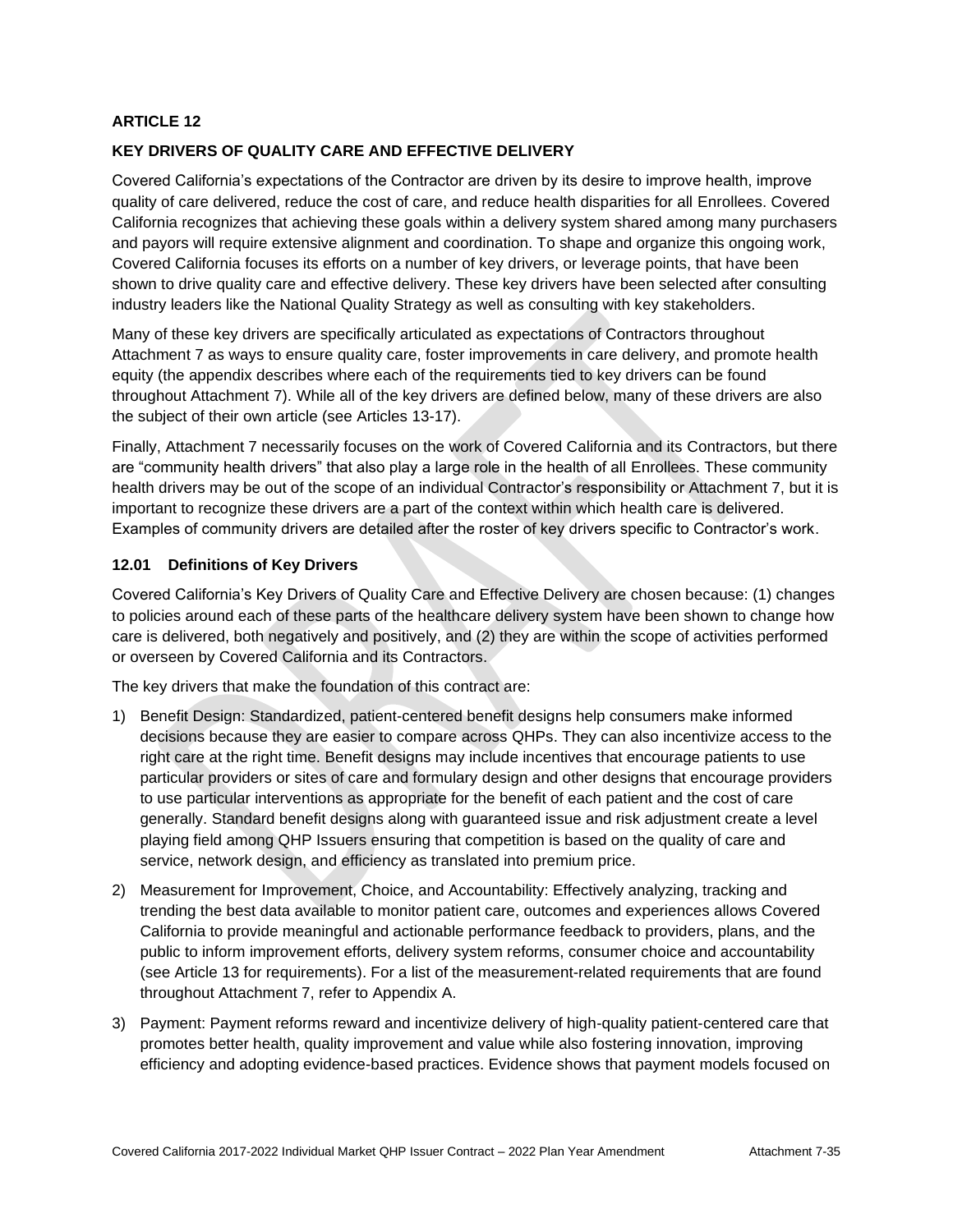enhancing value are a consistent critical ingredient in successful system transformation. For a list of the payment-related requirements that are found throughout Attachment 7, refer to Appendix B.

- 4) Patient-Centered Social Needs: An individual's social and economic barriers to health can play a significant role in shaping outcomes. Many people face barriers that prevent them from receiving the right care at the right time, such as lack of transportation or food insecurity. A healthcare system that identifies and appropriately addresses health related social needs can impact health, transform lives, and reduce costs to the system overall. These are also commonly referred to as health-related social needs (see Article 14 for requirements).
- 5) Patient and Consumer Engagement: An individual's engagement in managing one's health and making health care decisions is a critical component of achieving optimal health outcomes, appropriate resource use and a responsive and effective healthcare delivery system. Support and system navigation assistance for all consumers can increase the use of appropriate health care services and improve patient outcomes. Effective patient engagement can also include shared decision-making and consumer-directed care and services. For a list of the patient and consumer engagement-related requirements that are found throughout Attachment 7, refer to Appendix C.
- 6) Data Sharing: Effective data sharing means making patient data available and accessible to support clinical care and coordination, limit health care costs, reduce administrative complexity, improve outcomes and give patients more control over their health care. Advances in data interoperability across providers and patients, new data capture, and measurement systems are critical to support appropriate care, population health management, successful ACO performance, successful integrated care delivery, advanced primary care, and disparities reduction. Timely data exchange among providers and between providers and plans is central to supporting transitions in care, effective care delivery and coordination, and accountability. Incorporation of data on behavioral, physical, and social health, including health related social needs such as housing or food insecurity, enables providers and plans to provide holistic, patient-centered care (see Article 15 for requirements).
- 7) Data Analytics: Data analytics requires inspecting, transforming and modeling data to discover timely and reliable information that will aide in a patient or provider's decision-making processes. Access to timely, reliable and accurate data and analytics is critical to positive ACO performance and effective primary care. This includes the analytical capacity of health plans to support providers with performance measurement, financial benchmarking and patient attribution as well as provider capacity to assess quality of care, coordinate care, identify at-risk patients and develop appropriate interventions. Practices need patient-level data to coordinate and manage care for their assigned populations; and practice-level data to track performance and course correct as needed on key cost, quality, and utilization metrics (see Article 15 for requirements).
- 8) Administrative Simplification: Implementing system changes to maximize the time providers spend with patients and minimize unnecessary administrative burden creates a more effective health care system for all while also protecting against provider burnout. Covered California is committed to driving change that does not increase provider and system burden.
- 9) Quality Improvement and Technical Assistance: Systems are transformed when all stakeholders are aligned around initiatives that lead to better patient outcomes and improved care delivery approaches. Strategies include strengthening the evidence base to inform decision-making and fostering learning environments that offer training, resources, tools and guidance to help organizations achieve quality improvement goals. In many areas, the evidence remains incomplete, at times inconsistent, and is constantly changing. Covered California looks to support and drive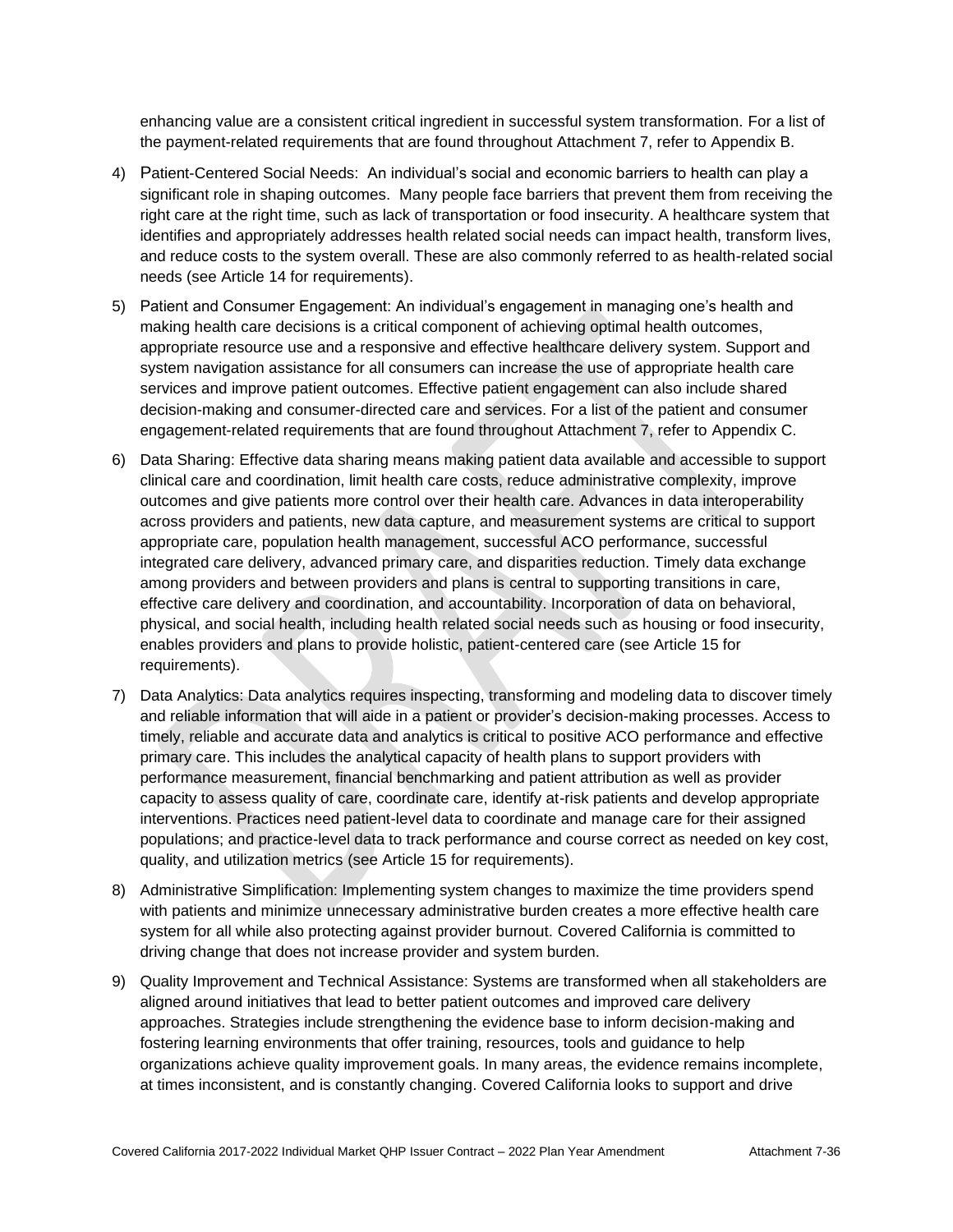efforts to increase the evidence available to all as well as promote established initiatives that have been shown to be effective (see Article 16 for requirements). For a list of the quality improvement and technical assistance-related requirements that are found throughout Attachment 7, refer to Appendix D.

10) Certification, Accreditation and Regulation: Covered California and Contractor are expected to follow existing mandatory regulatory and accreditation processes as well as use appropriate accrediting standards when they are available and that have been shown to drive quality and healthcare delivery improvement. Covered California may use accrediting standards to ensure the Contractor meets foundational requirements for safety and quality (see Article 17 for requirements).

# **12.02 Definitions of Community Drivers**

Along with the key drivers of healthcare delivery reform, Covered California recognizes that many factors beyond specific instances of healthcare influence the individual health of its enrollees. Below are three drivers of community health. Covered California has chosen these drivers because they have been shown to be a powerful way of identifying and analyzing the many social and structural barriers individuals face when attempting to make healthy choices or access appropriate healthcare. However, these drivers are not included above as key drivers and they are not linked to contract requirements because they represent policy choices that are largely outside of the scope of activities performed or overseen by Covered California and Contractors.

While these community drivers are outside of the scope of enforcement for this contract, Covered California seeks to better understand them, explore how they lead to health inequities, and build partnerships for collective action around them whenever possible.

The community drivers that Covered California is highlighting are:

- 1) Workforce: Investing in people to develop a diverse, intergenerational and effective healthcare workforce, including supporting life-long learning for those working in the health field. A diverse workforce calls for a diversity of roles (including nonclinical health workers such as promotores and peer providers) and a diversity of backgrounds that are reflective of patient communities to be served.
- 2) Community-wide Social Determinants: Conditions in the places where people live, learn, work, and play that affect a wide range of health and quality-of life-risks and outcomes. 3
- 3) Population and Public Health: Good health on a community basis is often driven by broad interventions such as immunizations, smoking prevention programs, promoting healthy eating, etc.

<sup>&</sup>lt;sup>3</sup> Healthy People 2030, U.S. Department of Health and Human Services, Office of Disease Prevention and Health Promotion. Retrieved 10/7/2020, from https://health.gov/healthypeople/objectives-and-data/social-determinants-health.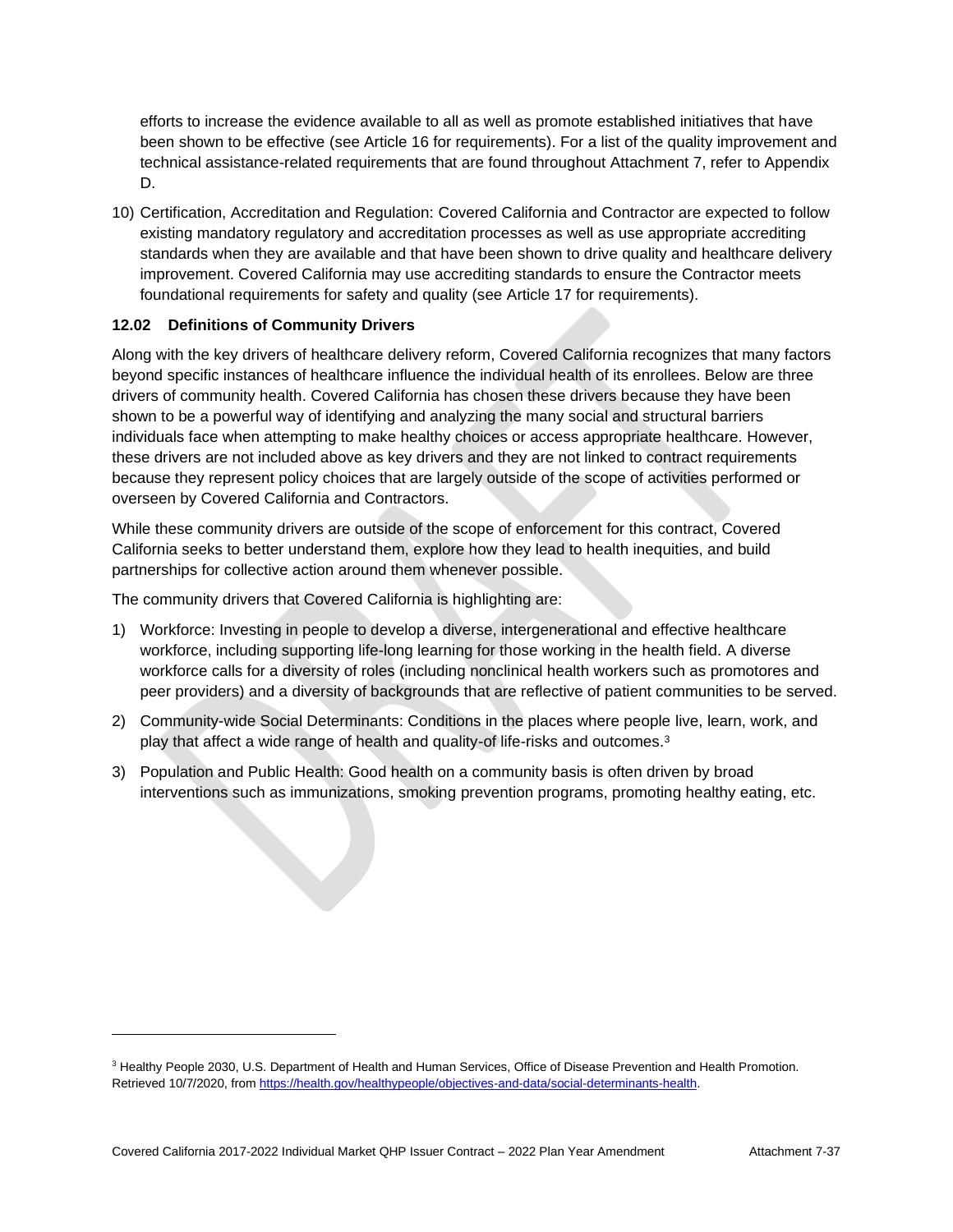## **MEASUREMENT FOR IMPROVEMENT, CHOICE, AND ACCOUNTABILITY**

Effectively analyzing, tracking and trending the best data available to monitor patient care, outcomes and experiences allows Covered California to provide meaningful and actionable performance feedback to providers, QHP Issuers, and the public to inform improvement efforts, delivery system reforms, consumer choice, and accountability. Covered California has described specific measurement requirements throughout the Attachment 7 contract as they relate to domains of care or care delivery strategies. Article 13 focuses on the submission and use of Quality Rating System measure data and subsequent comparison of Covered California performance to national benchmarks that cross multiple articles throughout Attachment 7. These two overarching requirements recognize that consistent measurement of QHP Issuers performance and benchmarks anchored in Quality Rating System and Quality Compass reporting requirements provide stakeholders with the opportunity to track and trend improvements over time. Furthermore, the Covered California measurement approach described herein will inform Healthcare Evidence Initiative (HEI) efforts, provider-level, and other QHP Issuer-level reporting described in other articles.

For a list of the measurement-related requirements that are found throughout Attachment 7, refer to Appendix A.

## **13.01 Covered California Quality Rating System Reporting**

- 13.01.1 The Contractor and Covered California recognize that the Quality Rating System is an important component for overall performance accountability, an effective communication tool for Enrollees and the public, and can inform measure alignment with other purchasers and measure sets.
- 13.01.2 The Contractor shall annually collect and report to Covered California, for each QHP Issuer product type, its Quality Rating System HEDIS, CAHPS, and other performance data (numerators, denominators, and rates). The Contractor must provide such data to Covered California each year regardless of the extent to which CMS uses the data for public reporting or other purposes.
- 13.01.3 The Contractor shall work with Covered California, including participating in quality assurance activities, to produce the Quality Rating System summary quality ratings each year.
- 13.01.4 Covered California reserves the right to use the Contractor-reported data to construct Contractor summary quality ratings that Covered California may use for purposes such as supporting consumer choice, quality improvement efforts, performance standards, and other activities related to Covered California's role as a Health Oversight Agency of Contractor's QHPs.

## **13.02 National Committee for Quality Assurance (NCQA) Quality Compass Reporting**

- 13.02.1 The Contractor and Covered California recognize that performance measure comparison for the Covered California population to national benchmarks for commercial and Medicaid lines of business promotes health equity, informs efforts to address health disparities, and ensures consistent quality of care among all populations.
- 13.02.2 The Contractor shall annually collect and report HEDIS and CAHPS scores for its commercial (inclusive of the Covered California population) and Medi-Cal lines of business to the National Committee for Quality Assurance (NCQA) Quality Compass. This submission to NCQA Quality Compass shall include the numerator, denominator, and rate for the NCQA Quality Compassrequired measures set.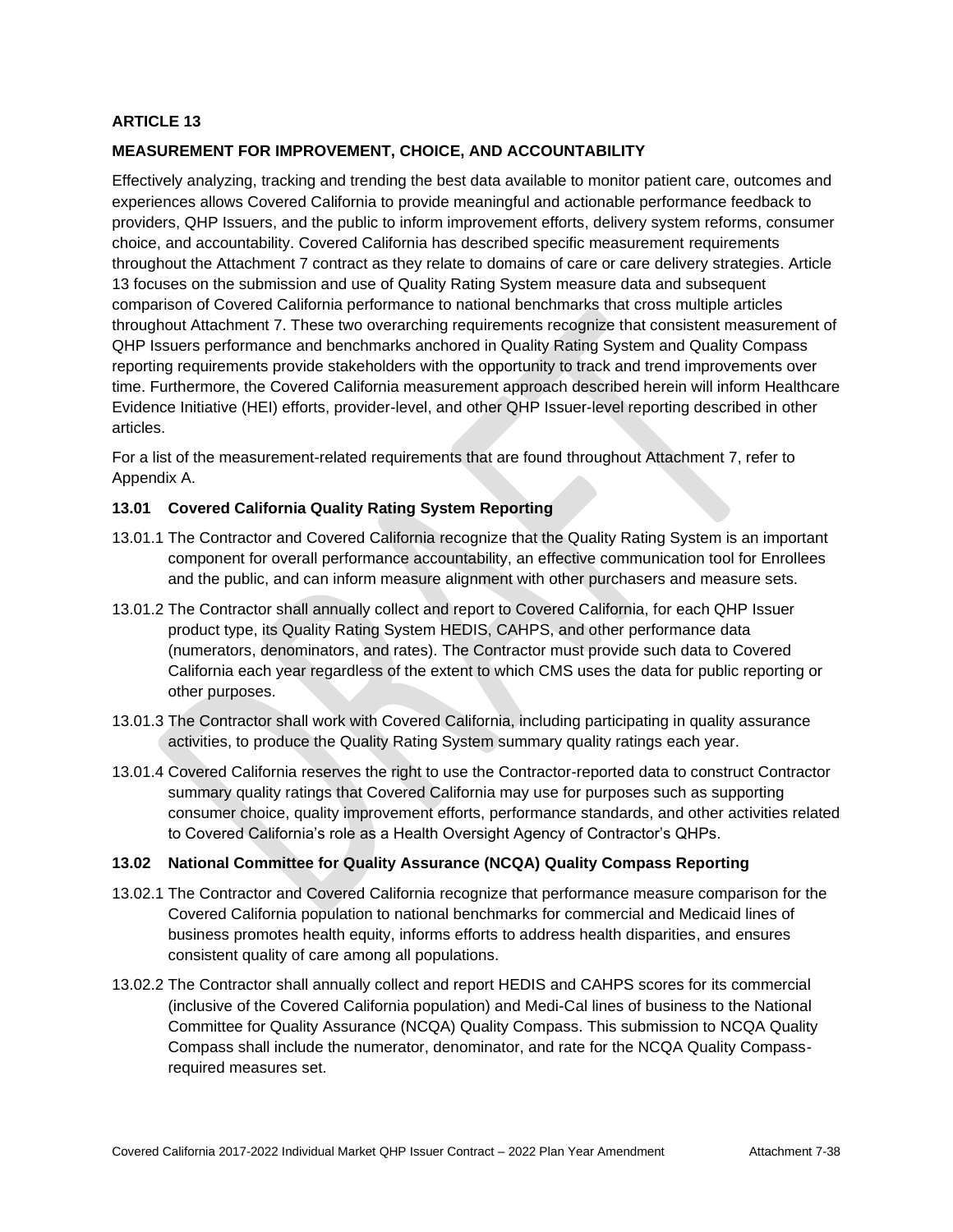13.02.3 The Contractor shall submit to Covered California HEDIS and CAHPS scores to include the measure numerator, denominator, and rate for the required measures set that is reported to the NCQA Quality Compass and DHCS, for each product type for which it collects data in California. The Contractor shall report HEDIS and CAHPS quality data to Covered California through the annual application for certification. For Contractors that have commercial lines of business that do not permit public reporting of their results to NCQA Quality Compass, HEDIS and CAHPS scores for the NCQA Quality Compass measures set should still be submitted to Covered California.

The Contractor shall report such information to Covered California in a form that is mutually agreed upon by the Contractor and Covered California in addition to participating in quality assurance activities to validate measure numerator, denominator, and rate data throughout the year.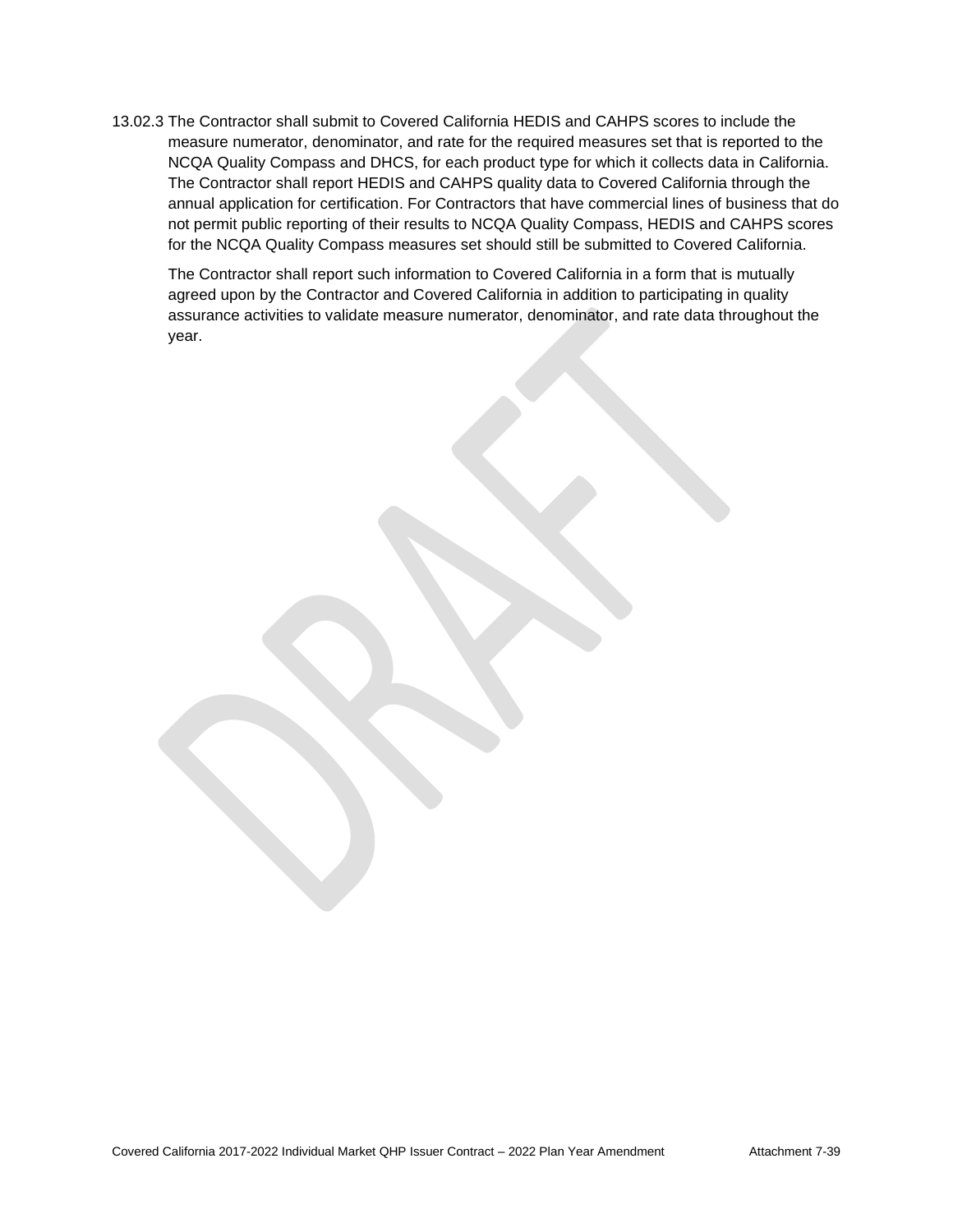## **PATIENT-CENTERED SOCIAL NEEDS**

Given the strong evidence of the role of social determinants on health outcomes, addressing patientcentered social needs is an important step in advancing Covered California's goal to ensure everyone receives the best possible care. Covered California has identified key requirements to better understand the effectiveness of current approaches to addressing patient-centered social needs and to help develop evidence for effective patient-centered social needs interventions.

### **14.01 Social Needs Screening for Food Insecurity and Housing Instability or Homelessness**

- 14.01.1 Covered California acknowledges the importance of understanding patient health-related social needs – an individual's social and economic barriers to health – to move closer to equitable care and seeks to encourage the use of social needs informed care and targeted care. As social needs are disproportionately borne by disadvantaged populations, identifying and addressing these barriers at the individual patient level is a critical first step in improving health outcomes, reducing health disparities, and reducing health care costs.
- 14.01.2 The Contractor must screen for a minimum of two standard social needs: food insecurity and housing instability or homelessness. At minimum, all Enrollees engaged in plan-based programs such as complex care management, case management, and health education or promotion programs must be screened.

The Contractor must annually report to Covered California:

- 1) Its process for screening Enrollees for social needs, including which Enrollee touch points include social need screening, whether the screening is performed by Contractor's staff, vendor or network provider, and who performs the screening (clinician, Community Health Worker (CHW), or other non-clinical provider) and which social needs are routinely screened for.
- 2) The social needs screening efforts by its provider network and the actions the Contractor takes to coordinate screening and linkage to services with its provider network.
- 3) The total number of Enrollees screened for food insecurity and housing instability or homelessness, the number and percent who screened positive for each, and the number and percent who screened positive that were successfully linked to resources to meet the social need.

### **14.02 Community Resources Directory**

- 14.02.1 Identification and information sharing of available community resources is critical to meeting identified member social needs.
- 14.02.2 The Contractor must develop and maintain a list of community resources by region covered to support linkages to appropriate social services. This requirement may be met through contracting with a vendor that maintains a resource directory or community resource platform applicable to Contractor's geographic licensed service area.

The Contractor must submit documentation of (1) the process for linking members with food insecurity or housing instability or homelessness to resources, and (2) how the Contractor tracks if or when the social need has been addressed.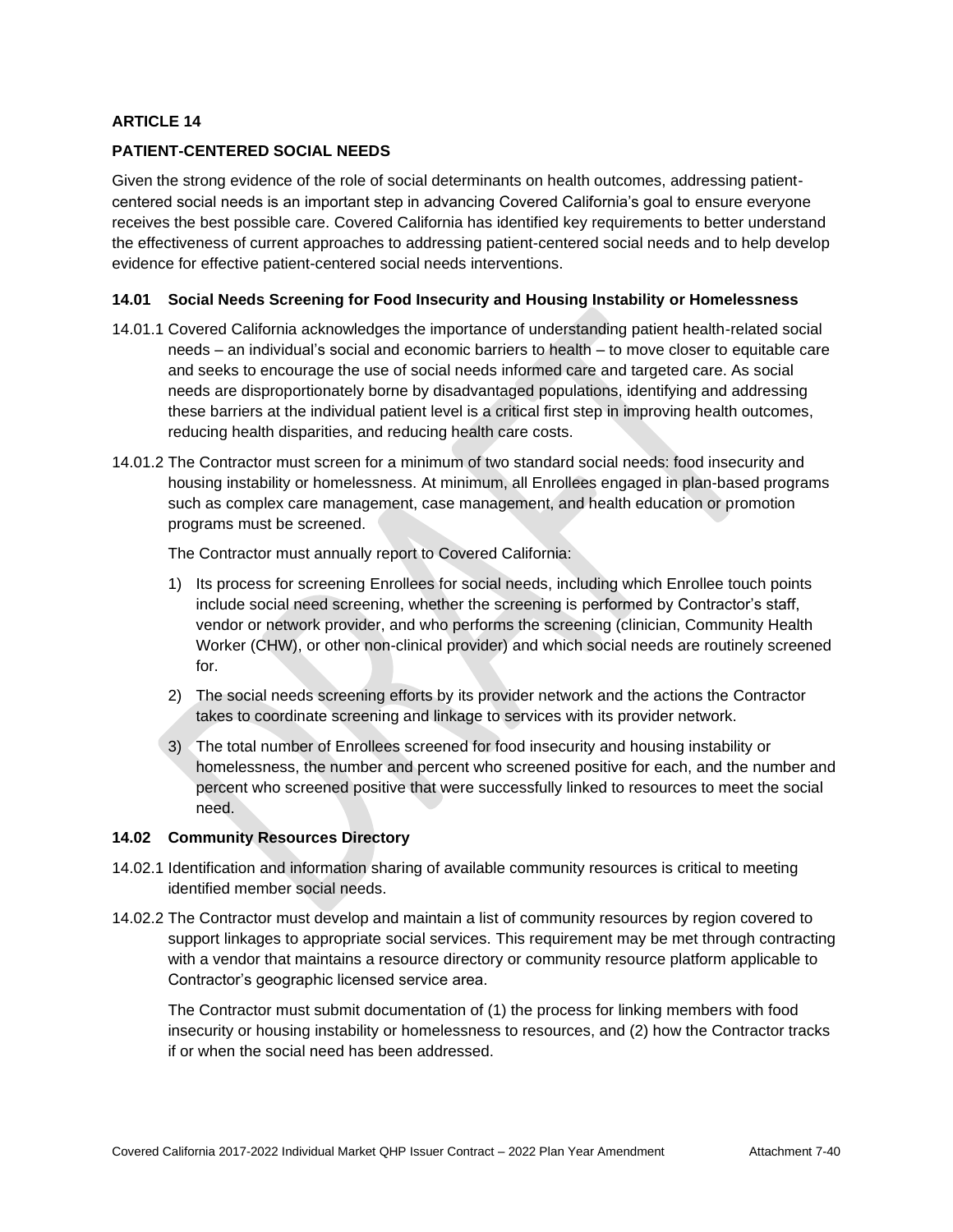### **DATA SHARING AND ANALYTICS**

Covered California is committed to making patient data available and accessible to support clinical care and coordination, decrease health care costs, reduce paperwork, improve outcomes and give patients more control over their health care. To allow for the discovery of timely and reliable information that will aid in a patient or provider's decision-making processes, Covered California will engage QHP Issuers in actively inspecting, transforming and modeling patient data.

#### **15.01 Data Submission**

- 15.01.1 Covered California and the Contractor recognize the importance of submitting timely and appropriate data for use in improving quality of care.
- 15.01.2 Contractor must comply with the following data submission requirements:
	- 1) General Data Submission Requirements
		- a) California law requires the Contractor to provide Covered California with information on cost, quality, and disparities to evaluate the impact of Covered California on the healthcare delivery system and health coverage in California.
		- b) California law requires the Contractor to provide Covered California with data needed to conduct audits, investigations, inspections, evaluations, analyses, and other activities needed to oversee the operation of Covered California, which may include financial and other data pertaining to Covered California's oversight obligations. California law further specifies that any such data shall be provided in a form, manner, and frequency specified by Covered California.
		- c) The Contractor is required to provide Healthcare Evidence Initiative Data ("HEI Data") that may include, but need not be limited to, data and other information pertaining to quality measures affecting enrollee health and improvements in healthcare care coordination and patient safety. This data may likewise include enrollee claims and encounter data needed to monitor compliance with applicable provisions of this Agreement pertaining to improvements in health equity and disparity reductions, performance improvement strategies, individual payment methods, as well as enrolleespecific financial data needed to evaluate enrollee costs and utilization experiences. Covered California agrees to use HEI Data for only those purposes authorized by applicable law.
		- d) The Parties mutually agree and acknowledge that financial and other data needed to evaluate Enrollee costs and utilization experiences shall include, but need not be limited to, information pertaining to contracted provider reimbursement rates and historical data as required by applicable California law.
		- e) Covered California may, in its sole discretion, require that certain HEI Data submissions be transmitted to Covered California through a vendor (herein, "HEI Vendor") which will have any and all legal authority to receive and collect such data on Covered California's behalf. Notwithstanding the foregoing, the parties mutually agree and acknowledge that the form, manner, and frequency wherein Covered California may require the submission of HEI Data may, in Covered California's discretion, require the use of alternative methods for the submission of any such data. Such alternative methods may include but need not be limited to data provided indirectly through an alternative vendor or directly to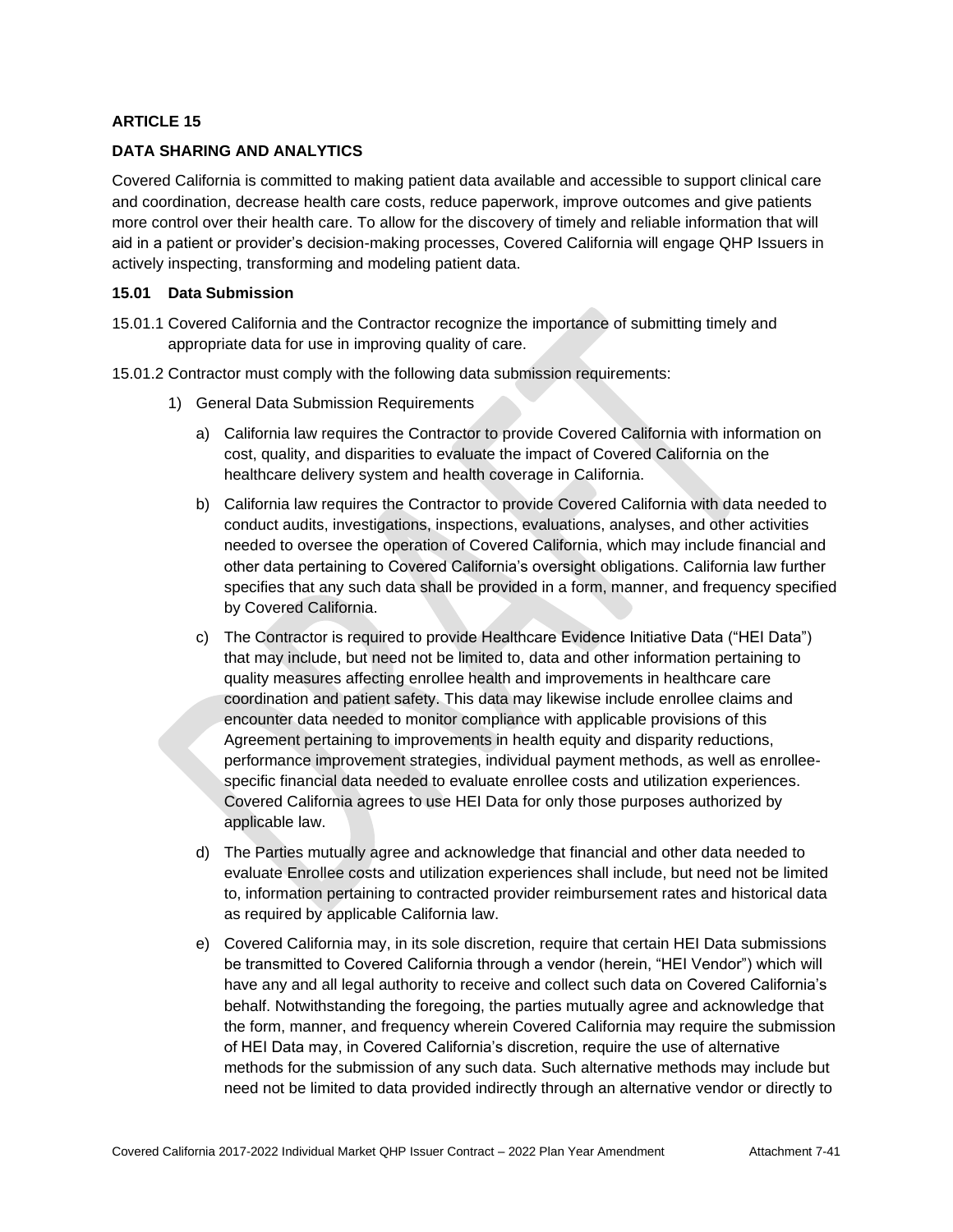Covered California either via the terms of this Agreement or the certification process for Covered California participation. Covered California will provide Contractor with sufficient notice of any such alternative method.

- f) The parties further mutually agree that the aforementioned HEI Data may include information which represents Protected Health Information (PHI) for purposes of the HIPAA Privacy Rule (45 CFR §160.103), and that such data may no longer be subject to the HIPAA Privacy Rule once disclosed by Contractor to HEI Vendor or Covered California.
- 2) Healthcare Evidence Initiative Vendor (HEI Vendor)
	- a) Covered California represents and warrants that any HEI Vendor which, in its sole discretion, Covered California should contract with to assist with its health oversight functions and activities shall have any and all legal authority to provide any such assistance, including but not limited to the authority to collect, store, and process HEI Data subject to this Agreement.
	- b) The parties acknowledge that any such HEI Vendor shall be retained by and work solely with Covered California and that Covered California shall be responsible for HEI Vendor's protection, use and disclosure of any such HEI Data.
	- c) Disclosures of HEI Data to HEI Vendor or to Covered California shall at all times be subject to conditions or requirements imposed under applicable federal or California state law.
- 3) HIPAA Privacy Rule
	- a) PHI Disclosures Required by California law:
		- i) California law requires Contractor to provide HEI Data in a form, manner, and frequency determined by Covered California. Covered California has retained and designated HEI Vendor to collect and receive certain HEI Data information on its behalf.
		- ii) Accordingly, the parties mutually agree and acknowledge that the disclosure of any HEI Data to Covered California or to HEI Vendor which represents PHI is permissible and consistent with applicable provisions of the HIPAA Privacy Rule which permit Contractor to disclose PHI when such disclosures are required by law (45 CFR §164.512(a)(1)).
	- b) PHI Disclosures for Health Oversight Activities:
		- i) The parties mutually agree and acknowledge that applicable California law (CA Gov Code §100503.8) requires Contractor to provide Covered California with HEI Data for the purpose of engaging in health oversight activities and declares Covered California to be a health oversight agency for purposes of the HIPAA Privacy Rule (CA Gov Code §100503.8).
		- ii) The HIPAA Privacy Rule defines a "health oversight agency" to consist of a person or entity acting under a legal grant of authority from a health oversight agency (45 CFR §164.501) and HEI Vendor has been granted legal authority to collect and receive HEI Data from Contractor on Covered California's behalf.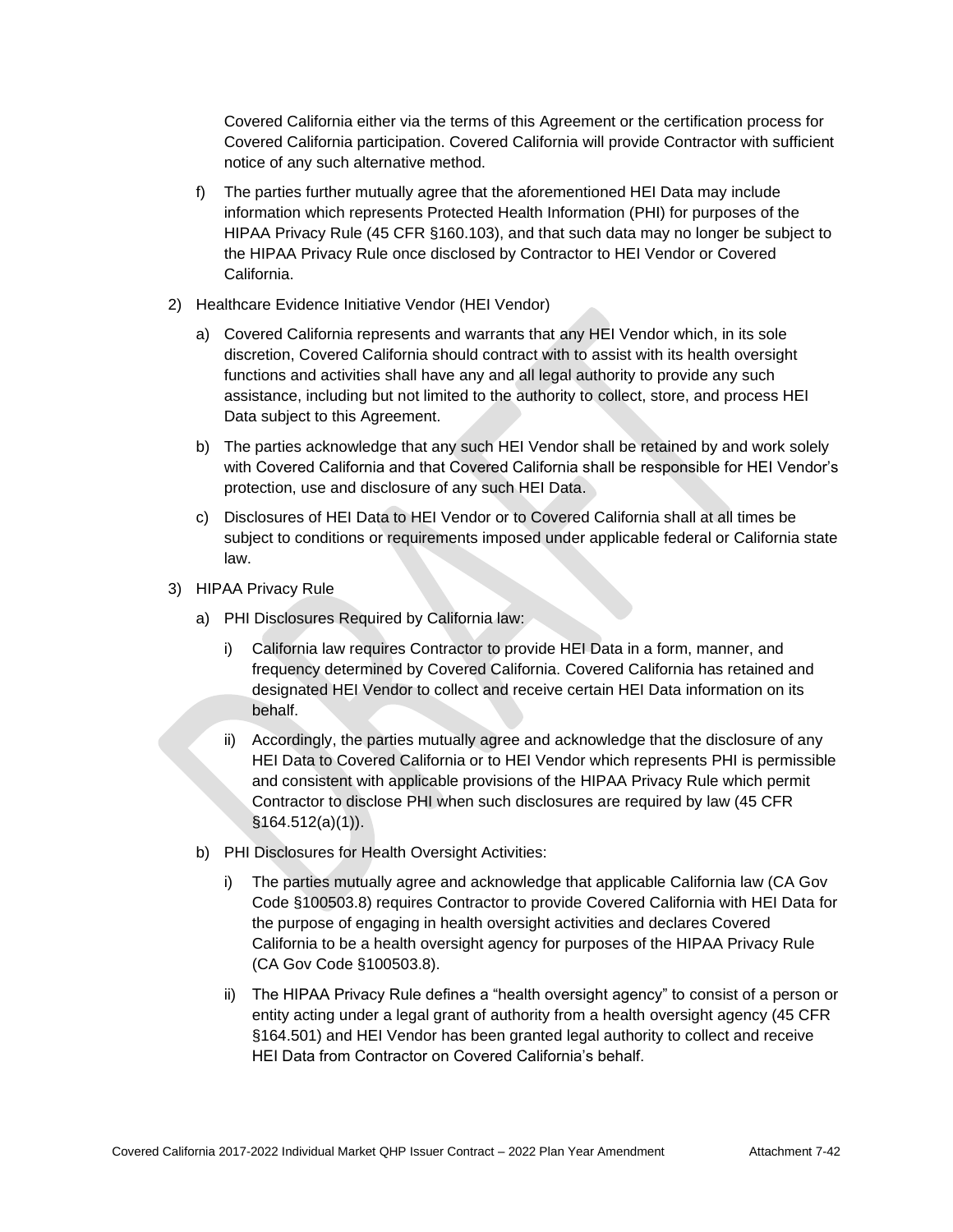- iii) Accordingly, the parties mutually acknowledge and agree that the provision of any HEI Data by Contractor to Covered California or HEI Vendor which represents PHI is permissible under applicable provisions of the HIPAA Privacy Rule which permit the disclosure of PHI for health oversight purposes (45 CFR §164.512(d).
- c) Publication of Data and Public Records Act Disclosures
	- i) The parties mutually acknowledge and agree that California law requires Covered California to publish certain HEI Data provided by Contractor pertaining to its cost reduction efforts, quality improvements, and disparity reductions.
	- ii) Notwithstanding the foregoing, the parties mutually acknowledge and agree that data shall at all times be disclosed in a manner which protects the Personally Identifiable Information of Contractor's Enrollees.
	- iii) The parties further acknowledge and agree that records which reveal contracted rates paid by Contractor to health care providers, as well as any enrollee cost share, claims or encounter data, cost detail, or information pertaining to enrollee payment methods, which can be used to determine contracted rates paid by the Contractor to health care providers shall not at any time be subject to public disclosure and shall at all times be deemed to be exempt from compulsory disclosure under the Public Records Act.

## **15.02 Data Exchange with Providers**

- 15.02.1 Covered California and the Contractor recognize the critical role of sharing data across specialties and institutional boundaries as well as between health plans and contracted providers in improving quality of care and successfully managing total costs of care.
- 15.02.2 The Contractor must report on the following activities to support data exchange with providers in the annual application for certification:
	- 1) The initiatives undertaken to improve routine exchange of timely information with providers to support their delivery of high-quality care. This requirement is supplemental to the mandatory implementation of electronic information exchange of admission, discharge, and transfer events outlined in Article 6, Section 6.03.
	- 2) Describe participation in statewide or regional initiatives that seek to make data exchange routine, including the following Health Information Exchanges:
		- i) Manifest MedEx (formerly CalIndex)
		- ii) Los Angeles Network for Enhanced Services (LANES)
		- iii) Orange County Partnership Regional Health Information Organization (OCPRHIO)
		- iv) San Diego Health Connect
		- v) Santa Cruz Health Information Exchange
	- 3) Report number and percent of the following that participate in Health Information Exchanges:
		- i) Professional providers
		- ii) Hospitals

The Contractor agrees to engage with Covered California in discussions regarding a transition to a statewide approach to streamline Health Information Exchange participation.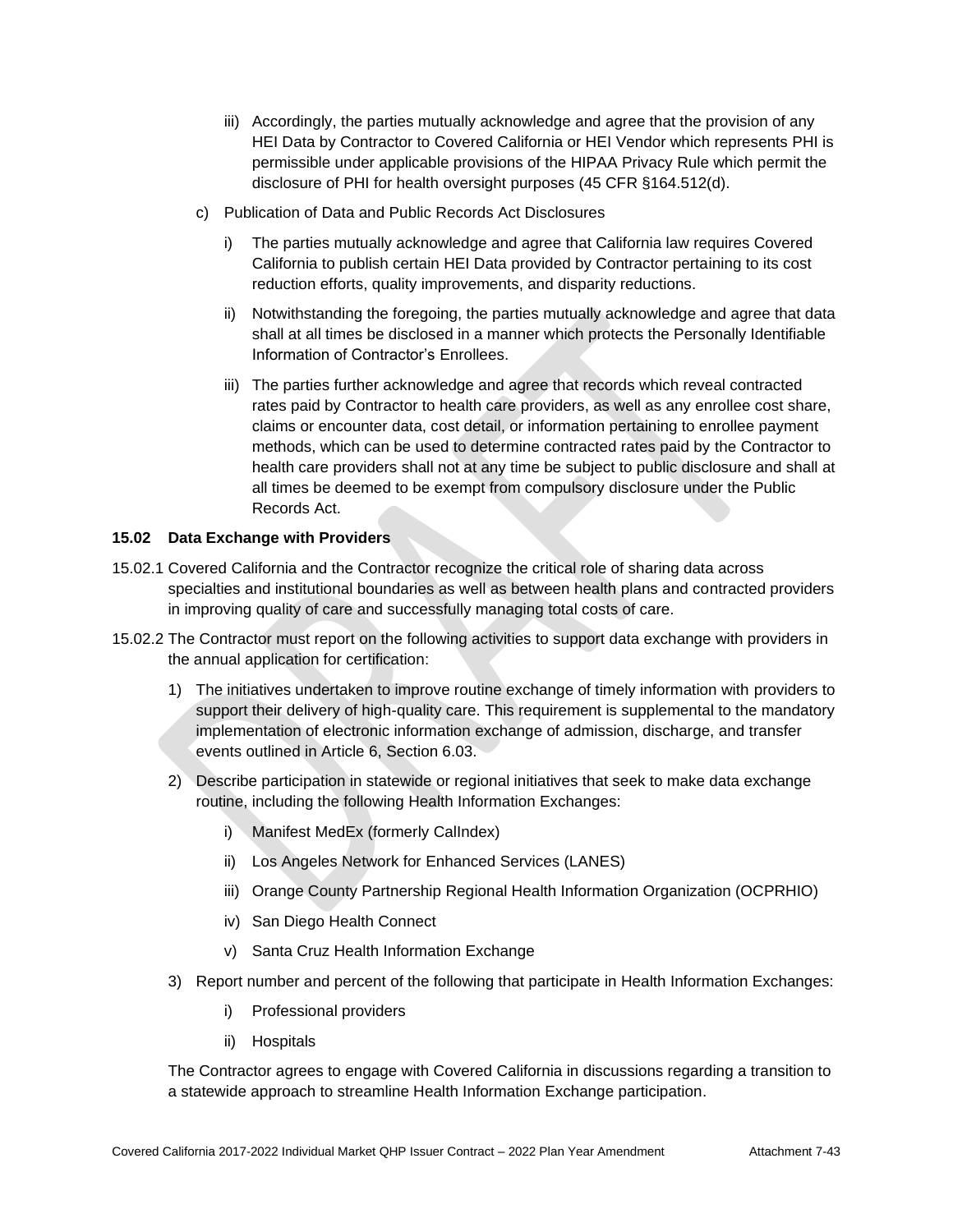- 15.02.3 The Contractor must use standard processes for encounter data exchange with its contracted providers, which include:
	- 1) The use of the 837-P and 837-I industry standard transaction sets for encounter data intake. These standard transaction sets must include appropriate cost sharing and member out of pocket information.
	- 2) The use of the 277 CA transaction set and industry standard code sets to communicate encounter data that was successfully processed, as well as any encounter data that was rejected and requires resubmission. If the Contractor uses a clearing house to process encounter data and the 277 CA is not utilized, the Contractor must provide a daily detailed file to the clearing house of all rejected records and corresponding reasons for rejections. The Contractor must ensure its contracted providers receive visibility to the specific reasons the encounter data was rejected to allow for both successful resubmissions and any process improvement needed to minimize future rejections.

The Contractor shall participate in industry collaborative initiatives for improving encounter data exchange processes in California.

## **15.03 Data Aggregation Across Health Plans**

- 15.03.1 Covered California and the Contractor recognize that aggregating data across purchasers and payors to more accurately understand the performance of providers that have contracts with multiple health plans can potentially be used to support performance improvement, contracting and public reporting.
- 15.03.2 The Contractor shall report in the annual application for certification its participation in initiatives to support the aggregation of claims and clinical data across health plans. The Contractor must include its assessment of additional opportunities to improve measurement and reduce the burden of data collection on health plans and providers through such proposals as a statewide All Payor Claims Database.

## **15.04 Patient Access Application Programing Interface**

- 15.04.1 Covered California and the Contractor recognize that transparency in health information such as costs and outcomes will promote a value-based health care system. To this intent, Patient Access Application Programming Interface (API) software provides the ability to give patients greater control of their health information and care management.
- 15.04.2 The Contractor must implement and maintain a secure, standards-based Patient Access API. Specifically, the Contractor must:
	- 1) Implement and maintain a secure, standards-based Patient Access API consistent with the CMS Patient Access final rule for Federally Facilitated Marketplaces.
		- a) Make the data available to 3rd-party application developers.
		- b) Using the Fast Healthcare Interoperability Resource (FHIR) standard, make the following types of information available:
			- i) Claims and encounters including encounters with capitated providers, provider remittance and enrollee cost-sharing data.
				- (1) Must contain all covered services including subcontracted, capitated or delegated services.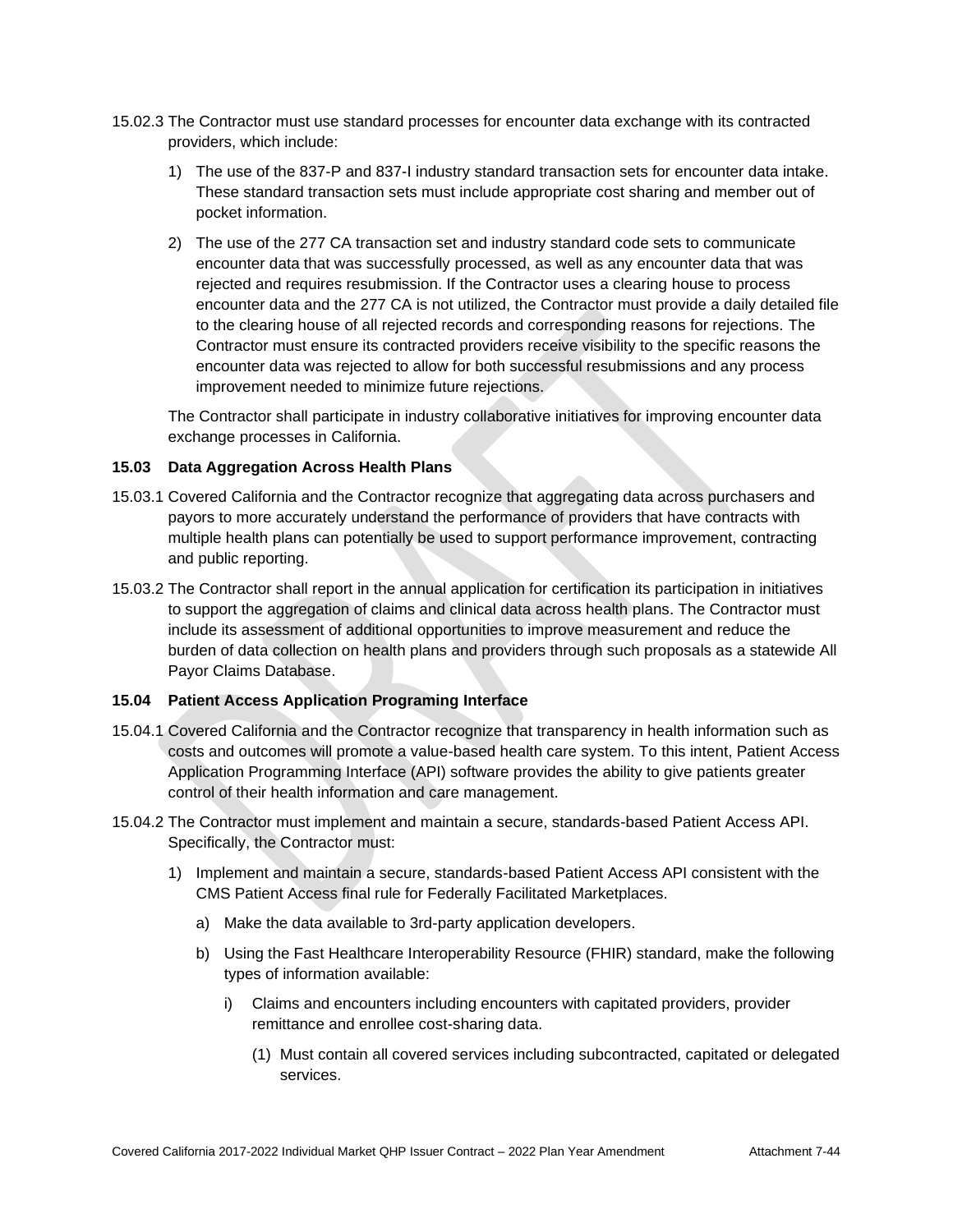- (2) Must contain claims data for payment decision that may be appealed, were appealed or are in the process of appeal.
- ii) Clinical data based on the United States Core Data for Interoperability (USCDI) data elements and classes, if maintained by Contractor.
- c) Make the information available no later than one (1) business day after it is received by the Contractor.
- d) Make API documentation publicly accessible.
- e) Must conduct routine testing and monitoring and update as appropriate to ensure API functions properly.
- f) Must provide educational materials about privacy and security considerations when selecting a 3rd-party application.
- 2) Report number and percent of patients accessing their Patient Access API in the annual application for certification.

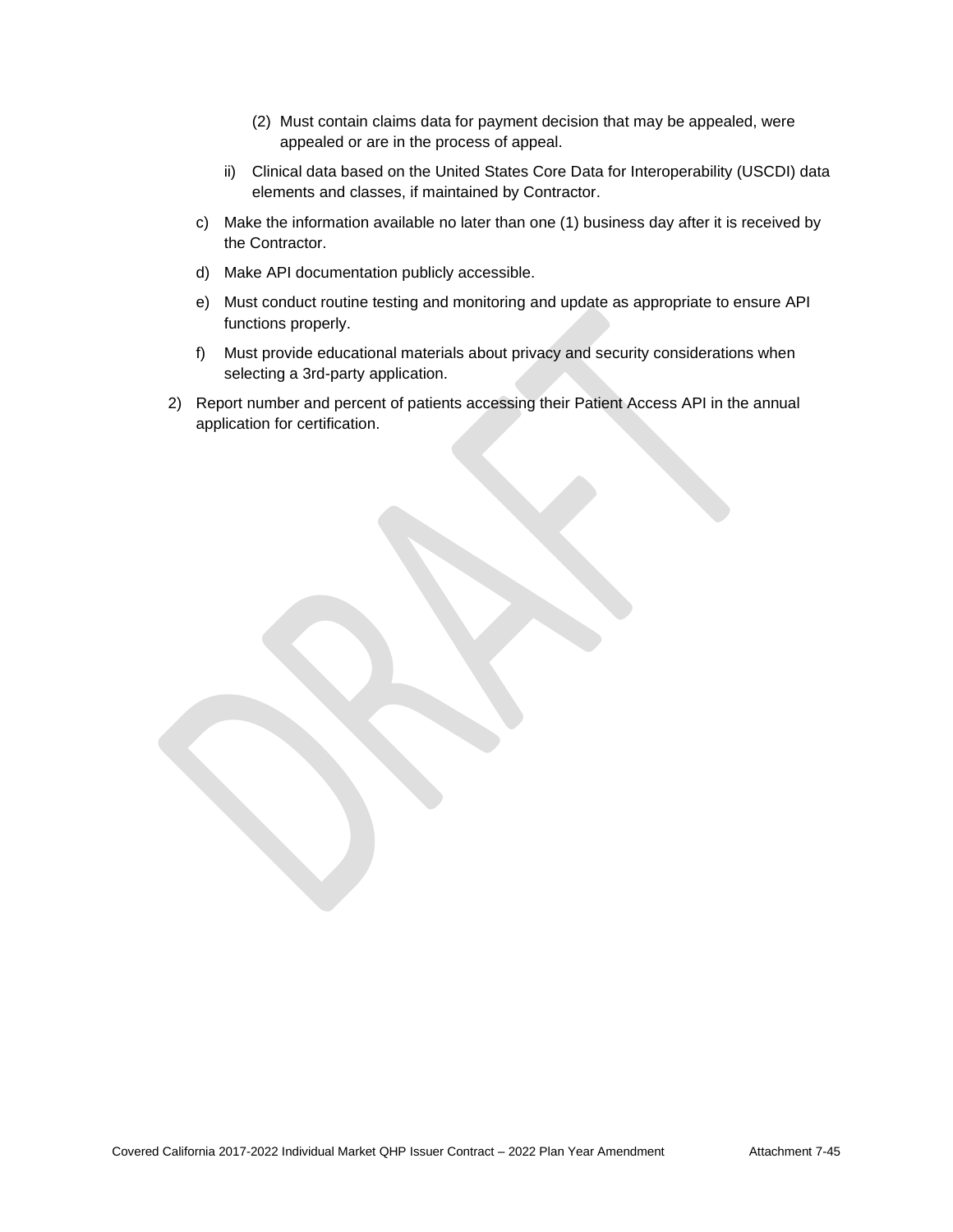## **QUALITY IMPROVEMENT AND TECHNICAL ASSISTANCE**

Covered California believes systems are transformed when all stakeholders are aligned around initiatives that lead to better patient outcomes and improved care delivery approaches. Strategies include strengthening the evidence base to inform decision-making and fostering learning environments that offer training, resources, tools, and guidance to help organizations achieve quality improvement goals. Covered California is also committed to supporting quality care collaboratives and data sharing initiatives that may lead to reductions in health disparities.

Covered California recognizes that hospitals have contracts with multiple health plans and are engaged in an array of quality improvement and efficiency initiatives. Hospitals play a pivotal role in providing critical care to those in the highest need and should be supported with coordinated efforts across health plans and purchasers. Providers also play a critical role in ensuring quality care and should be supported with resources and tools to improve the delivery of care.

Quality improvement and technical assistance requirements are described throughout the Attachment 7 contract as they relate to specific domains of care or care delivery strategies. Article 16 focuses on the overarching quality improvement strategies that cross multiple articles. These overarching requirements recognize that improving health care quality, reducing overuse, and reducing cost can be achieved when multiple stakeholders join collaboratively in quality improvement efforts.

For a list of the Quality Improvement and Technical Assistance requirements that are found in Attachment 7, refer to Appendix D.

### **16.01 Quality Improvement Strategy**

- 16.01.1 The Contractor is required under the Affordable Care Act and regulations from CMS to implement a Quality Improvement Strategy (QIS). The core CMS requirement for the QIS is to align provider and Enrollee market-based incentives and reimbursement with delivery system and quality targets.
- 16.01.2 The Contractor shall align its Quality Improvement Strategy with the contractual requirements and initiatives of Covered California and to report on its multi-year strategy for implementing each initiative through the annual application for certification submitted to Covered California. The Contractor shall report such information in a form that is mutually agreed upon by the Contractor and Covered California and may include copies of reports used by the Contractor for other purposes. The Contractor understands that Covered California will seek increasingly detailed reports over time that will facilitate the assessment of the impacts of these strategies.

The annual application for certification serves as the reporting mechanism and measurement tool for assessing Contractor QIS work plans and progress in achieving improvement targets with respect to each of Covered California quality and delivery system reform strategy.

#### **16.02 Participation in Quality Improvement Collaboratives and Data Sharing Initiatives**

16.02.1 Covered California believes that improving health care quality, reducing overuse and reducing costs can only be done over the long-term through collaborative efforts that effectively engage and support hospitals, clinicians and other providers of care and promotes data sharing among health systems. There are several established statewide and national collaborative initiatives for quality improvement and data sharing that are aligned with priorities established by Covered California.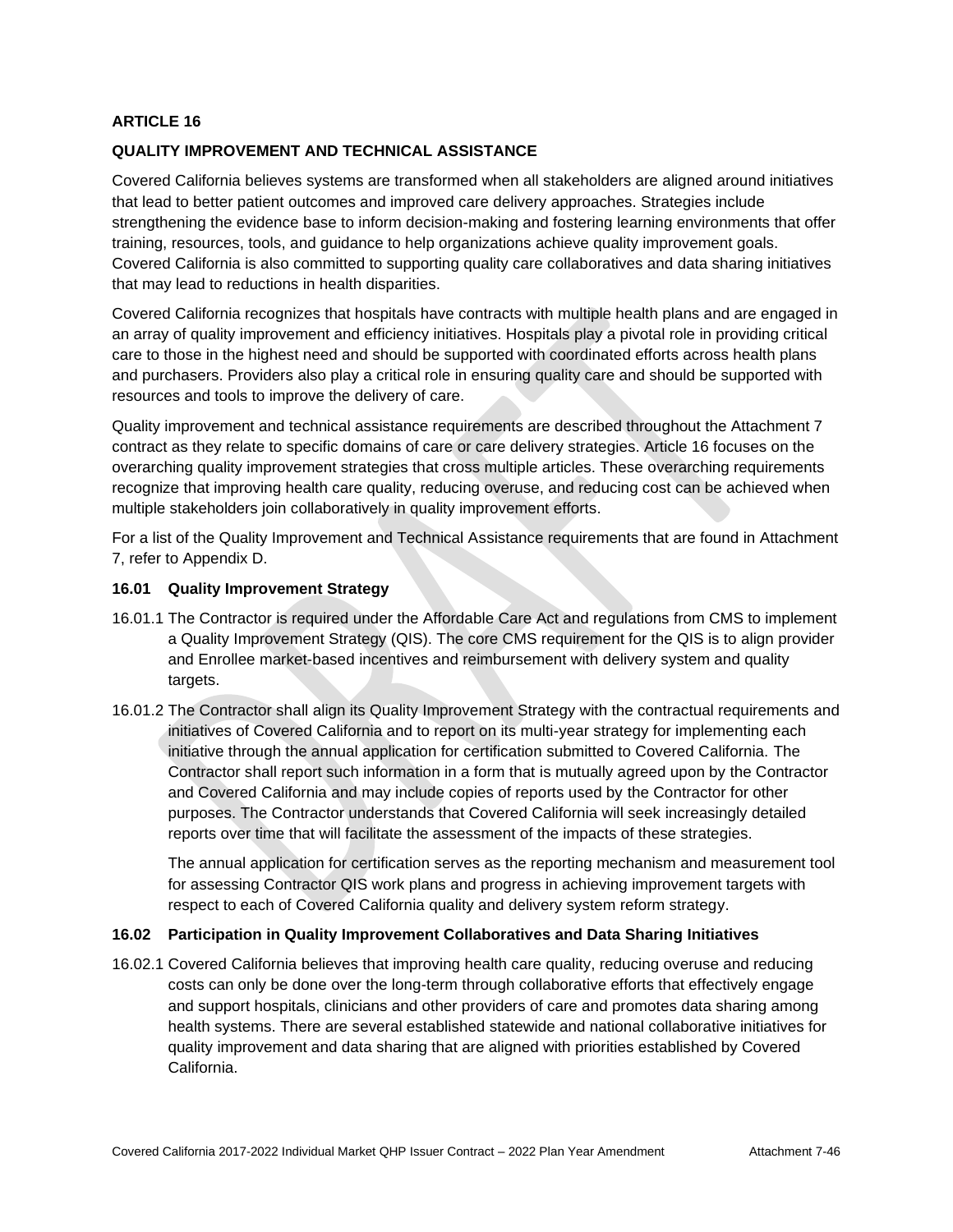- 16.02.2 The Contractor must report its participation in any of the following collaboratives or initiatives or other similar activities in the annual application for certification:
	- 1) American Joint Replacement Registry (AJRR) for California
	- 2) The CalHIVE Network
	- 3) Cal Hospital Compare
	- 4) California Maternal Quality Care Collaborative (CMQCC)
	- 5) California Quality Collaborative (CQC)
	- 6) Collaborative Healthcare Patient Safety Organization (CHPSO)
	- 7) Integrated Healthcare Association (IHA)
	- 8) Leapfrog
	- 9) Symphony Provider Directory
- 16.02.3 Covered California and the Contractor will collaboratively identify and evaluate the most effective programs for improving care for Enrollees. Covered California may require participation in specific quality improvement collaboratives and data sharing initiatives in future years.

## **16.03 Adoption and Implementation of Smart Care California Guidelines**

- 16.03.1 Smart Care California is a multi-stakeholder purchaser-led work group that leveraged Choosing Wisely decision aids to develop guidelines to support and drive quality improvement in hospital and patient safety.<sup>4</sup> Smart Care California is not presently active, but its guidelines for management of opioids and a menu of payment options for maternity care remain endorsed by Covered California, DHCS, and CalPERS as well as the employers of Pacific Business Group on Health (PBGH). They can be found at https://www.iha.org/our-work/insights/smart-care-california.
- 16.03.2 The Contractor shall adopt and actively implement the Smart Care California guidelines supporting the appropriate use of C-sections for Nulliparous, Term, Singleton, Vertex (NTSV) deliveries (see Article 10, Section 10.04) and opioids (see Article 4, Section 4.03). The Contractor will report how it implements the guidelines from Smart Care California in the annual application for certification
- 16.03.3 The Contractor will collaboratively work with Covered California to ensure that Smart Care guidelines are being implemented, to evaluate the effectiveness of the guidelines, and to update them as needed. Covered California will regularly monitor clinical outcomes and improvement strategies and engage with the Contractor to review its performance.

<sup>4</sup> Smart Care California is currently on a suspended state due to the 2020 COVID-19 pandemic and the state's budget crisis. Covered California will continue to endorse the Smart Care California quality improvement guidelines for the 2022 Attachment 7 contract.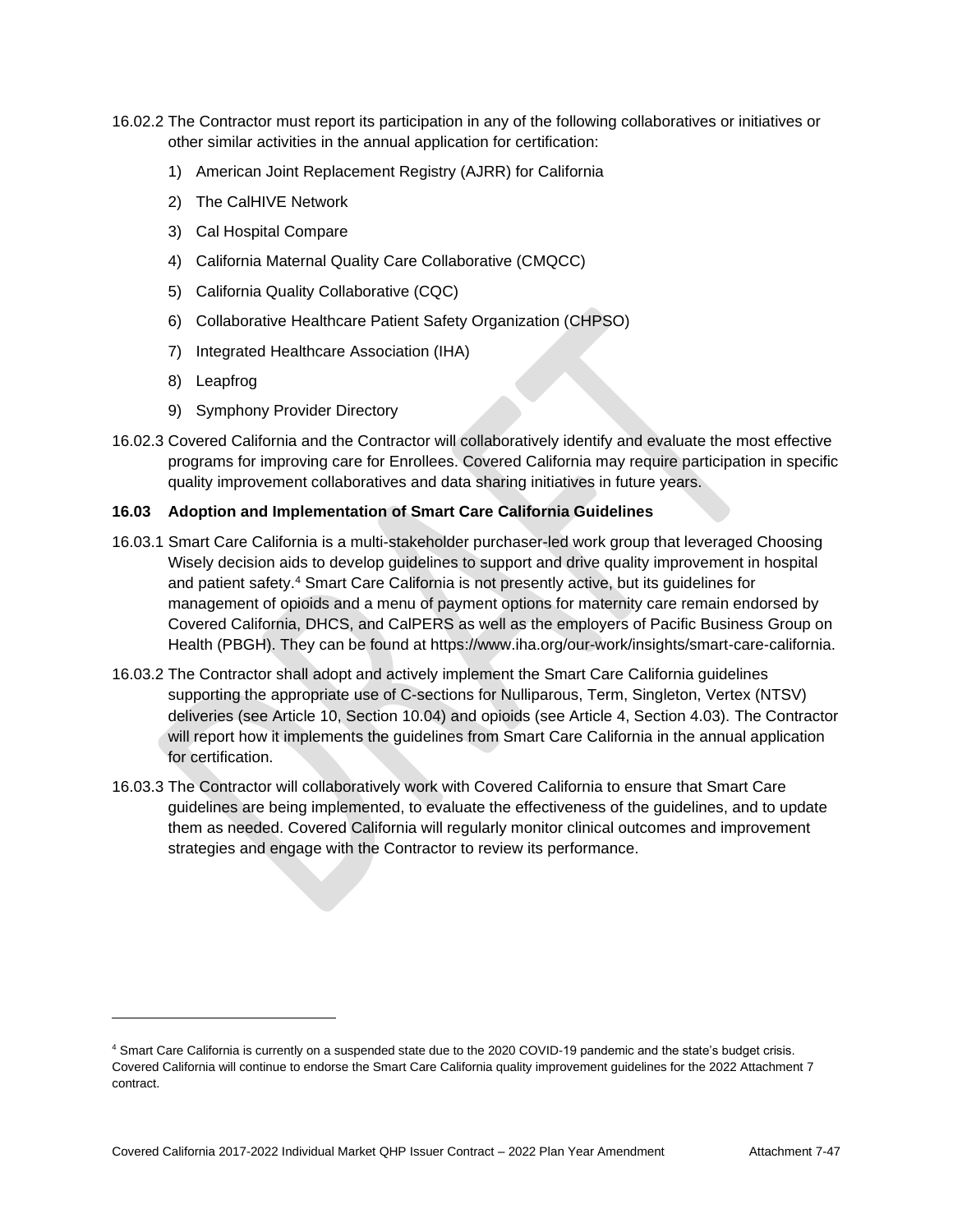## **CERTIFICATION, ACCREDITATION AND REGULATION**

Covered California seeks to align with external-validated, industry standards in quality and set a base standard of core health plan functions across all plans. Assurance of a base standard will allow Covered California to phase in higher standards and standardize complementary elements of Population Health Management.

## **17.01 QHP Accreditation**

17.01.1 The Contractor must maintain current health plan accreditation for its Covered California membership throughout the term of the Agreement. The Contractor shall authorize the accrediting agency to provide information and data to Covered California relating to the Contractor's accreditation, including the NCQA submissions and audit results, and other data and information maintained by accrediting agency as required under 45 C.F.R. § 156.275.

17.01.2 If the Contractor is not currently accredited by NCQA health plan accreditation:

- 1) The Contractor shall provide a written workplan to Covered California at least annually regarding the status and progress of the submitted workplan to achieve NCQA health plan accreditation by year end 2024.
- 2) If the Contractor is not currently accredited by NCQA health plan accreditation, the Contractor shall be currently accredited by URAC or AAAHC health plan accreditation until NCQA health plan accreditation is achieved by year end 2024.
- 17.01.3 The Contractor shall notify Covered California of the date of any accreditation review scheduled during the term of this Agreement and the results of such review. Upon completion of any health plan accreditation review conducted during the term of this Agreement, the Contractor shall provide Covered California with a copy of the Assessment Report within thirty (30) days of report receipt.
- 17.01.4 If the Contractor receives a rating of less than accredited in any category, loses an accreditation, or fails to maintain a current and up to date accreditation:
	- 1) The Contractor shall notify Covered California within ten (10) business days of such rating(s) change. The Contractor will implement strategies to raise the Contractor's rating to a level of at least accredited or to reinstate accreditation. The Contractor will submit a written corrective action plan (CAP) to Covered California within thirty (30) days of receiving its initial notification of the change in category ratings.
	- 2) Following the initial submission of the corrective action plan (CAP), the Contractor shall provide a written report to Covered California, when requested and at least quarterly, regarding the status and progress of the accreditation reinstatement. The Contractor shall request a follow-up review by the accreditation entity no later than twelve (12) months after loss of accreditation and submit a copy of the follow-up Assessment Report to Covered California within thirty (30) days of receipt, if applicable.
- 17.01.5 In the event the Contractor's overall accreditation is suspended, revoked, or otherwise terminated, or in the event the Contractor has undergone review prior to the expiration of its current accreditation and reaccreditation is suspended, revoked, or not granted at the time of expiration, Covered California reserves the right to terminate any agreement by and between the Contractor and Covered California or suspend enrollment in the Contractor's QHPs, to ensure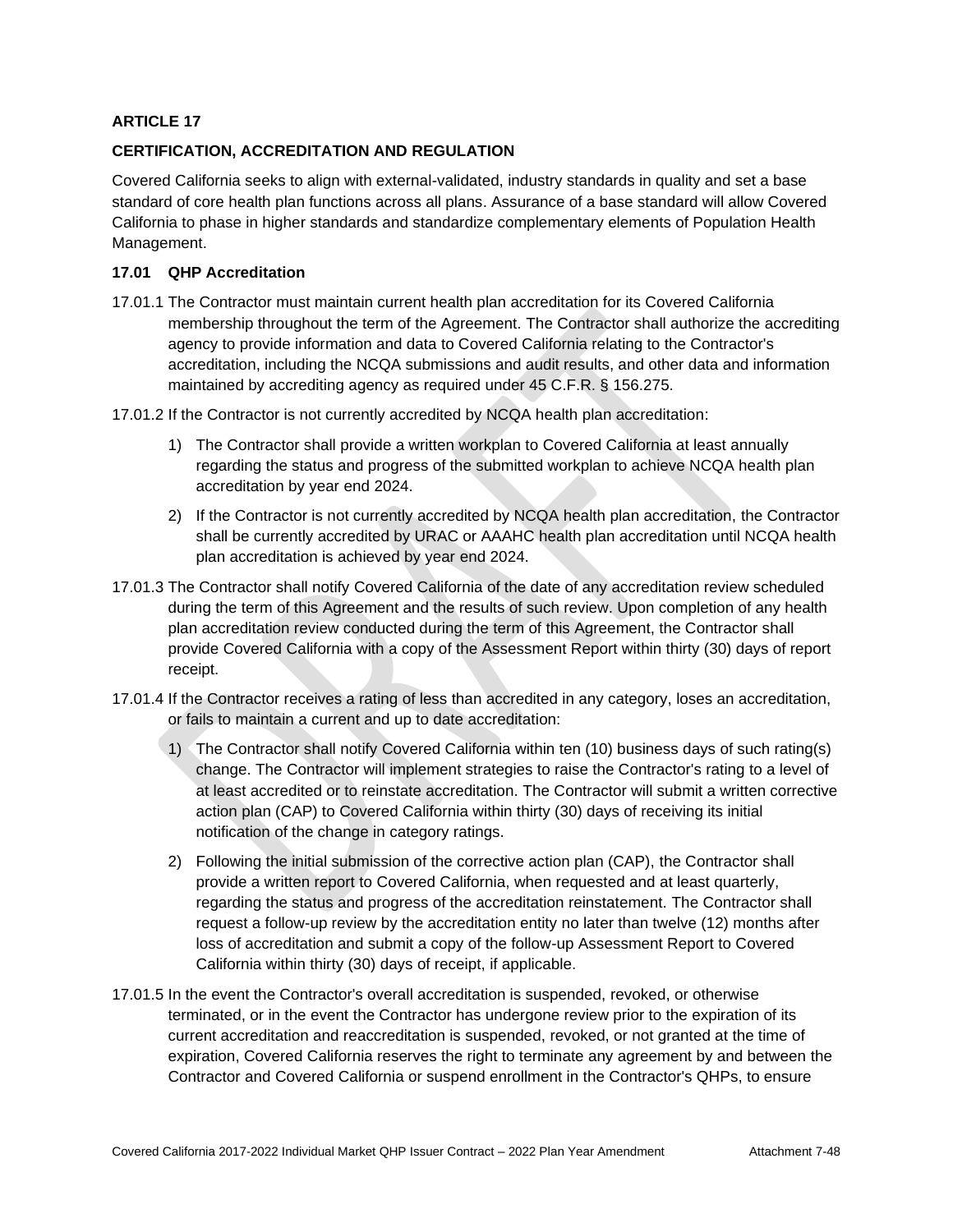Covered California is in compliance with the federal requirement that all participating issuers maintain a current approved accreditation pursuant to 45 C.F.R. § 156.275(a).

17.01.6 Upon request by Covered California, the Contractor will identify all health plan certification or accreditation programs undertaken, including any failed accreditation or certifications, and will also provide the full written report of such certification or accreditation undertakings to Covered California.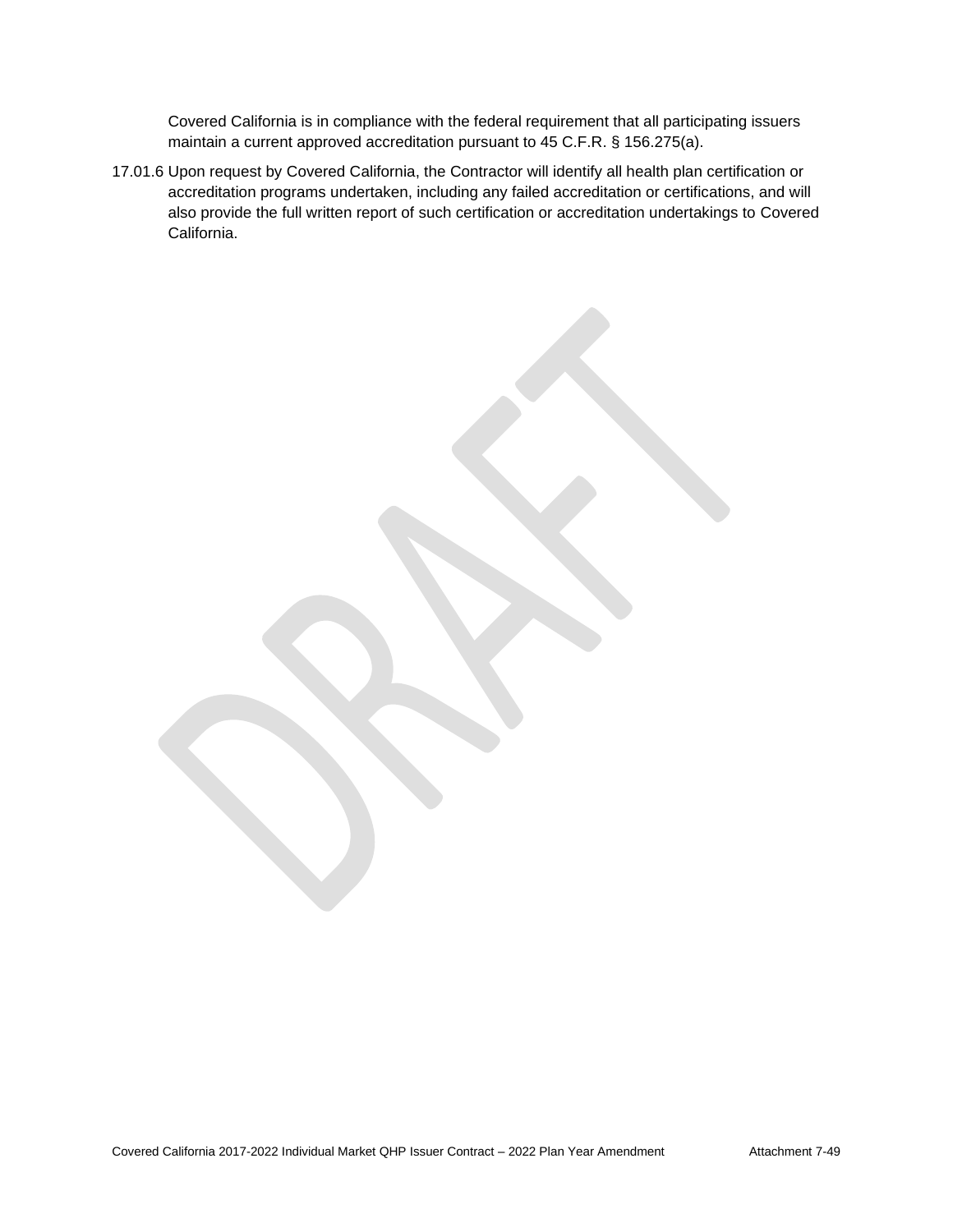# **QUALITY, NETWORK MANAGEMENT AND DELIVERY SYSTEM STANDARDS**

## **GLOSSARY OF KEY TERMS**

**Accountable Care Organization (ACO)** - An ACO is defined as a system of population-based care coordinated across the continuum including multidisciplinary physicians and physician groups, hospitals, and ancillary providers with combined risk sharing arrangements and incentives between the Contractor and providers. ACO partners are held accountable for nationally recognized evidence-based clinical, financial, and operational performance. As providers accept more accountability under this provision, the health plans shall ensure that providers have the capacity to manage the risk.

**Bundled Payments (also known as Global Payment Bundles, episode-of-care payment, or global case rates)** - An alternative payment method to reimburse healthcare Providers for services that provides a single payment for all physician, hospital, and ancillary services that a patient uses in the course of an overall treatment for a specific, defined condition, or care episode. These services may span multiple Providers in multiple settings over a period of time and are reimbursed individually under typical fee--for--service models. The Payment Bundle may cover all inpatient/outpatient costs related to the care episode, including physician services, hospital services, ancillary services, procedures, lab tests, and medical devices/implants. Using Payment Bundles, Providers assume financial risk for the cost of services for a particular treatment or condition, as well as costs associated with preventable complications, but not the insurance risk (that is, the risk that a patient will acquire that condition, as is the case under capitation).

**Care Management** - Healthcare services, programs, and technologies designed to help individuals with certain long-term conditions better manage their overall care and treatment. Care management typically encompasses Utilization Management (UM), Disease Management (DM), and Case Management (CM). Care Management's primary goal is to prevent the sick from getting sicker and avoiding acute care events. Care Management is usually considered a subset of Population Health Management.

**Complex Conditions** - Clinical conditions that are of a complex nature that typically involve ongoing case management support from appropriately trained clinical staff. Frequently, individuals have multiple chronic clinical conditions that complicate management ("polychronic") or may have a complex, infrequent specialty condition that requires specialized expertise for optimal management.

**Contractor** - The Health Insurance Issuer contracting with Covered California under this Agreement to offer a QHP and perform in accordance with the terms set forth in this Agreement.

**Covered California** – The California Health Benefit Exchange, doing business as Covered California and an independent entity within the Government of the State.

**Delivery System Transformation** - A set of initiatives taken by purchasers, employers, health plans, or Providers, together or individually, to drive the creation and preferred use of care delivery models that are designed to deliver higher value aligned with the "Triple Aim" goals of patient care experience including quality and satisfaction, improve the health of the populations, and reduce the per capita cost of Covered Services. Generally, these models require improved care coordination, Provider and payor information sharing, and programs that identify and manage populations of individuals through care delivery and payment models.

**Enrollees** – Enrollee means each and every individual enrolled for the purpose of receiving health benefits.

**Health Disparities** - Healthy People 2020 defines a health disparity as "a particular type of health difference that is closely linked with social, economic, and/or environmental disadvantage. Health disparities adversely affect groups of people who have systematically experienced greater obstacles to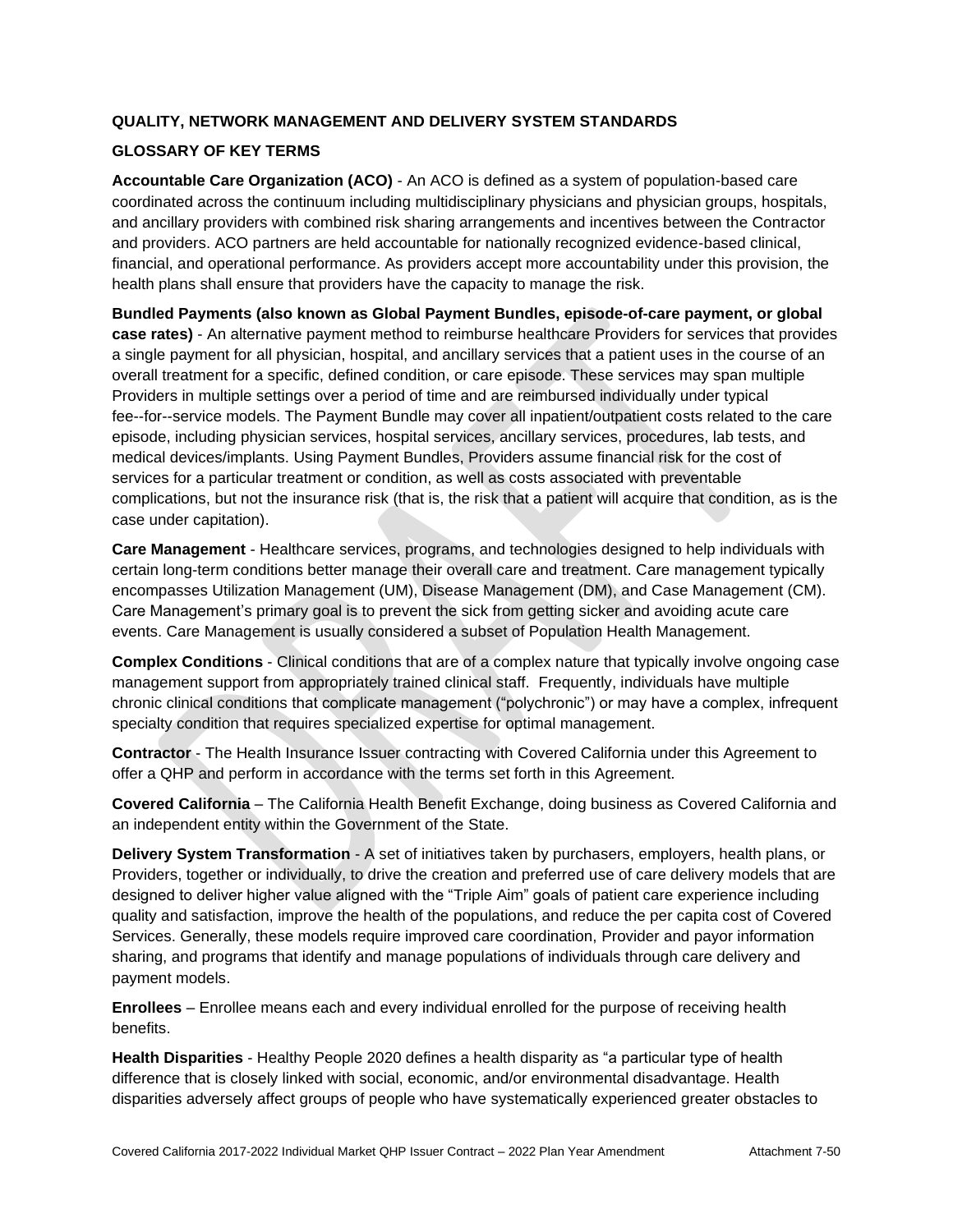health based on their racial or ethnic group; religion; socioeconomic status; gender; age; mental health; cognitive, sensory, or physical disability; sexual orientation or gender identity; geographic location; or other characteristics historically linked to discrimination or exclusion." Racial and ethnic disparities populations include persons with Limited English Proficiency (LEP).

**Health Equity** - Healthy People 2020 defines health equity as the "attainment of the highest level of health for all people. Achieving health equity requires valuing everyone equally with focused and ongoing societal efforts to address avoidable inequalities, historical and contemporary injustices, and the elimination of health and health care disparities."

**Health Insurance Issuer** - Health Insurance Issuer has the same meaning as that term is defined in 42 U.S.C. § 300gg-91 and 45 C.F.R. § 144.103.

**Integrated Delivery Systems –** An integrated delivery system (IDS) is a network of physicians and healthcare facilities that provide a continuum of healthcare services managed under one organization or one parent company. Similar to an ACO, an IDS includes population-based care coordinated across the continuum including multi-discipline physician practices, hospitals, and ancillary Providers with combined risk sharing arrangements and incentives between health plans and Providers, and among Providers across specialties and institutional boundaries. The IDS is held accountable for nationally recognized evidence based- clinical, financial, and operational performance, as well as incentives for improvements in population outcomes.

**Measurement Year -** The calendar year that the activity being assessed is performed.

**Population Health Management** - A management process that strives to address health needs at all points along the continuum of health and wellbeing, through participation of, engagement with and targeted interventions for the population. The goal of a Population Health Management program is to maintain or improve the physical and psychosocial wellbeing of individuals through cost-effective and tailored health solutions.

**Preventive Health and Wellness Services** - The provision of specified preventive and wellness services and chronic disease management services, including preventive care, screening and immunizations, set forth under Section 1302 of the Affordable Care Act (42 U.S.C. Section 18022) under the Section 2713 of the Affordable Care Act (42 U.S.C. Section 300gg-13), to the extent that such services are required under the California Affordable Care Act.

**Primary Care** - The provision of integrated, accessible health care services by clinicians who are accountable for addressing a large majority of personal health needs, developing a sustained partnership with patients, and practicing in the context of family and community (NAM, 1978). Contractors may allow enrollees to select Nurse Practitioners and Physician Assistants to serve as their Primary Care clinician. Covered California does not require that Primary Care clinicians serve as a "gatekeeper" or the source of referral and access to specialty care. Covered California recognizes Internal Medicine, OBGYN, Pediatrics, General Practice, and Family Medicine as primary care specialties.

**Qualified Health Plan or QHP**– A health care service plan contract or policy of insurance offered by a QHP Issuer and certified by Covered California.

**Qualified Health Plan Issuer or QHP Issuer** - means a licensed health care service plan or insurer that has been selected and certified by Covered California to offer QHPs through Covered California.

**Reference Pricing** - A payor contracting, network management and enrollee information process that identifies and differentially promotes delivery system options for care based on transparent display of comparative costs for identical services or procedures, typically after each Provider has passed a quality assessment screen. In some cases, value pricing will identify the individual enrollee's out-of-pocket costs